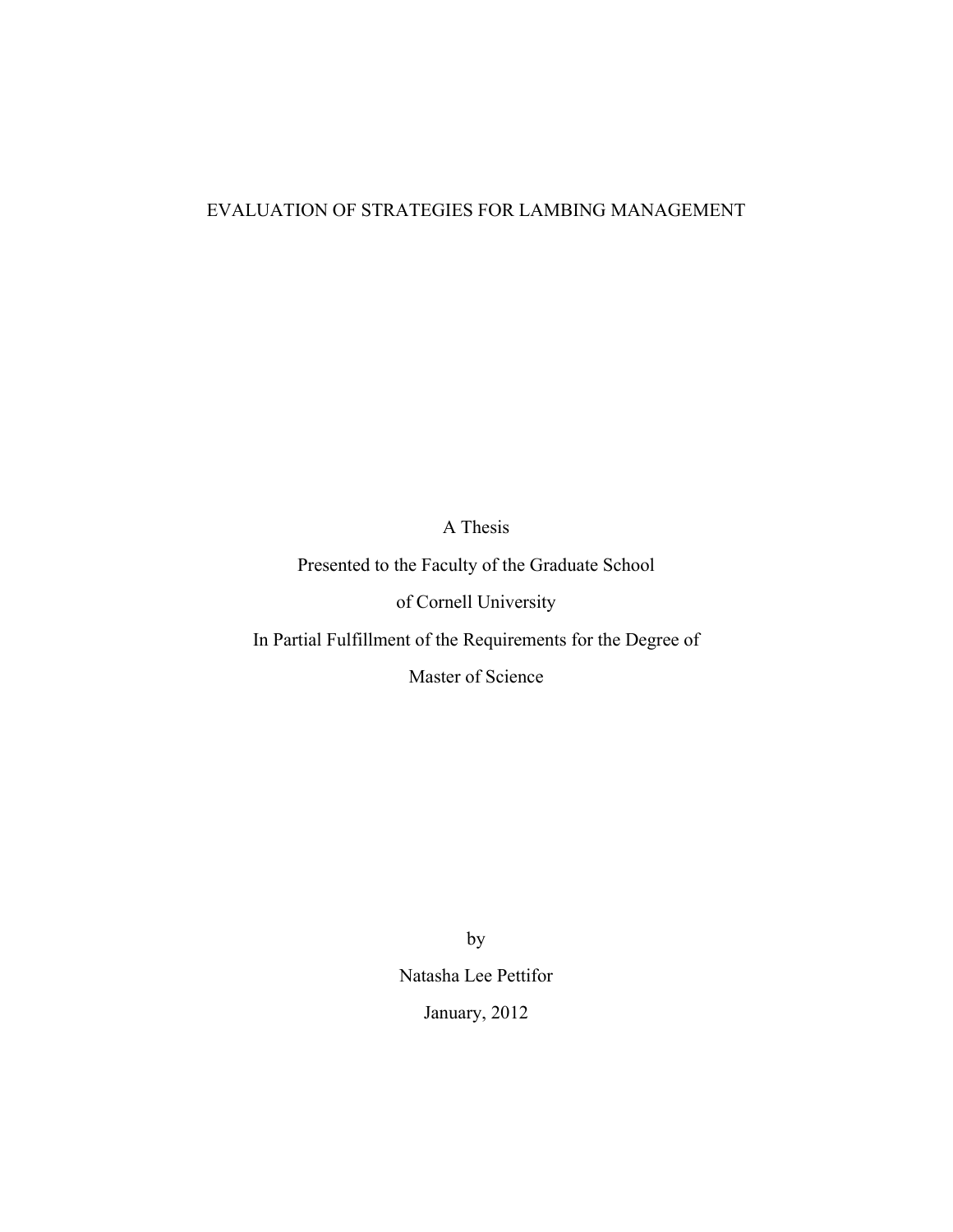© 2012 Natasha Pettifor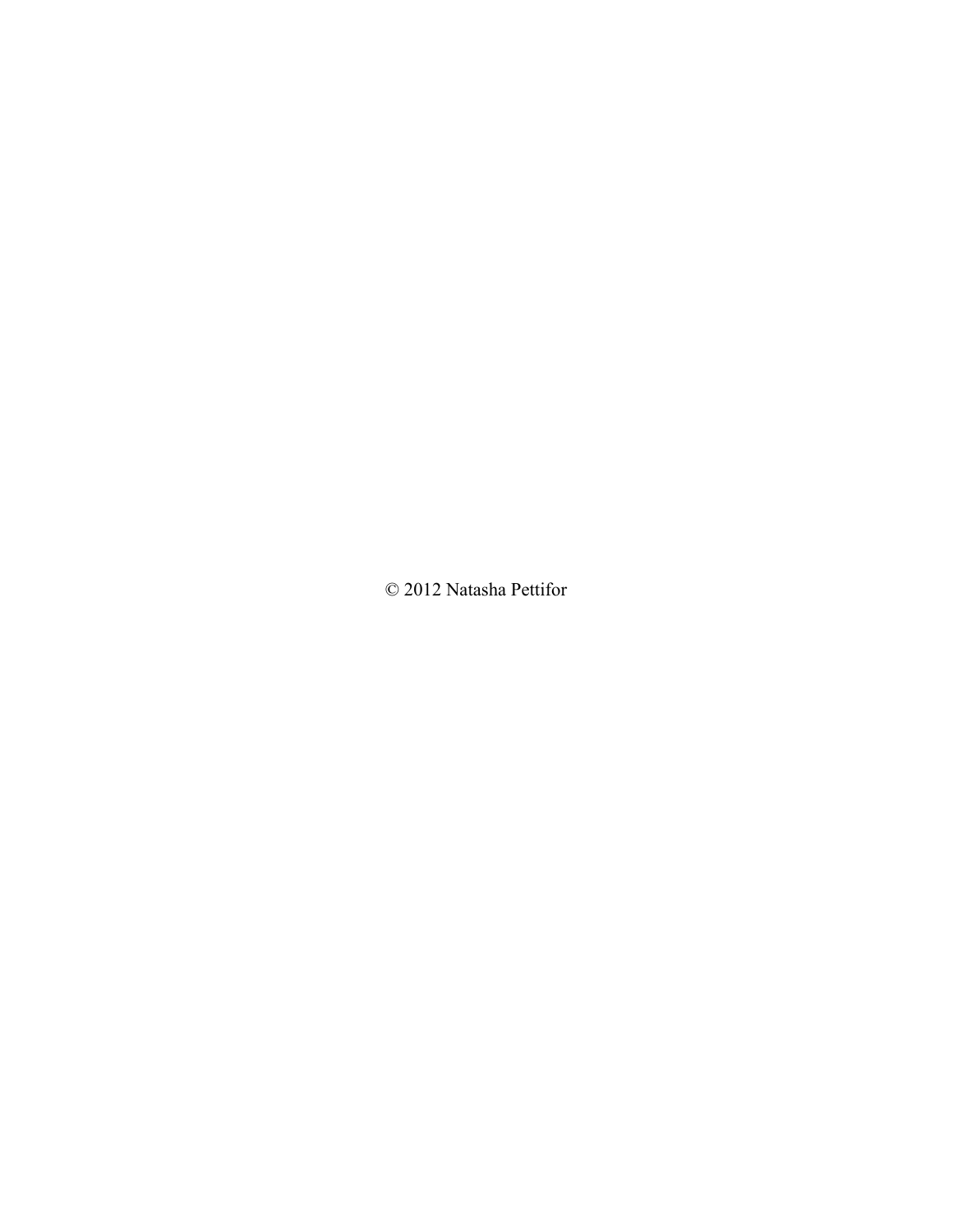#### ABSTRACT

Predicting ewe maternal success and measuring maternal bond strength remain, to an extent, topics of mystery. The optimization of management strategies will always be an important goal for any livestock farmer. Optimizing maternal success at lambing time is an essential point of focus for any farmer hoping to profit from his or her flock of sheep. As more is understood about the behavioral tendencies related to maternal success, management systems will be tailored to lower labor requirements, making sheep farming less stressful for those involved and encouraging the growth of the sheep industry. Any tactic that can work toward the goals of decreased labor and increased production, while preserving or enhancing animal welfare, should continue to be thoroughly explored. Allowing for and encouraging the natural expression of innate behaviors to achieve these goals, particularly including maternal behavior, will remain an important area of focus in keeping sheep production viable.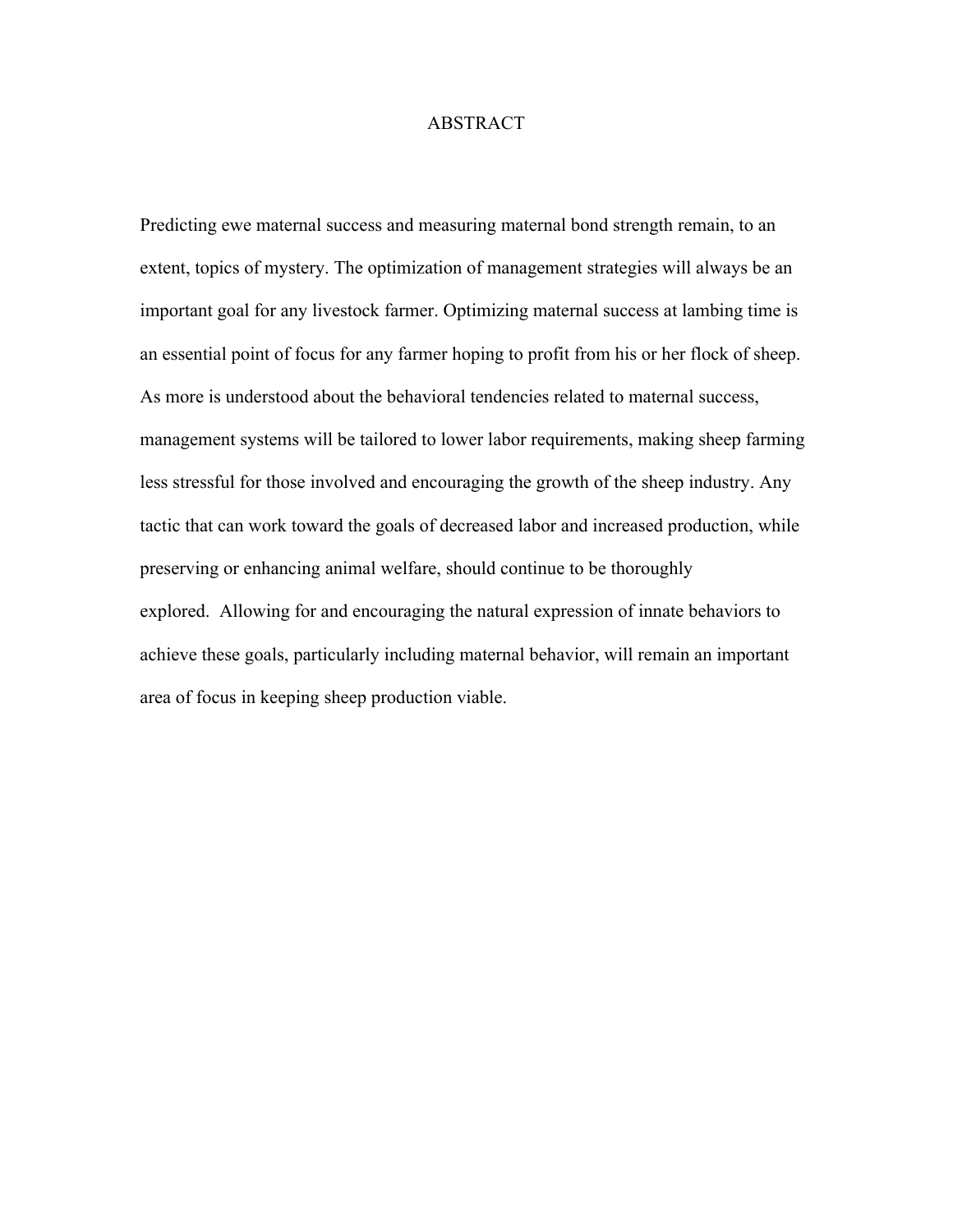#### BIOGRAPHICAL SKETCH

Natasha Pettifor was born in Naples, Florida on November 16<sup>th</sup>, 1982. While still in high school, she volunteered in molecular biology and biochemistry laboratories at the University of Florida College of Veterinary Medicine and Florida Gulf Coast University. After graduation from Gulf Coast High School in 2001, she briefly attended the University of South Florida, during which time she worked in a molecular biology research laboratory at the College of Medicine studying the role of an upstream AUG in the regulation of nitric oxide synthase. In 2003, Natasha transferred to New College of Florida, where she was delighted to work for three years in the laboratory of her undergraduate mentor, Dr. Katherine Walstrom, on projects ranging from various examinations of RNA helicase A in the C. elegans germline to the identification of novel RNA transcripts extracted from coral mucus samples. While at New College, Natasha participated in an NSF REU internship at Indiana University in Bloomington in the laboratory of Dr. William Timberlake, assisting with a project of stereotyped behaviors in zoo walruses and conducting research on spatial learning in rats. This research would become her undergraduate honors thesis, "Spatial Learning in the Floor Maze with *Rattus norvegicus",* under the guidance of Dr. Gordon Bauer. Natasha graduated from New College of Florida in 2006, and after another brief stint at the University of South Florida, began her Master's work at Cornell University under Dr. Michael Thonney in the Department of Animal Science, in 2008. Since then, she has studied maternal behavior in ewes and learned much about the practice of running a sheep farm. She has spoken regularly to local sheep and goat farmers through Cooperative Extension activities, and presented a poster at the 2010 Joint Annual Meeting of the American Society of Animal Science. She plans to continue her PhD work in this same area, as an expansion of her current research.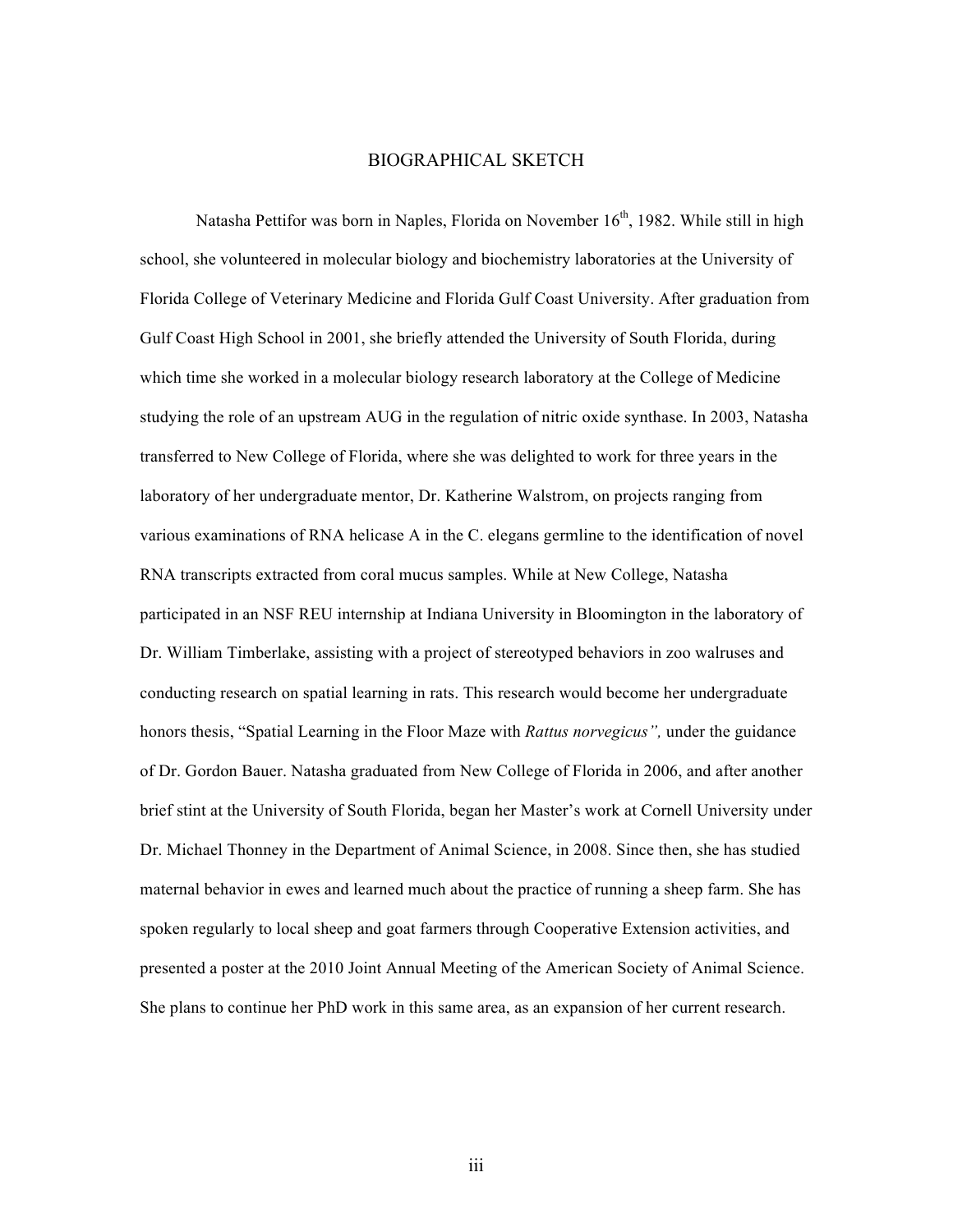To Giggi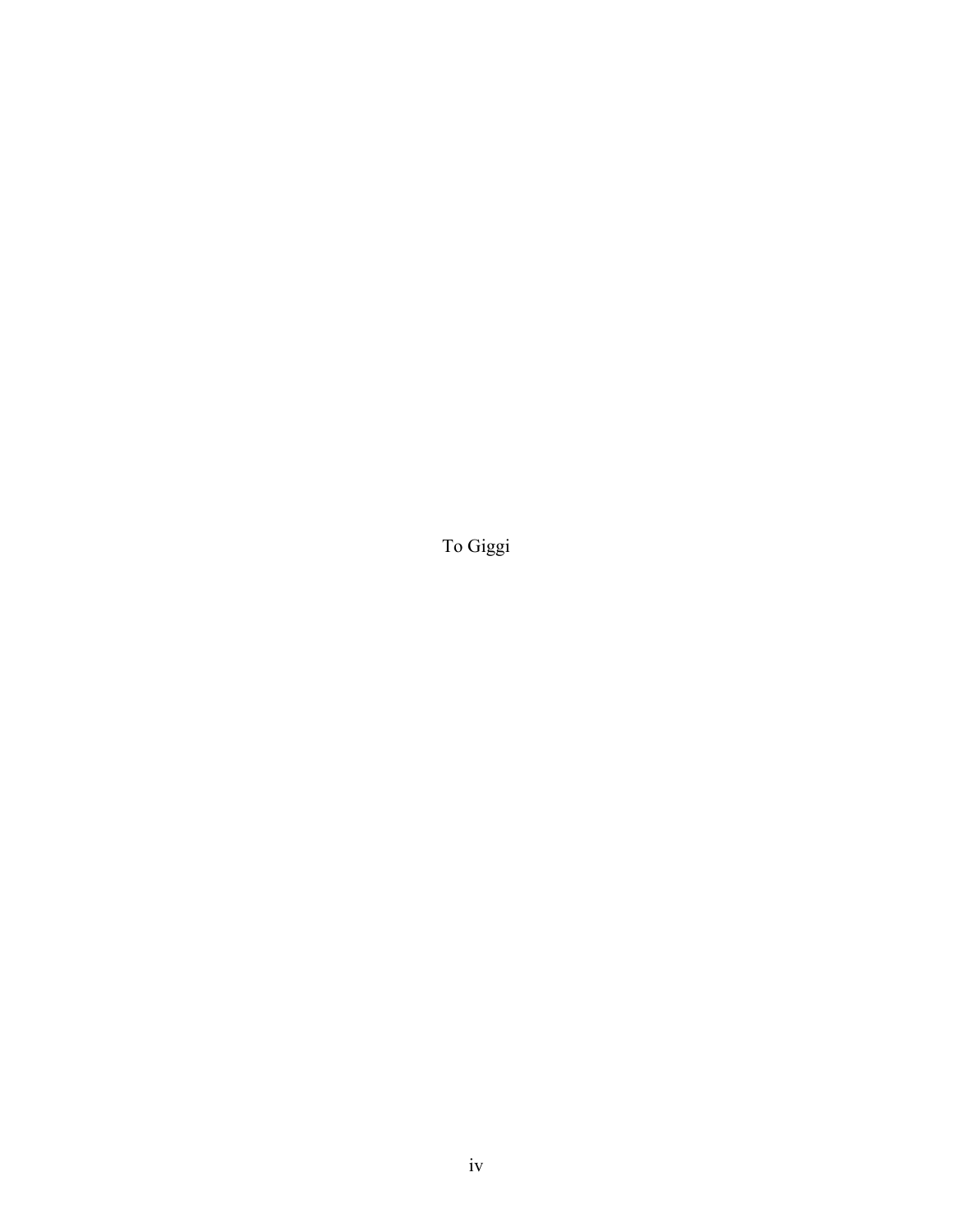#### ACKNOWLEDGMENTS

The author wishes to thank, above all, Dr. Michael L. Thonney, advisor and chairperson of the author's special committee, for his invaluable help, advice and support in the manifestation of this project and the innumerable other learning opportunities which the author has been afforded. Without his assistance and encouragement, none of this would have been possible.

The author also wishes to thank Dr. Daniel Brown and Dr. Robert Johnston for their help and advice in serving as members of the author's committee.

Many thanks are extended to Lisa Furman as manager of the Cornell Sheep Farm, the functional operation of which enables this and further sheep production research. Thanks also to tatiana Stanton, for her assistance with research tasks, and also to numerous sheep farm interns and employees whose labor made this research achievable.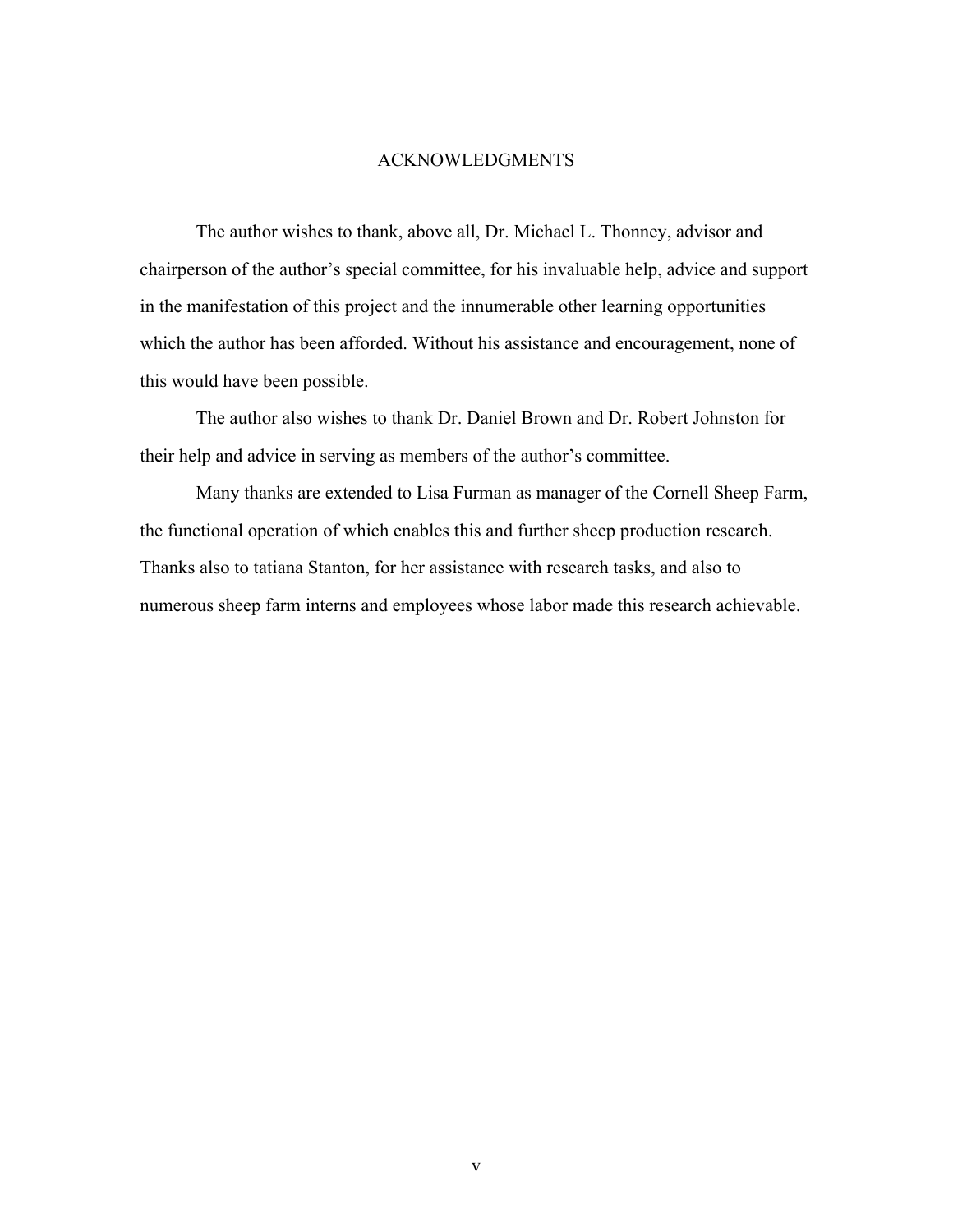# **Table of Contents**

| <b>BIOGRAPHICAL SKETCH</b>                                      | III         |
|-----------------------------------------------------------------|-------------|
| <b>ACKNOWLEDGMENTS</b>                                          | V           |
| <b>LIST OF FIGURES</b>                                          | VII         |
| <b>LIST OF TABLES</b>                                           | <b>VIII</b> |
| <b>CHAPTER ONE MATERNAL CARE AND BONDING IN SHEEP</b>           | 1           |
| <b>Ewes' bonds toward their lambs</b>                           | 3           |
| Lambs' bonds toward their dams                                  | 9           |
| <b>CHAPTER TWO TEMPERAMENT AND MEASURES OF MATERNAL ABILITY</b> | 15          |
| <b>CHAPTER THREE MANAGEMENT</b>                                 | 32          |
| <b>CHAPTER FOUR EVALUATION OF ALTERNATIVE STRATEGIES IN</b>     |             |
| <b>LAMBING MANAGEMENT</b>                                       | 45          |
| <b>Materials and Methods</b>                                    | 47          |
| Experiment 1<br><b>Experiment 2</b>                             | 47<br>54    |
| <b>Results</b>                                                  | 58          |
| Experiment 1<br><b>Experiment 2</b>                             | 58<br>61    |
|                                                                 |             |
| <b>Discussion</b>                                               | 65          |
| <b>CONCLUSIONS</b>                                              | 71          |
| <b>WORKS CITED</b>                                              | 73          |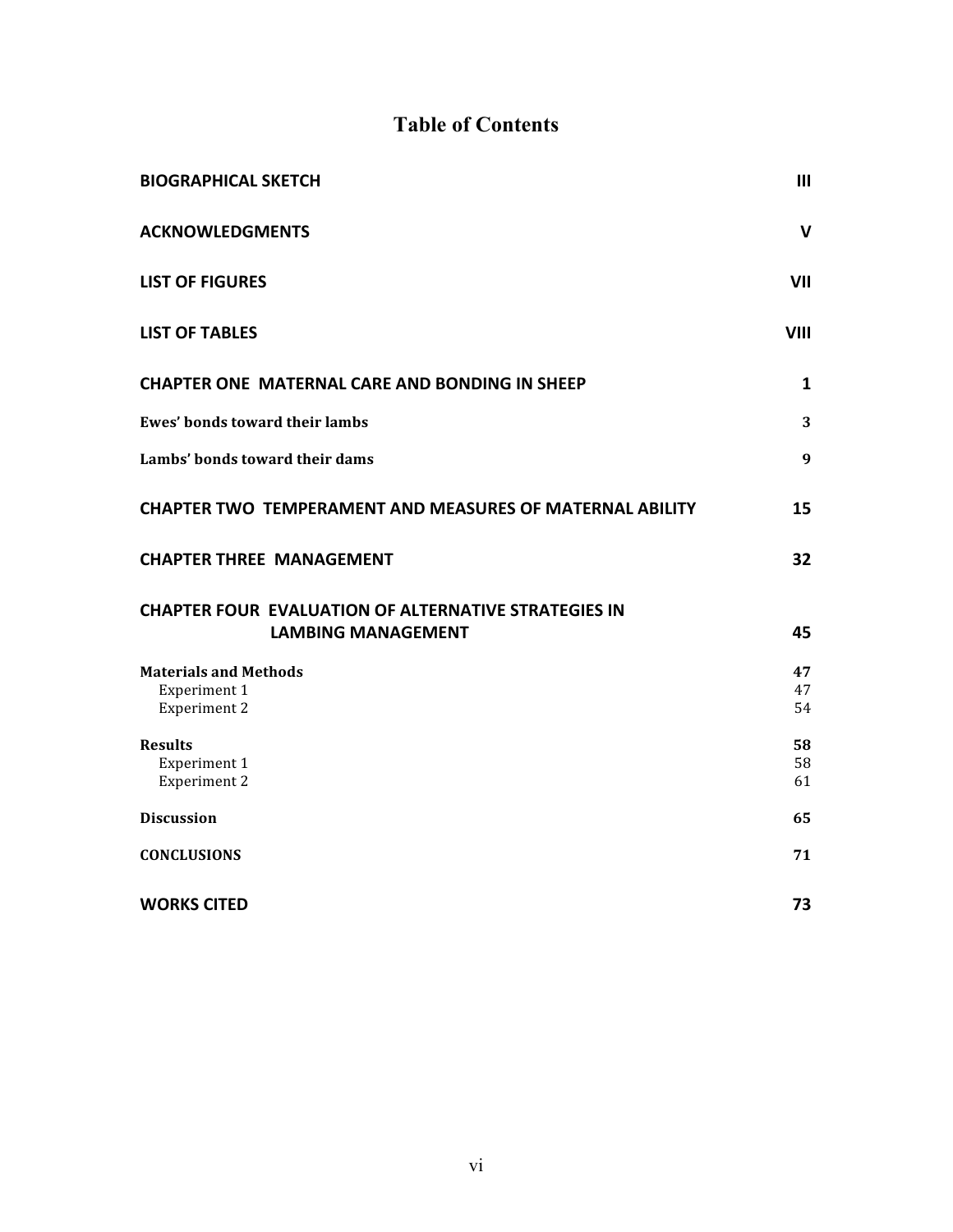# LIST OF FIGURES

| Figure 1. Pathways involved in the onset of maternal responsiveness in the ewe (Poindron |
|------------------------------------------------------------------------------------------|
|                                                                                          |
| Figure 2. This figure from Sébe et al. (2010) shows the results of lamb exposure to high |
| and low vocalizations from their own and unfamiliar dams. The y-axis is a measure        |
| of lamb response, where negative scores represent stronger response. The white box       |
| in each column shows responses to the lamb's own mother, while gray boxes refer          |
| to unfamiliar dams. (a) shows responses to low and high pitched beats; (b) shows         |
| responses to high pitched bleats for ewes hidden out of sight; (c) shows responses to    |
| high-pitched recoded bleats and (d) shows responses to low-pitched recorded bleats.      |
|                                                                                          |
| Figure 3. Diagram of the lambing pen in Experiment 1, with distances and cubicle         |
|                                                                                          |
| Figure 4. Example of a path taken (shown by the arrows) during the MMBS test.  52        |
| Figure 5. Diagram of the 2-choice testing setup, with a ewe shown as having entered the  |
|                                                                                          |
| Figure 6. Distribution of modified maternal behavioral scores by lambing location  60    |
| Figure 7. Mean percent of time spent oriented to offspring in the two choice test.  61   |
| Figure 8. Mean Weight Per Day of Age (WPDA) for lambs in both treatment groups and       |
|                                                                                          |
|                                                                                          |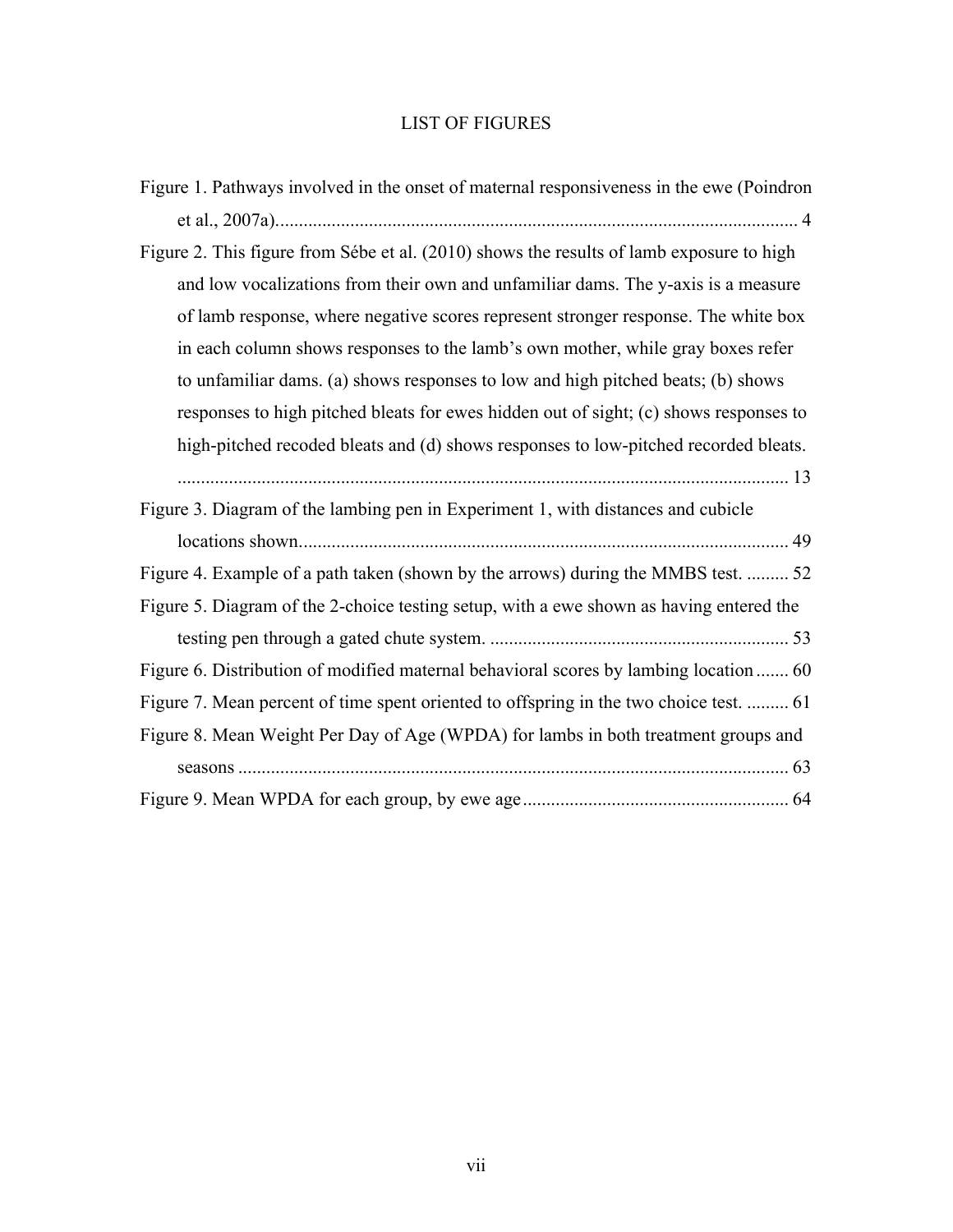# LIST OF TABLES

| Table 3. Maternal Behavior Score Rubic, as used in Experiment 2 (O'Connor, 1996) 55        |  |
|--------------------------------------------------------------------------------------------|--|
|                                                                                            |  |
| Table 5. Initial linear model used to quantify the effect of experimental variables on     |  |
|                                                                                            |  |
|                                                                                            |  |
| Table 7. Effect of lambing location on weight per day of age (WPDA), modified maternal     |  |
| behavior score (MMBS), and percentage of time (Time) spent by the ewes facing              |  |
|                                                                                            |  |
|                                                                                            |  |
| Table 9. Effect of lambing type, season, and litter size on grams of weight per day of age |  |
|                                                                                            |  |
|                                                                                            |  |
|                                                                                            |  |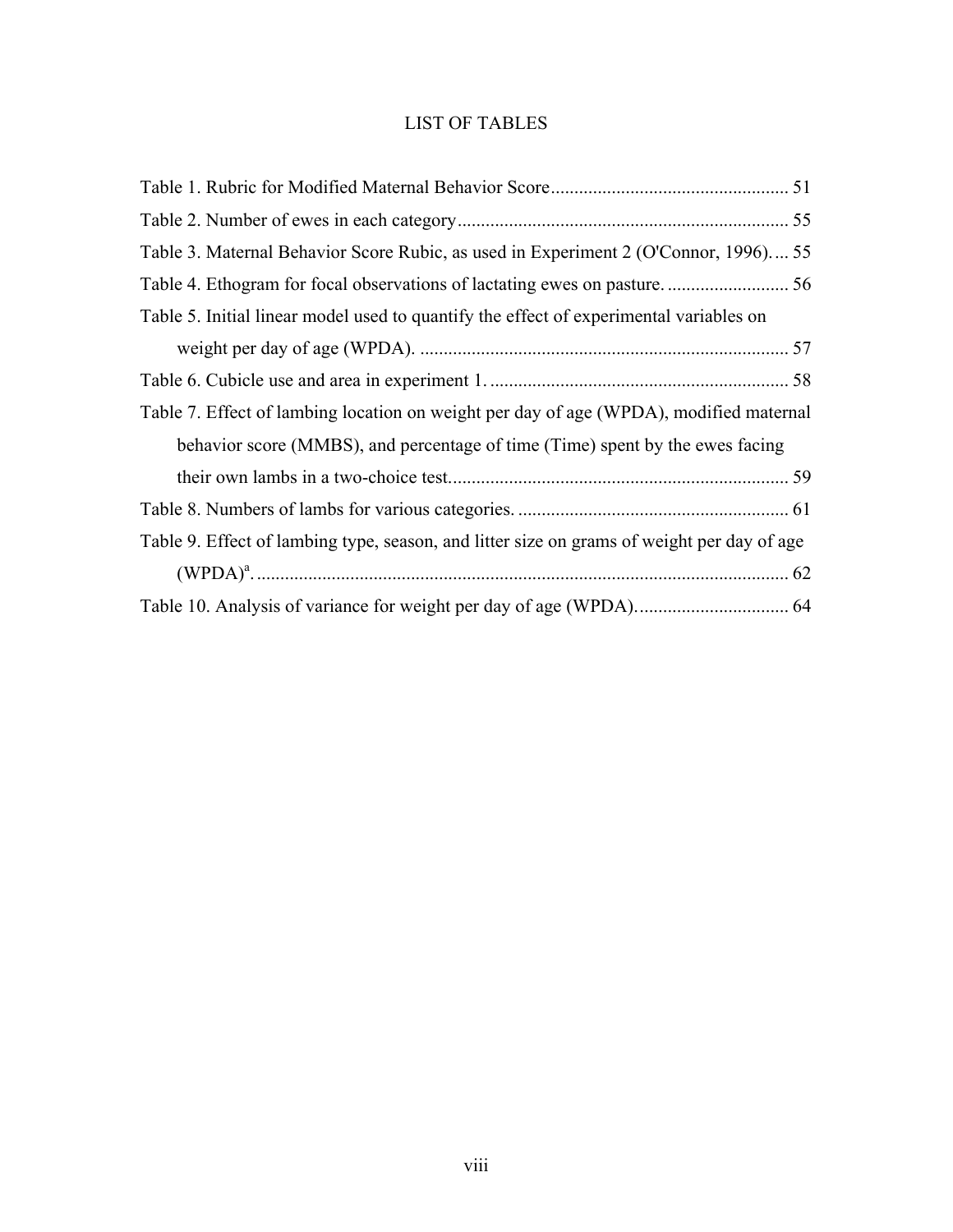#### **Chapter One**

## **Maternal Care and Bonding in Sheep**

As a general rule, mammalian mothers make a sizeable investment into maternal care. Most can recognize their own young shortly after birth and can differentiate between their own and alien young at any point between birth and weaning. Mothers of many species, including rats and mice, willingly accept foreign young introduced to their litters after parturition despite this discriminatory ability. In contrast, other species, particularly including ruminants, form exclusive bonds to specific neonates within a few hours of birth. These neonates must be present during a hormonally-driven sensitive period, and must exhibit at least some of a specific set of cues for the dam to accept the infant and form this exclusive bond.

The origins of the need for this selective and exclusive bonding can be understood by examining the ecological history of flocking ruminants such as sheep. Living in large social groups, without nesting sites or dens, young ruminants are precocious and can stand and run within a few hours of birth, and must be able to easily reunite with their dam upon separation. The dams of wild or extensively-managed sheep and goats generally separate from the flock for long enough to give birth and form a secure bond with their offspring, but return to the flock before the young are more than a couple days of age. Flock structure offers some safety from predation, but with a large number of individuals in a small area, a strong mother-to-offspring bond is necessary if young ruminants are to receive adequate maternal care and not become lost or disoriented in the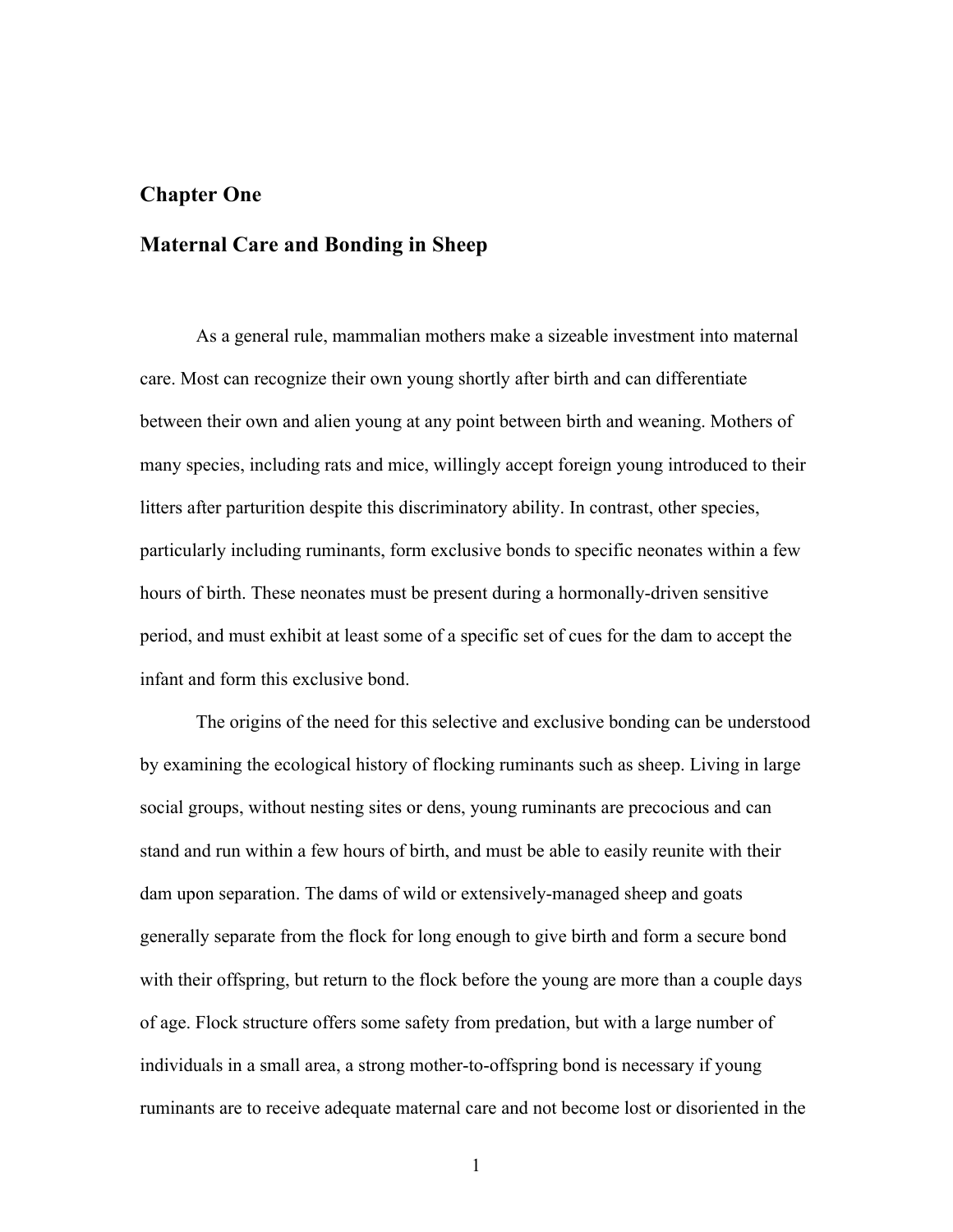crowd, and if the mother is not to mistakenly distribute her limited resources to foreign offspring (Porter et al., 1991).

The bonding process occurs internally, as a series of hormonal events, and externally, as a series of behaviors linked by modal perception. The hormonal processes underlying maternal bonding in small ruminants are similar to or the same as those involved in other mammalian species, though the resulting behaviors and cues are often more species-specific, adapted to flock life and range or pastoral conditions, among other factors.

The sensitive period for maternal bonding in sheep and goats begins during birth or a short time before giving birth, and bonding appears to occur within 2.5 to 6 hours, with some individual variation. This period has been suggested to be an example of imprinting in adulthood (Poindron et al., 2007b). The activation of the sensitive period that allows for formation of this bond is driven by a series of hormonal processes, reinforced by learning and experience.

Behaviorally, after the hormonally driven contractions that physically account for the mechanism of birth, ewes and lambs follow a script that ensures fitness and bonding. On the ewe's side, licking the lamb and uttering low-pitched bleats and rumbles are important post-natal behaviors. The lamb opens its eyes at once and has been functionally listening since before birth; visual and auditory stimuli are immediately relevant to the newborn lamb. The low-pitched noises and licking of the ewe calm the lamb and depress its movements, while movement by the ewe makes the lamb more energetic. The lamb shakes its head, raises its ears and begins a pattern of behavior that results in standing: it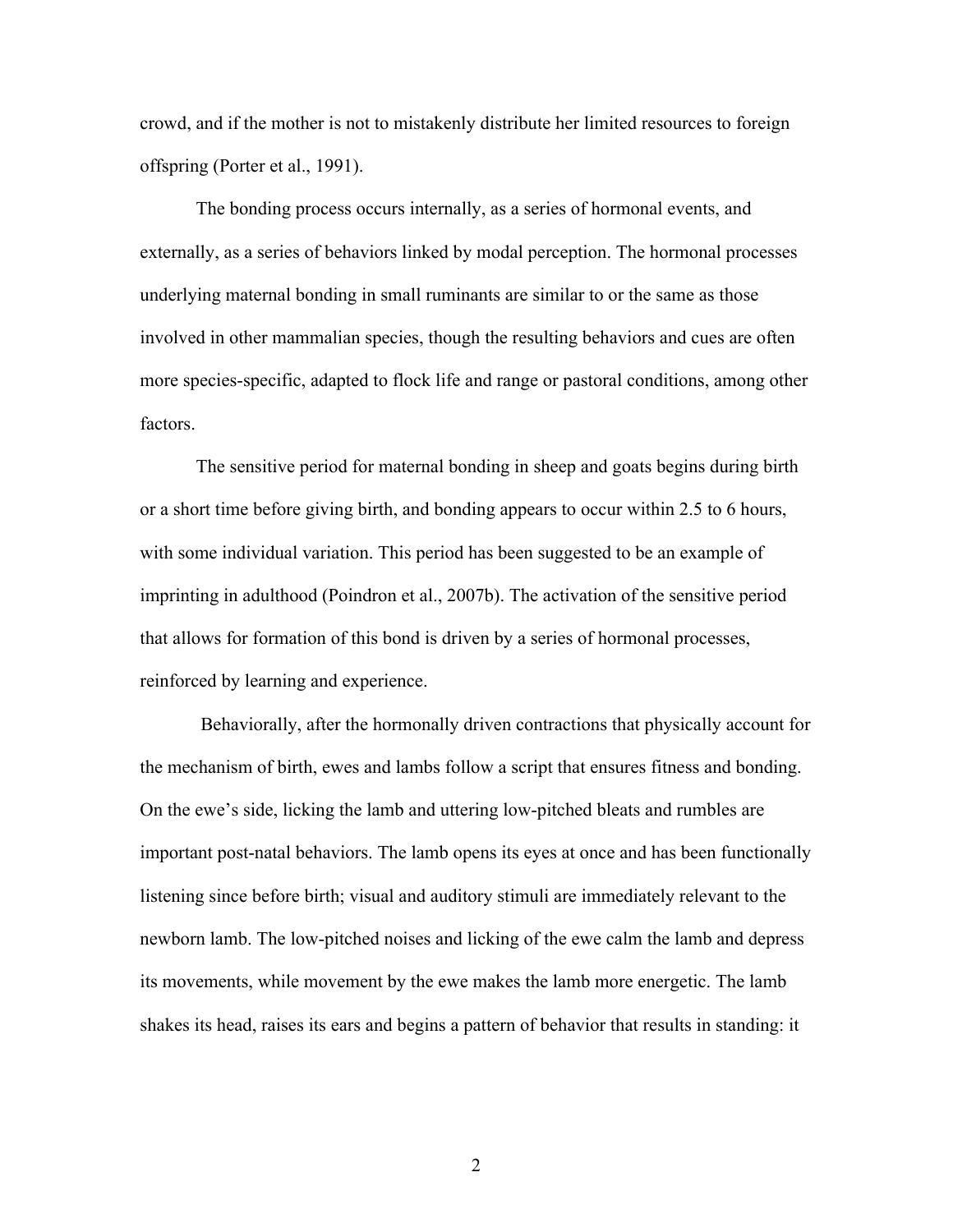raises onto its sternum, then knees, then straightens its rear legs and finally its forelegs (Vince, 1993).

As the lamb stands, it begins its search for the udder. The cues that lead the lamb to the correct location are primarily visual and tactile. The lamb instinctively makes "munching" movements with its mouth in response to touch on the top of its face and will place its head under any object that projects at about head height. Additionally, the woolfree areas of a sheep's underbelly, particularly the udder and inguinal area, are much more warm than insulated, wool-covered areas, so the lamb may use this to locate the udder. Lambs stereotypically begin searching around the neck of the ewe and progress toward the udder along the side. A cooperative and responsive ewe will arch her back and lift her hind leg to allow the lamb easier access to the udder. While repeated circling can be detrimental to nursing, it appears that a ewe turning in a circle can work to help the lamb's progression toward the udder. When a ewe circles, she brings the lamb back to her head, in an appropriate position to begin the udder-seeking sequence once again (Vince, 1993).

#### **Ewes' bonds toward their lambs**

Preparation for maternal behavior begins during pregnancy. Circulating progesterone, known in part for it's actions in maintaining pregnancy, rises slowly during the course of gestation, and falls sharply just before labor begins. While progesterone drops, estrogen levels rise. Estradiol is the primary estrogen in sheep, and this combination of falling progesterone levels combined with increased circulating estradiol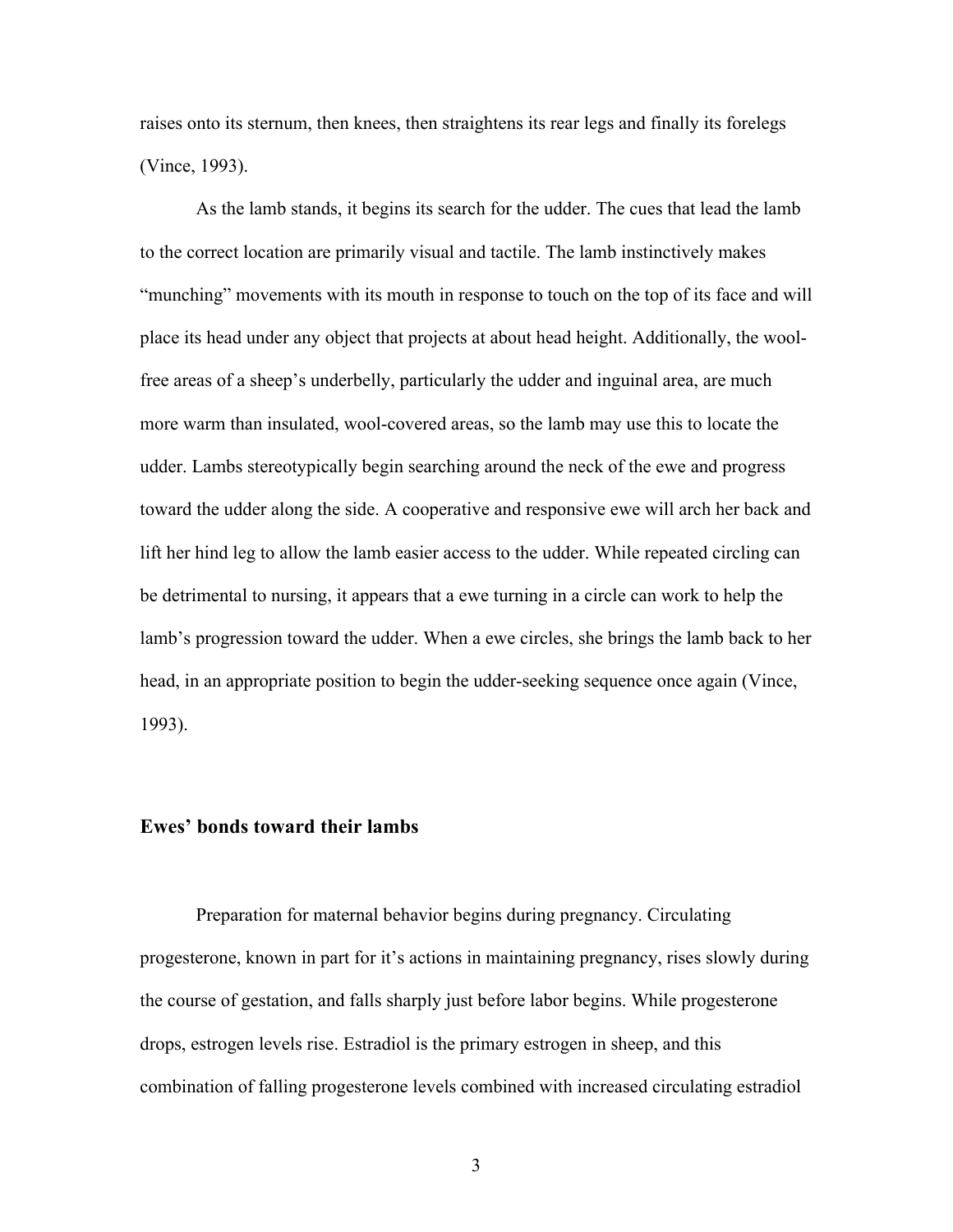is known to trigger the onset of maternal behaviors. At this same time, prolactin levels are also increasing; this hormone as well is known to play a role in maternal behavior but is best known for its role in milk production (Kendrick and Keverne, 1991).

The hormonal state that drives maternal behavior can often be observed before the birth process, with ewes showing an attraction to amniotic fluid and general maternal responsiveness for several hours preceding birth. In most cases, and particularly for primiparas (first-time mothers), vaginocervial stimulation (VCS) at the time of birth is necessary to stimulate neural oxytocin-based systems, leading to full-strength maternal responses. Physical stretching and general physical sensations in the vagina, cervix and uterus cause oxytocin release and increased activity of oxytocinergic neurons in widespread areas of the brain. This is one of the pathways shown in Figure 1. Areas of particular importance are the paraventricular nucleus of the hypothalamus (PVN), the medial preoptic area (MPOA), the bed nucleus of the stria terminalus (BNST) and the main olfactory bulb (MOB) (Kendrick, 2000).



Figure 1. Pathways involved in the onset of maternal responsiveness in the ewe (Poindron et al., 2007a).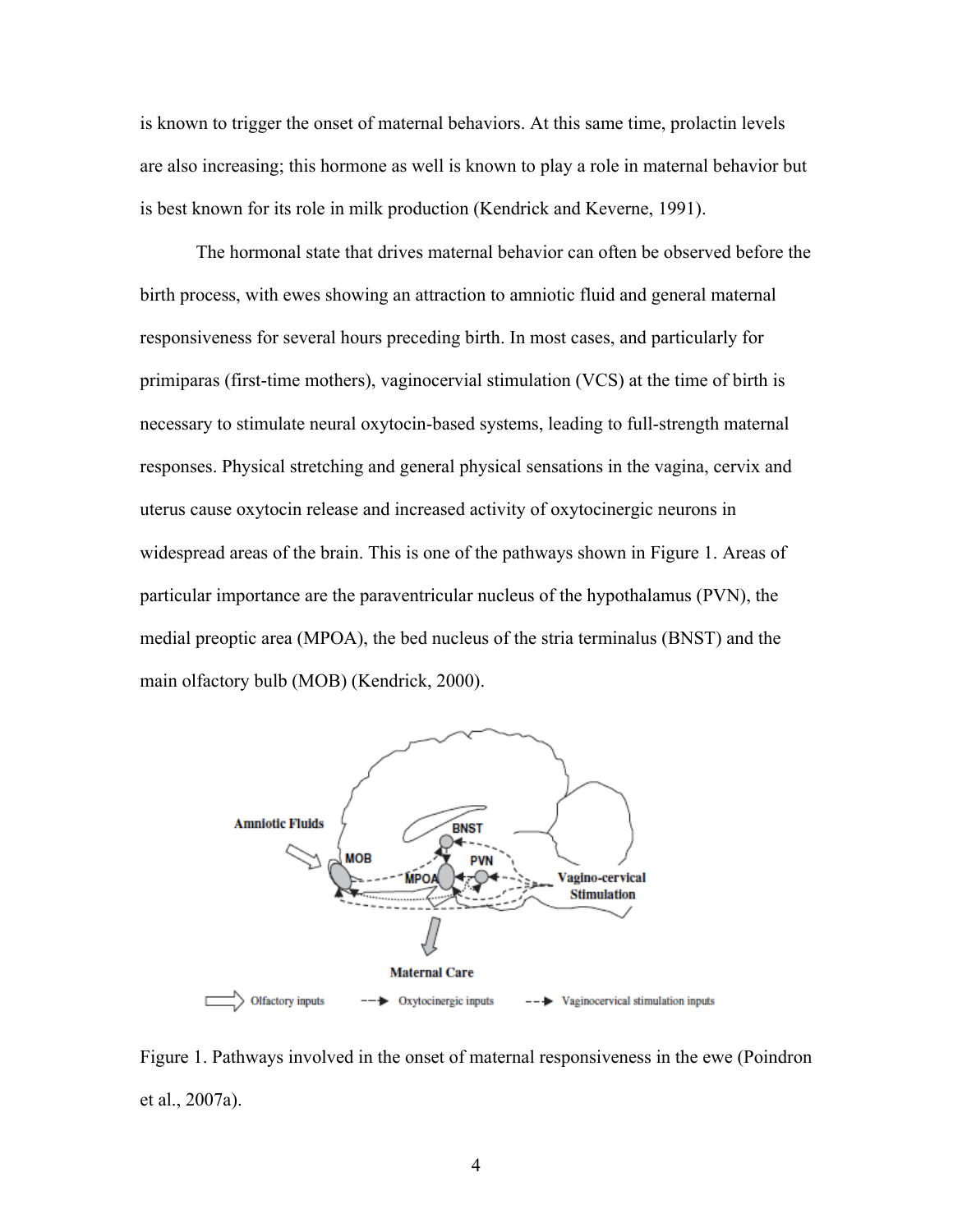As mentioned above, VCS is necessary for the induction of the full range of maternal behaviors in inexperienced ewes. Lévy et al. (1992) demonstrated that this is related to oxytocin (OT) levels, as measured in the cerebrospinal fluid (CSF). This was accomplished by peridurally anesthetizing primparous ewes prior to labor, completely inhibiting afferent input from the nerves in the genital tract and surrounding motor nerves. In one experiment, OT levels were compared between these anesthetized ewes and non-anesthetized counterparts, and while the results were not completely unambiguous, OT was significantly higher in the group that did not receive peridural anesthesia. In a second experiment, a group of all-primiparous ewes received peridural anesthesia, and maternal responsiveness was measured by amount of licking and lack of rejection behaviors. Intracerebroventricular (ICV) infusions of OT were given to nonmaternal ewes. This ICV OT was sufficient to instate maternal behavior in the nonmaternal ewes, and these effects were found to be long-lasting. These results all support the idea that VCS, through nerve inputs from the genital region, results in OT release that is necessary for a full maternal response in nulliparous ewes

In addition to general maternal responses such as licking, bleats, and decreased rejection behaviors, VCS appears to facilitate an attraction toward amniotic fluid. When the peridurally anesthetized ewes in the experiment of Lévy et al. (1992) were offered a choice between feed troughs containing amniotic fluid or free of amniotic fluid, significantly more "maternal" ewes chose to eat from the amniotic fluid-containing trough, and to spend more time at that trough, while non-maternal ewes, and ewes tested 2 days prior to parturition spent significantly more time at the amniotic fluid-free trough. The role of VCS in this increased attraction to amniotic fluid can be related to the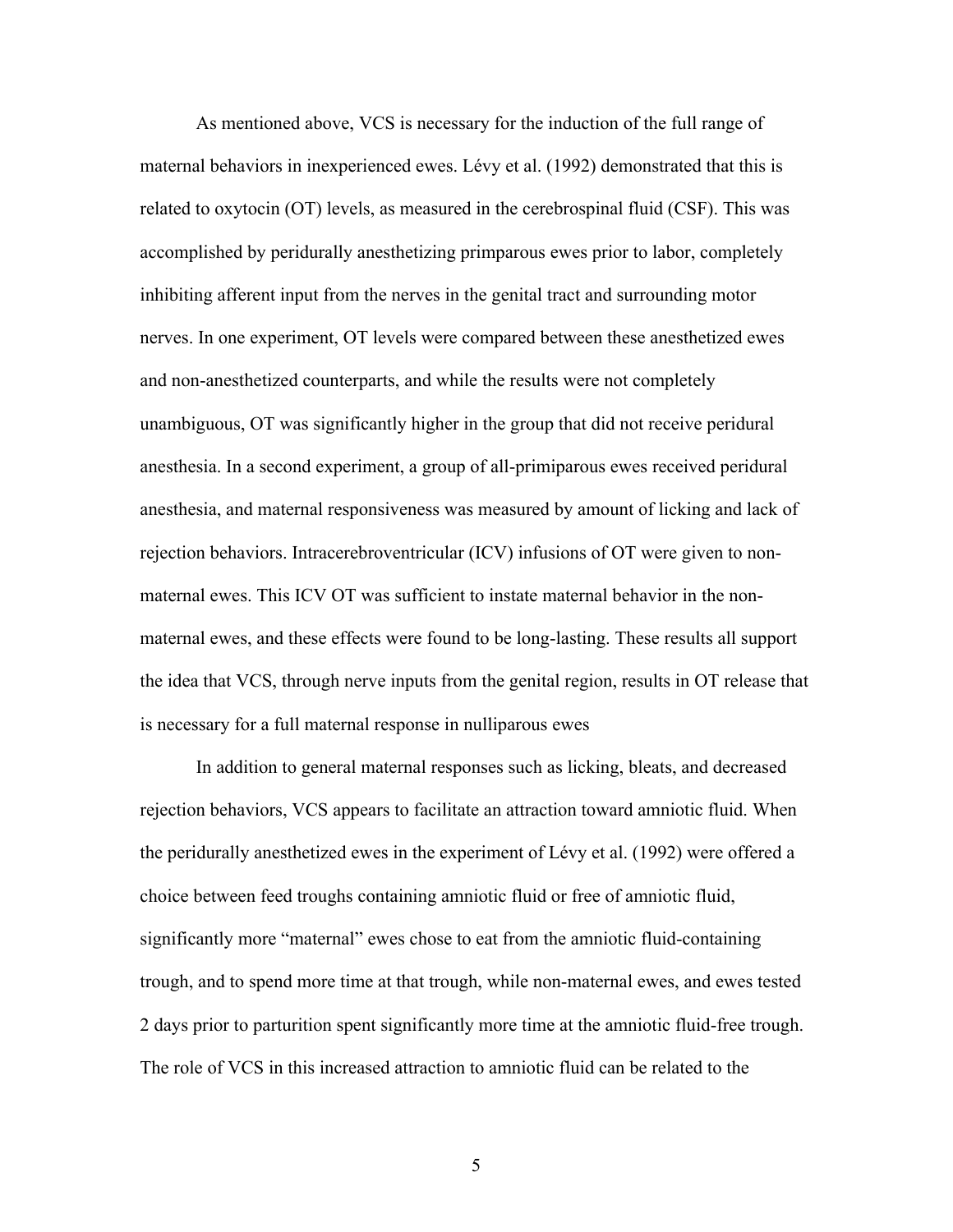importance of VCS in not just maternal responsiveness, but also in the development of maternal selectivity. Exposure to amniotic fluid and increased oxytocinergic neuronal activity in the main olfactory bulb related to the smell of the amniotic fluid plays an important role in the development of selective olfactory memories, the first step in sheep maternal selectivity.

Maternal exposure to young over extended periods (at minimum, several days) can create maternal behavior without an initial burst of oxytocin, but the presence of the initial burst driven by VCS allows for a time-sensitive, rapid and selective enhancement of the classical neurotransmitter systems that drive bond formation (Kendrick and Keverne, 1991). Kendrick (2000) suggests that this triggered sensitive period could have evolved as an evolutionary mechanism to fast-track the initiation of maternal behaviors and drives, a particularly useful trait in a species that needs to bond quickly to its young and rejoin its social group in a short period of time.

Maternal experience causes permanent morphological changes in the brain, and that the effect of past experience helps drive bond formation in sheep. The effects on lambs of having an experienced ewe for a dam have been studied in numerous fashions. Older ewes are more successful mothers (Hatcher et al., 2010; O'Connor et al., 1985; Sawalha et al., 2007), and multiparous ewes (having experienced multiple parities) are less emotionally reactive and fearful (Vierin, 2002).

In addition to measures of production, multiparous ewes display different underlying hormonal states. They only require short-term treatment with progesterone and estrogen before ICV oxytocin will initiate maternal behavior. In primiparous ewes, in contrast, a much longer course of hormone treatment, 6-8 weeks worth – enough to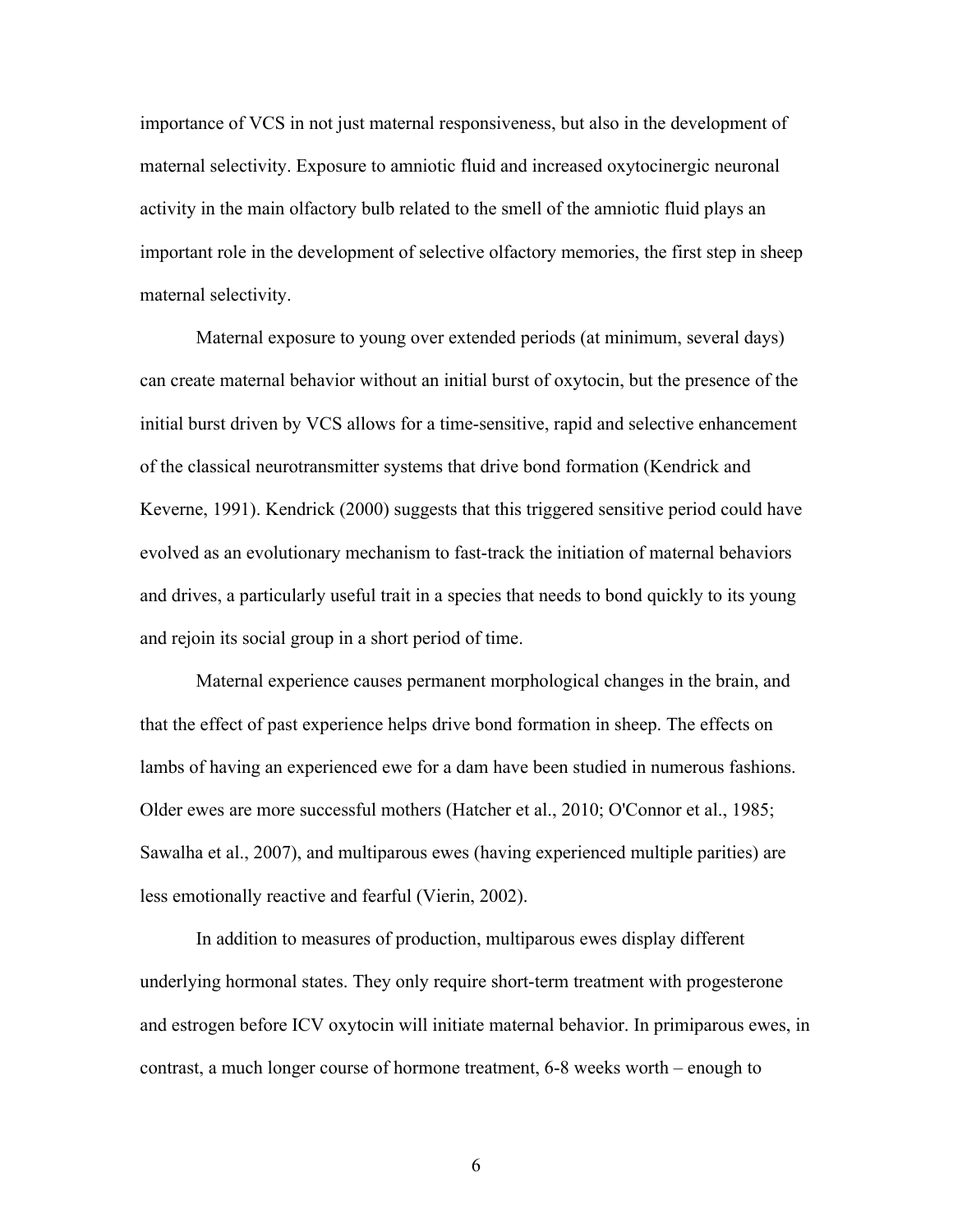induce lactation – is necessary before ICV oxytocin is sufficient to initiate maternal behavior (Kendrick and Keverne, 1991).

Maternal behavior in sheep can be seen as two sets of processes: 1) maternal responsiveness; and 2) maternal selectivity. Maternal responsiveness is the general willingness to accept and care for young, while selectivity is a result of the discriminative bond in ungulates having precocial young. Responsiveness occurs immediately at and even before birth, while selectivity requires time to develop, a result of hormonal processes and the learning of specific cues; particularly olfactory but also visual and auditory cues. In sheep, the bonding process requires as little as 2 to 4 hours, though selectivity does not persist for as long in ewes with only a few hours of exposure as in ewes with a week of exposure. In the former case, 24 hours of separation was enough to eliminate selectivity, while in the latter case, it appeared to take 3 days of separation for the ewe to fail to retain selectivity (Keller et al., 2003; Levy, 2008).

Olfactory learning drives the development of selectivity, but olfaction is not completely necessary for lamb identification. Ewes that are separated from – but can smell – their lambs form normal selectivity. But, if a barrier such as glass, through which odors cannot pass, separates ewe and lamb, then selectivity does not form normally. The same is true for ewes rendered anosmic (generally by flushing the olfactory epithelia with a corrosive liquid or ablating the main olfactory bulb.) Anosmic ewes will eventually, over the course of weeks, develop selectivity toward lambs with which they are consistently associated, rejecting foreign lambs attempts at nursing, but never showing the level of maternal aggression toward foreign lambs seen in non-anosmic control ewes. This suggests that olfactory cues may drive aggression toward foreign lambs, above their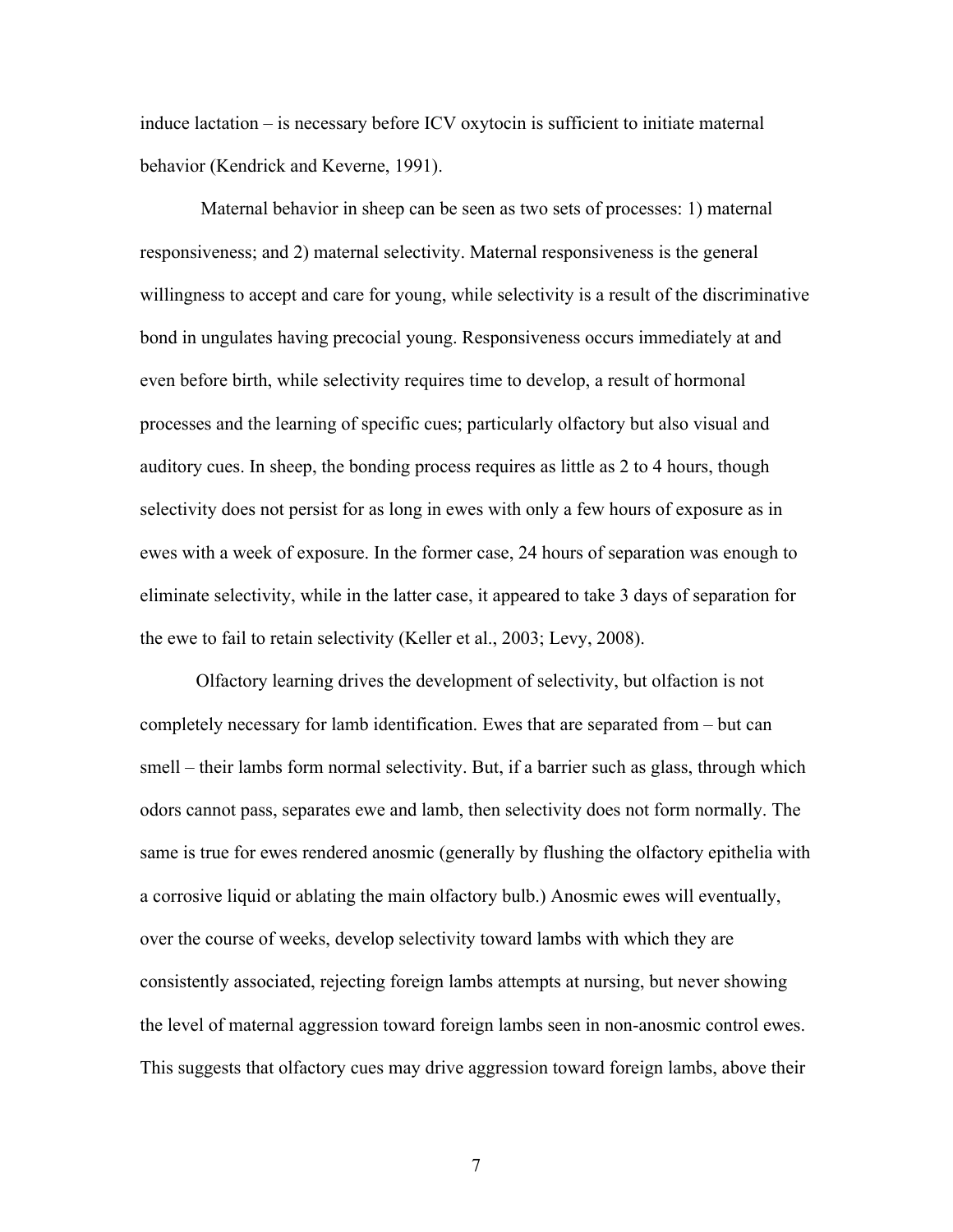role in discrimination. At only 12 hours post-parturition, anosmic ewes do show preference for their own lamb in a two-choice test, but do not show rejection behaviors toward foreign lambs. It appears that olfaction is required for discrimination at the udder and is used at close distances, while auditory and visual cues are necessary for distance recognition and are sufficient for lamb identification after 12 hours (Ferreira et al., 2000).

The particular cues used for non-olfactory recognition between ewes and their lambs have been the subject of a moderate number of investigations. Sébe et al. (2007) examined the ability of ewes to discriminate between their own and alien young on only the basis of auditory cues. The ewes used in the study were kept in claiming pens for 6 hours after giving birth before being moved to communal mixing pens. Two-choice tests of discrimination were performed at 6, 24 and 48 hours after parturition for ewes and 12, 24 and 48 hours of age for lambs. To test ewe identification of lambs, ewes were presented with a choice between their own lamb on one side of a testing pen, and an alien lamb on the opposing side of the pen. Lambs were hidden behind an opaque canvas, at a distance from which ewes would not be able to use olfactory cues. Lambs were tested in the same procedure, with ewes hidden behind opaque canvas. The time which the ewe or lamb being tested spent in "proximity zones" (areas closest to each hidden individual) was recorded and time spent near the ewe's own lamb used as a measurement of lamb discrimination. Ewes were able to discriminate their own lambs' vocalizations as early as 24 hours after parturition, while lambs were able to identify their dams at 48 hours of age.

While sheep have become well known for facial recognition in the past few years (Kendrick et al., 2001), it does not appear to play a large role in visual recognition of lambs. Kendrick (1996) easily trained sheep to discriminate between pictures of faces of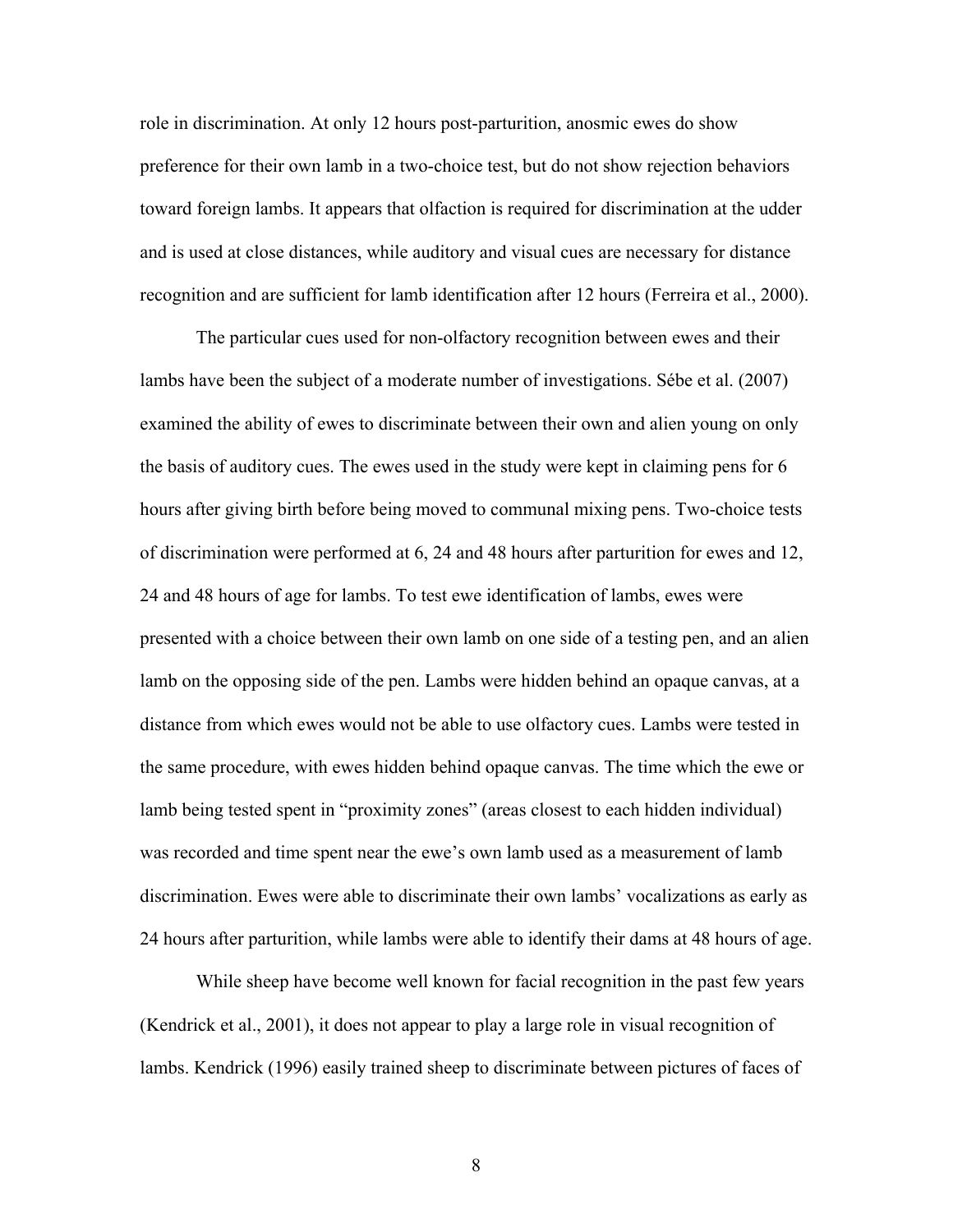adult sheep, but discrimination for lamb faces had very low rates of success. However, some studies have shown that ewes can recognize their own lambs when olfactory and acoustic cues are removed; particularly Lindsay and Fletcher (1968), who found that recognition of lambs by their dams was reduced but not entirely eliminated under such circumstances. However, this study also found reduced recognition in ewes exposed to only olfactory and acoustic cues, and the methods are fairly different from those used in more modern discrimination tasks. One example of this was the use of a T-maze, with 6 ewes tested a total of 90 times. In more recent ewe-lamb discrimination work discrimination responses by ewes declined noticeably after the third trial, as ewes learn that they cannot reach their lambs (Sébe et al., 2007). While the paper of Lindsay and Fletcher (1968) has been repeatedly cited as evidence for visual recognition, most recent publications focus on "recognition at a distance," a combination of auditory and visual cues, and the specific area of visual recognition would be well-served by further study.

## **Lambs' bonds toward their dams**

While the ewe forms a selective bond toward her lamb within a few hours, the lamb does not show much selectivity for at least the first day. Lambs do display preferential reactions toward their own dam immediately after birth. For example, a paper by Vince and Ward (1984) describes increased heart rate responses to the odor of a lamb's own dam compared to the scent of an alien dam. This suggests some priming for future learning by exposure in utero.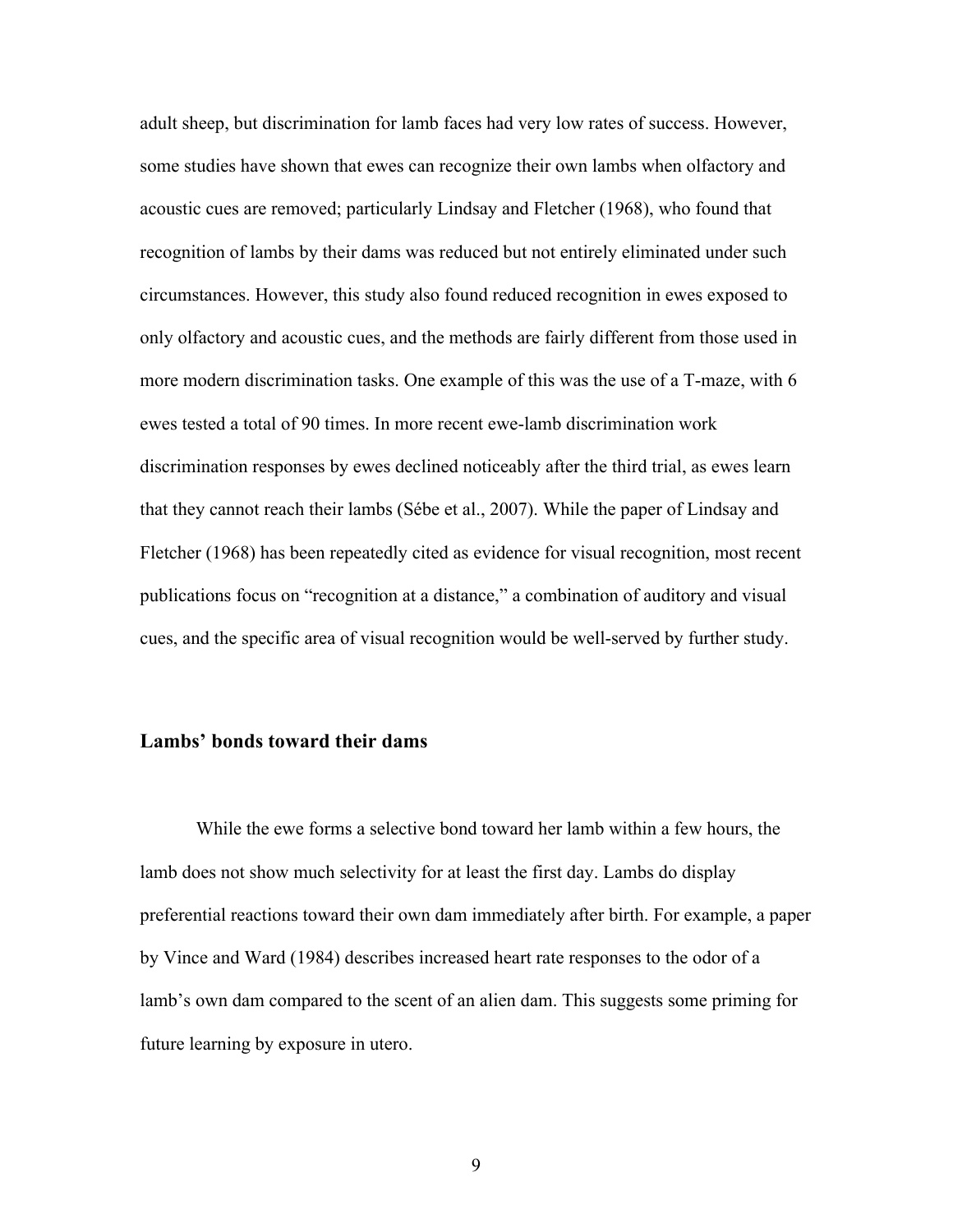Terrazas et al. (2002) tested this by allowing lambs to choose between pairs of intact and anosmic maternal ewes, where each pair contained both the lamb's dam and a foreign dam. The anosmic ewes were unselective, showing indiscriminate maternal responsiveness to any lamb. When presented with intact ewes, lambs reliably correctly chose their own dam, but when presented with anosmic ewes, which would respond with equal maternal drive to any lamb presented, lambs choices did not differ significantly from chance. It appears that at a day of age, lambs respond to general maternal cues and do not actively discriminate in favor of their own mothers, though they do appear to show the start of learning this distinction. This was later corroborated by the Sébe (2007) study, in which lambs could not discriminate their own mothers at 12 or 24 hours of age based on auditory cues, but could make this discrimination at 48 hours.

Bonding of lambs to their mothers appears to be driven by opioid action. This was explored by Shayit et al. (2003), where newborn lambs were given single injections of the opioid antagonist naltrexone and then observed and tested to measure the strength of the bond lambs formed toward their mothers. Naltrexone-treated lambs showed significantly shorter latencies to nurse immediately after birth, but at 24 and 48-hour tests, the naltrexone-treated lambs failed to spend significantly more time near their own dam than near an alien ewe compared with lambs in the control groups. This result, described next, supports the theory that opioid receptors are important in the formation of the lamb's bond to its mother. Exactly how opioid actions affect the individual steps in the bonding process is incompletely understood.

The Shayit et al. (2003), study had lambs choose between their own and an alien mother. The dams of naltrexone-treated lambs emitted significantly fewer low-pitched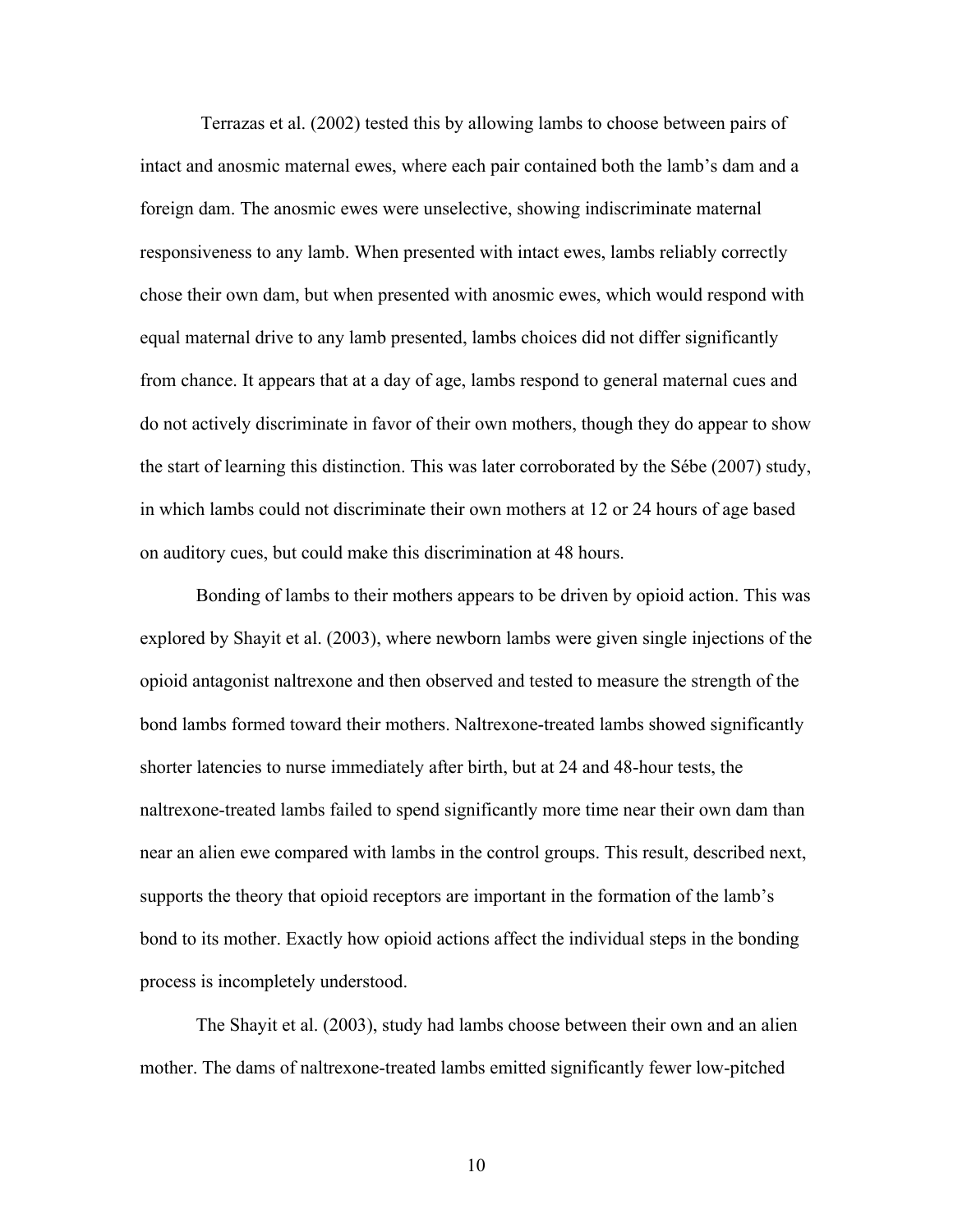bleats once their lambs had approached them, when compared to the mothers of control (untreated) lambs. Yet, alien ewes did not vocalize any differently toward naltrexonetreated lambs than they did toward untreated lambs. Vocalizations were the only measure of maternal interest recorded, so this does not include the effect of behaviors such as licking, posture, and activity levels, which may have affected the lamb's response toward their dams. Additionally, naltrexone-treated lambs were not significantly more likely than chance to approach their own mothers before approaching an alien ewe at the initiation of the choice test, while control lambs did approach their own dams first at levels significantly above chance. In combination with the Nash et al. (1996) study, these results could indicate a decreased ability of the opioid-deprived lambs to identify and react to maternal cues. Shayit et al. (2003), suggested that this lessened response indicates a weakened relationship or strength of maternal bond between these lambs and their mothers.

Once lambs do learn the individual characteristic of their mothers, they appear to depend primarily on acoustic recognition at a distance, and this auditory discrimination appears to have solidified by 48 hours of age. Most studies of vocal recognition have used lambs of over one week of age. Sébe et al. (2007) showed that lambs and ewes use auditory discrimination at much younger ages than usually tested in these studies.

In a recent experiment, Sébe et al. (2010) explored recognition of individual acoustic signatures in 48-hour-old lambs, comparing recognition, response to and acoustic signatures of high- and low-pitched bleats from the ewes. The distinction between low- and high-pitched bleats had never been previously examined. Low bleats or rumbles are made with the mouth closed and only produced when the lamb is very near,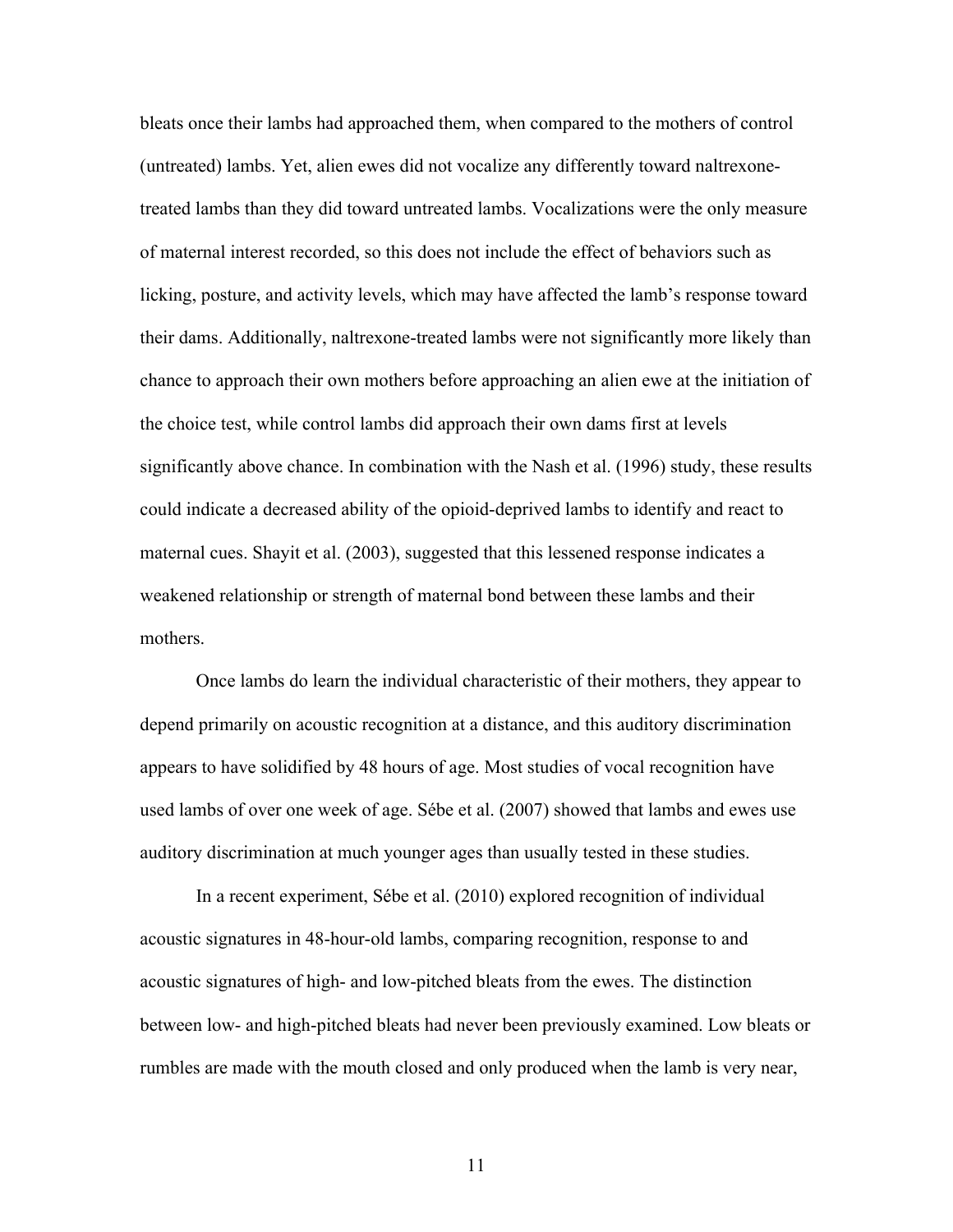less than one meter away. High-pitched bleats are used when the lamb is over a meter away, and have been the focus of all previous studies on vocal recognition in lambs and ewes. Lambs were tested in one of four treatment groups, each using a two-choice test essentially identical to the one used by Sébe et al. (2007). Ewe vocalizations were recorded 8 hours before testing for use in the tests. Results are shown in Figure 2. The first group was presented with pre-recorded low and high pitched bleats from an unfamiliar mother and lambs showed no preferential choice for either low or high-pitched bleats. The remaining three groups were presented with auditory stimuli from either their own or an unfamiliar mother. In the second group, lambs exposed to live calls from two ewes significantly chose their own dams over unfamiliar dams. In this test, the ewes only produced high-pitched calls, as the lambs were out of sight and at a distance. Lambs in the third group were presented with pre-recorded high-pitched bleats from their own and an unfamiliar mother, while the fourth group was presented with equivalent low-pitched bleats. Somewhat surprisingly, lambs did not significantly respond to recorded highpitched bleats from either ewe, but they did respond strongly and significantly to the recorded low bleats from their own mother. Since lambs could recognize their own mother on the basis of her produced live but not pre-recorded high bleats, it appears that a back-and-forth communication is necessary for discrimination at a distance (by high bleats), while the low bleats or rumbles contain an acoustic signature which lambs can identify by 48 hours of age.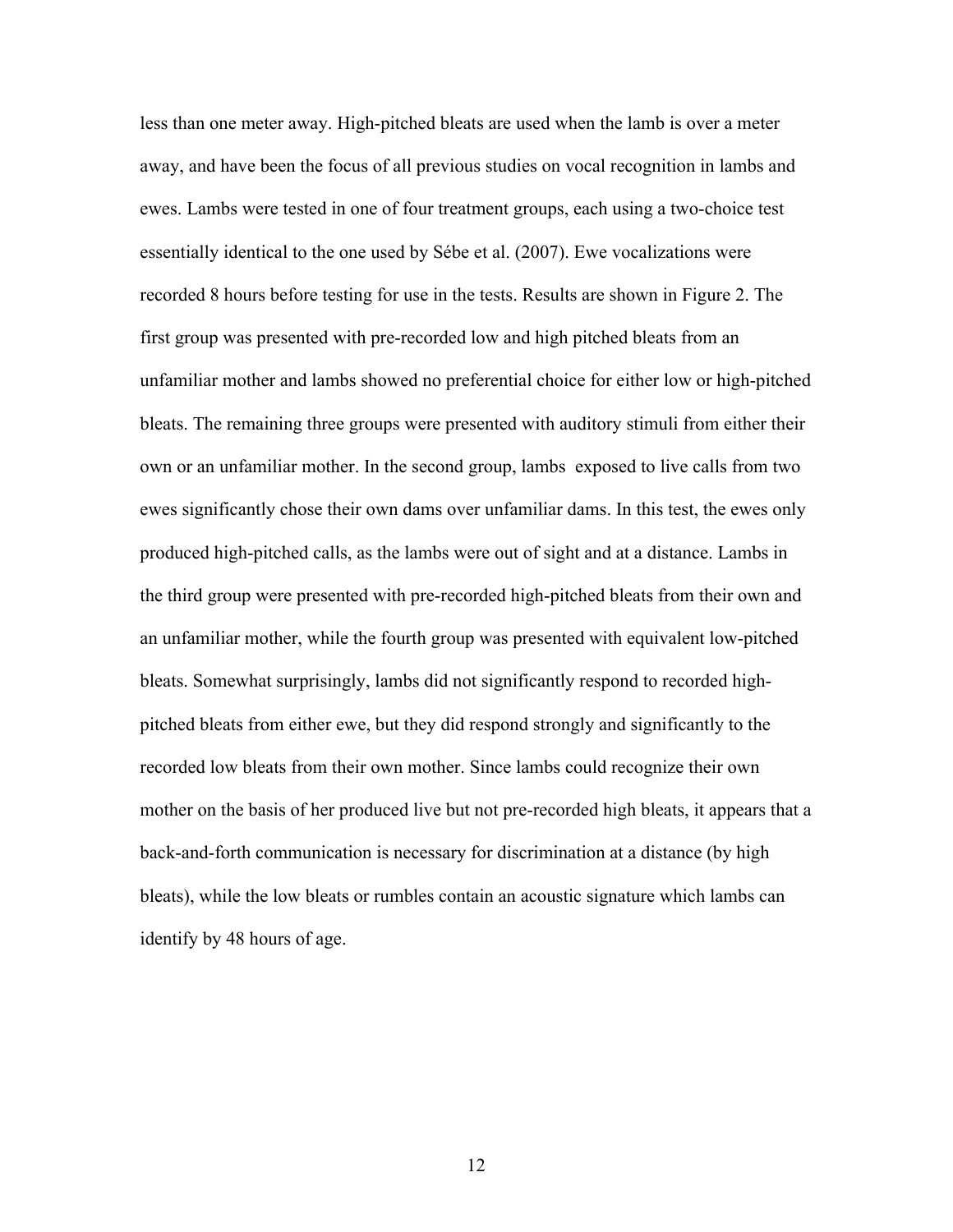

Figure 2. This figure from Sébe et al. (2010) shows the results of lamb exposure to high and low vocalizations from their own and unfamiliar dams. The y-axis is a measure of lamb response, where negative scores represent stronger response. The white box in each column shows responses to the lamb's own mother, while gray boxes refer to unfamiliar dams. (a) shows responses to low and high pitched beats; (b) shows responses to high pitched bleats for ewes hidden out of sight; (c) shows responses to high-pitched recoded bleats and (d) shows responses to low-pitched recorded bleats.

Torriani et al. (2006) suggested that selection pressure for recognition is greater on a young animal than on its dam; the associated cost to the individual is obviously much greater. This view was supported by their finding that young fallow deer could recognize their dams' individualized vocalizations, but the dams could not discriminate between the calls of their own and alien young. Fallow deer, however, are a hider species, as is the domestic goat. Hider ungulates leave their young hidden while out foraging, and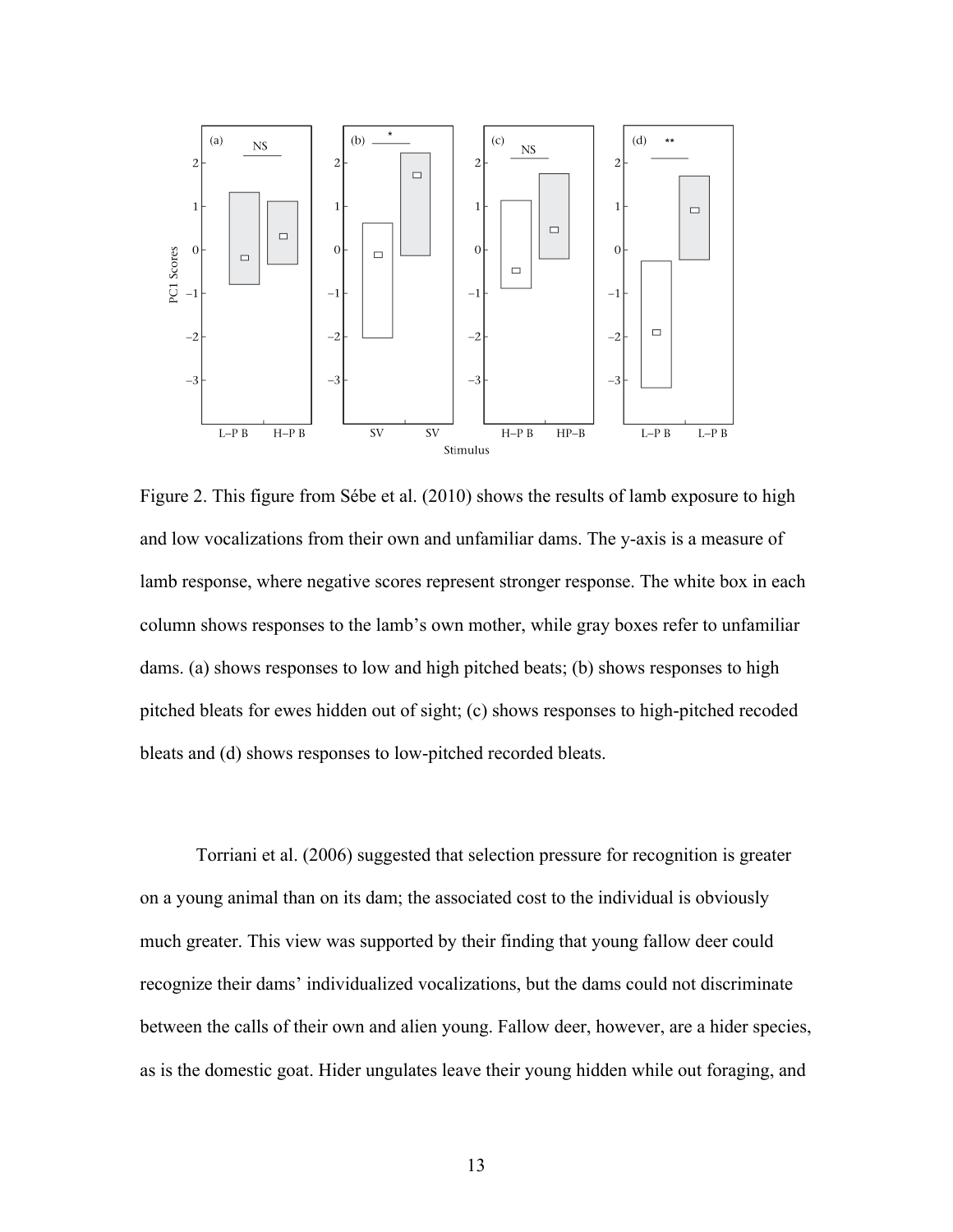the young responds selectively to the individual call of the mother upon her return. In contrast, sheep are a follower species, with the young moving about alongside or relatively close to the mother and the rest of the flock. Follower species show two-way auditory recognition, with both mother and offspring able to identify each other based on their contact calls (Torriani et al., 2006). This correlates with the Sébe et al. (2010) study; two-way communication by high-pitched calls was necessary and sufficient for discrimination, while the high-pitched calls themselves were not sufficient without the direct exchange of contact calls.

On the whole, the behavioral and endocrine processes surrounding birth and rearing in sheep are specifically evolved and tailored to maximize lamb survival. Altricial lambs minimize predation risks by spending only a few hours to a few days on the birth site, after which their tight bond with their dam ensures that her resources are delivered specifically to her genetic offspring and none other. Adaptations in communication, using different modalities and different variations of the same modality, allow the ewe-lamb pair to maintain contact. Individual signatures, both acoustic and olfactory, encourage the lamb to know it's own mother. Hormonal processes direct the entire progression, from the ewe's initial drive for amniotic fluid to memory formation and the stable bond created and remaining weeks after the initial burst of bonding hormones has tapered off.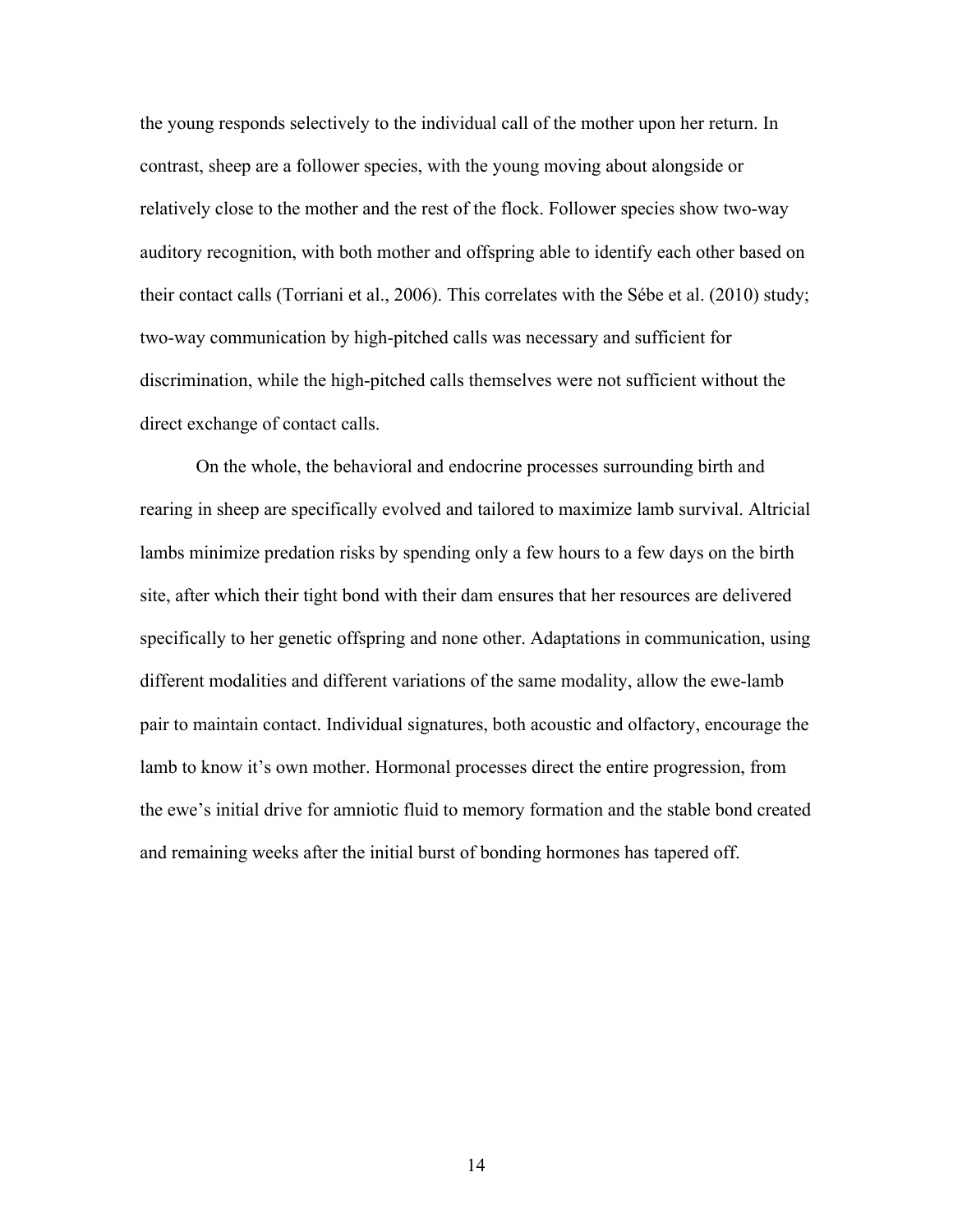#### **Chapter Two**

## **Temperament and Measures of Maternal Ability**

Numerous factors are known to influence lamb survival, from sex and birth weight to age of dam, breed, and ewe nutrition. Some of these factors can best be controlled with management; others can be easily selected for in breeding programs. One facet of lamb survival that is still the subject of inquiry is the role of maternal care: How can a ewe's ability be quantified and predicted, and what is the role of temperament in maternal success?

Successful maternal skills can vary depending on the management system in place. Ewes giving birth and raising lambs on pasture may face a different set of pressures than those lambing in an intensive indoor system. One of the longest-running and most commonly used predictors for maternal success on pasture is maternal behavior score, but the reliability of this measurement has been called into question in recent years. Other measures of temperament, judging ewes as calm or anxious, or as more or less active, or judging their levels of discomfort in challenging situations, have been suggested as potential predictors of maternal ability.

Maternal behavior score, or MBS, is a measure of the distance which a ewe, having lambed on pasture, flees while her lambs are being handled for ear-tagging and other processing. This processing almost always occurs within the first 24 hours of birth; in many flocks it occurs within 12 hours of birth. In addition to ear-tagging, lambs may be paint-numbered, tail-docked, weighed and otherwise handled. The specific procedures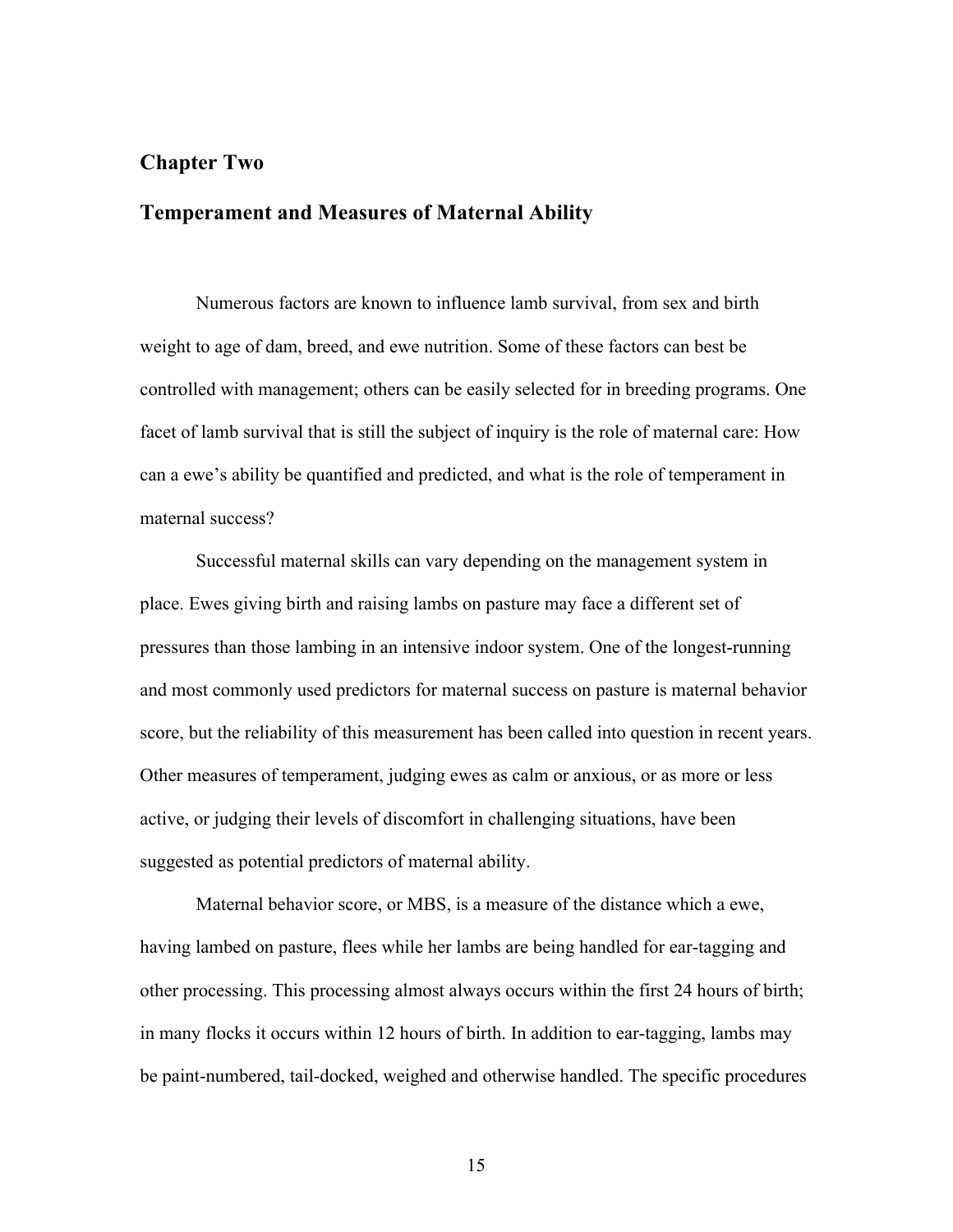vary among flocks and farms. Ewe MBS has been the subject of a number of publications since the mid-1980s, with a variety of resulting conclusions as to its usefulness as an indication of maternal ability or success, generally measured as lamb survival and/or lamb weight gain.

The first report of maternal behavior score as a potential predictor of maternal success was by O'Connor et al. (1985) in a study examining 1146 pasture-lambing New Zealand ewes of six different genotypes. Three measures of survival were examined – from birth to weaning, birth to tagging and tagging to weaning; weaning weights were also used as a measure of maternal success. O'Connor et al. (1985) found increases in survival from birth until tagging and birth until weaning correlated with better MBS, as did weaning weights, though not as strongly. Weaning weight most significantly increased with genotype and birth weight. MBS most significantly was influenced by ewe age, genotype, and litter size. The strongest effect of MBS on survival from birth to weaning was for quads, with moderate effects for twins and triplets; no significant effect of MBS was seen for singles. These effects persisted when litter size was corrected for, even though dams of larger litters had significant increases in MBS with increases in litter size. No significant ewe age effect was found for survival from birth until weaning, despite the significant increase in MBS with increase in dam age.

Ten years later, an update was published. Using a flock of 73 Scottish Blackface ewes, O'Connor (1996) collected ewe weights, lamb birth and weaning weights, MBS and focal animal behavioral observations. The rubric used for MBS was slightly altered in the second publication, with scores ranging from 1 through 6 rather than through 5. In the new rubric, a score of 6 was given to ewes who made contact with (or "nuzzled")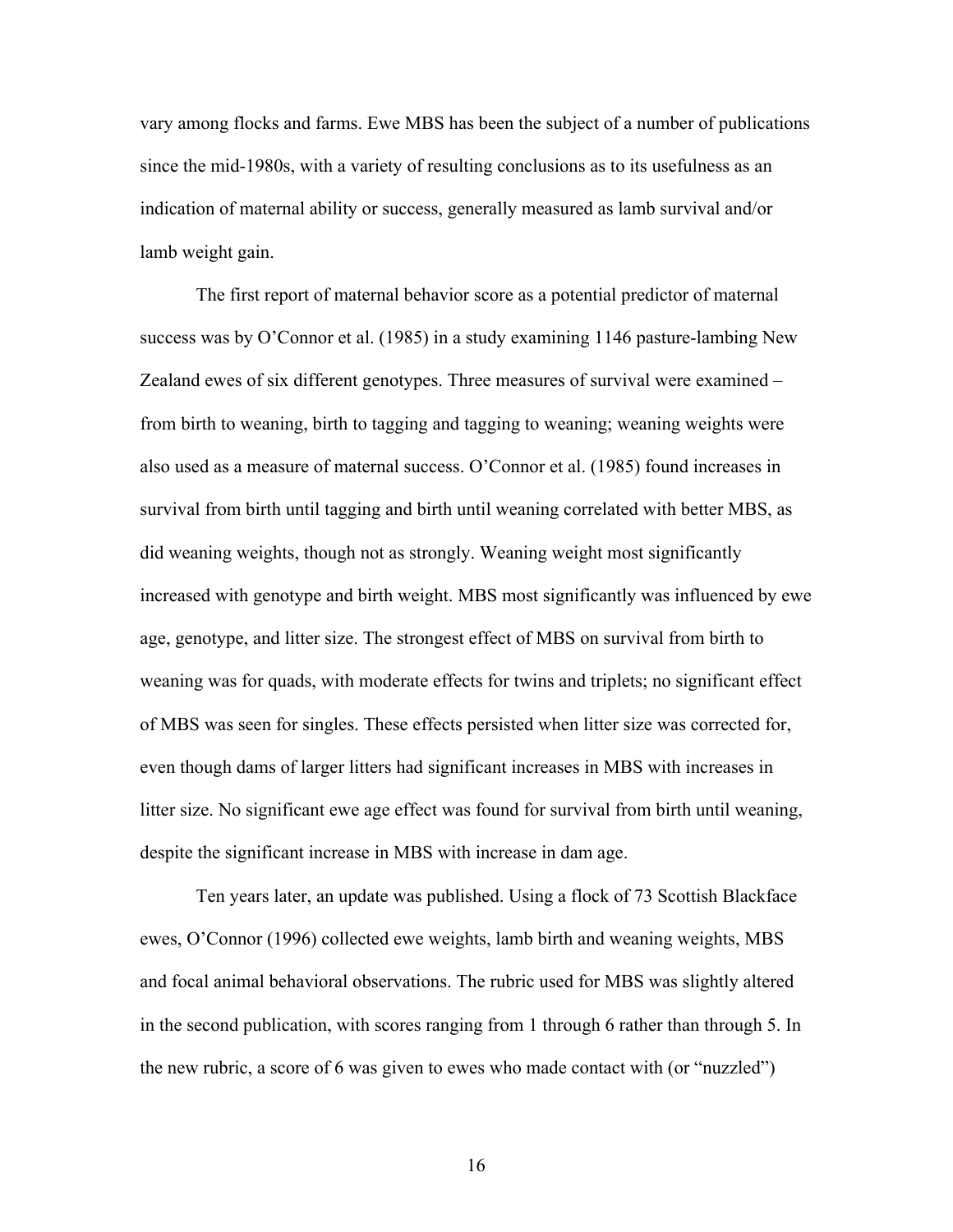their lambs during tagging. A growth coefficient, "B", was used as a measure of lamb growth and maternal success. This measure was derived from nine lamb live weight estimates. The results were very similar to those reported in the 1985 study (O'Connor et al., 1985), with "B" significantly positively correlated with MBS and negatively correlated with litter size. B was negatively correlated with ewe live weight before lambing, which is explainable by the fact that ewes with larger litters will tend to weigh more before giving birth so it is merely a reflection of litter size. The strongest correlation between lamb survival and MBS was found at the increase between a MBS of two and a MBS of three, predicting an average increase in lamb growth from 189 to 204 grams per day.

In the report by O'Connor (1996), 15-minute focal behavioral observations were collected for each ewe-lamb set during weeks 1, 3, 6, and 14. Behaviors which may be described as indicators of ewe alertness were quantified: head up scanning, allowing or denying sucking attempts, approaching lamb(s), vocalizing, and the proportion of time a ewe spent within 1 m of her lamb(s). The only one of these to show a significant negative correlation with growth rate was time spent near a ewe's lamb. It was suggested that this was due to lambs of ewes producing sub-optimal levels of milk remaining close to their dams with hope of additional sucking opportunities. There was a positive correlation between ewe head up and ewe vocalizations and MBS, suggesting that MBS is a good predictor of ewe attentiveness, an important factor in successful lamb rearing.

A few years later, Lambe et al. (2001) examined MBS and weight gain in 847 Scottish Blackface ewes lambing in lowland paddocks. The MBS was a 6-point scale as in O'Connor (1996), and lamb survival and maternal success was assessed by four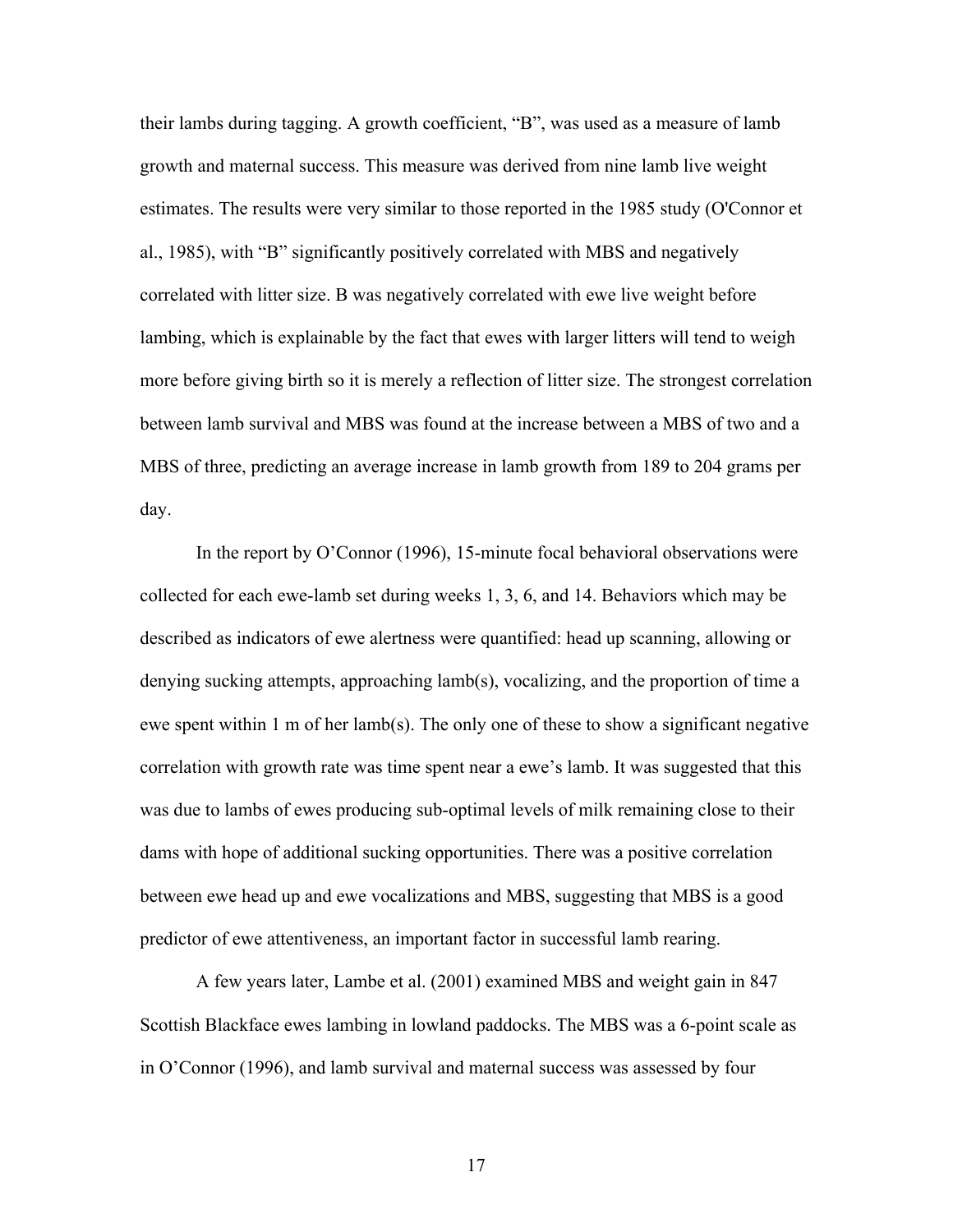measures: average lamb weight gain from tagging (less than 24 hours of age) to marking (average age of 42 days), average lamb weight gain from tagging to weaning (average age of 120 days), number of lambs dying from birth to marking, and average number of lambs dying from birth to weaning. Across all measures, parity and MBS were not significantly correlated with lamb traits. MBS did approach significance for the number of lambs dying between birth and marking and birth and weaning, and ewes receiving an MBS of 1 were significantly more likely to lose lambs than ewes in any other MBS class. Of particular note is that all of the MBS of 1 were given to ewes with little or no lambing experience. A moderate and positive genetic correlation between MBS and average weight of lambs raised to weaning was found. The authors suggested that this could indicate that the major source of variation in MBS was environmental, not genetic. They suggested that the estimates of heritability and repeatability (0.13 and 0.32, respectively) could be substantial enough to include MBS as a trait selected for in the breeding process.

In 2005, Everett-Hincks et al. (Everett-Hincks et al., 2005) published a study exploring similar relationships in a large Coopworth flock. This flock had been using a scoring system similar to O'Connor's (1985) original 5-point MBS for over 25 years, and annually culling any ewes scoring 1 or 2. Everett-Hincks et al. (2005) looked at two measurements of maternal success- litter survival, litter size at weaning divided by litter size at birth; and lamb survival, a binomial trait in which any lamb surviving to weaning was scored a 1, while any that died were scored 0. Additionally, lamb survival was looked at separately for all lambs born as twins or triplets. The model used included the effects of litter size, birth year, lamb sex, age of dam and MBS.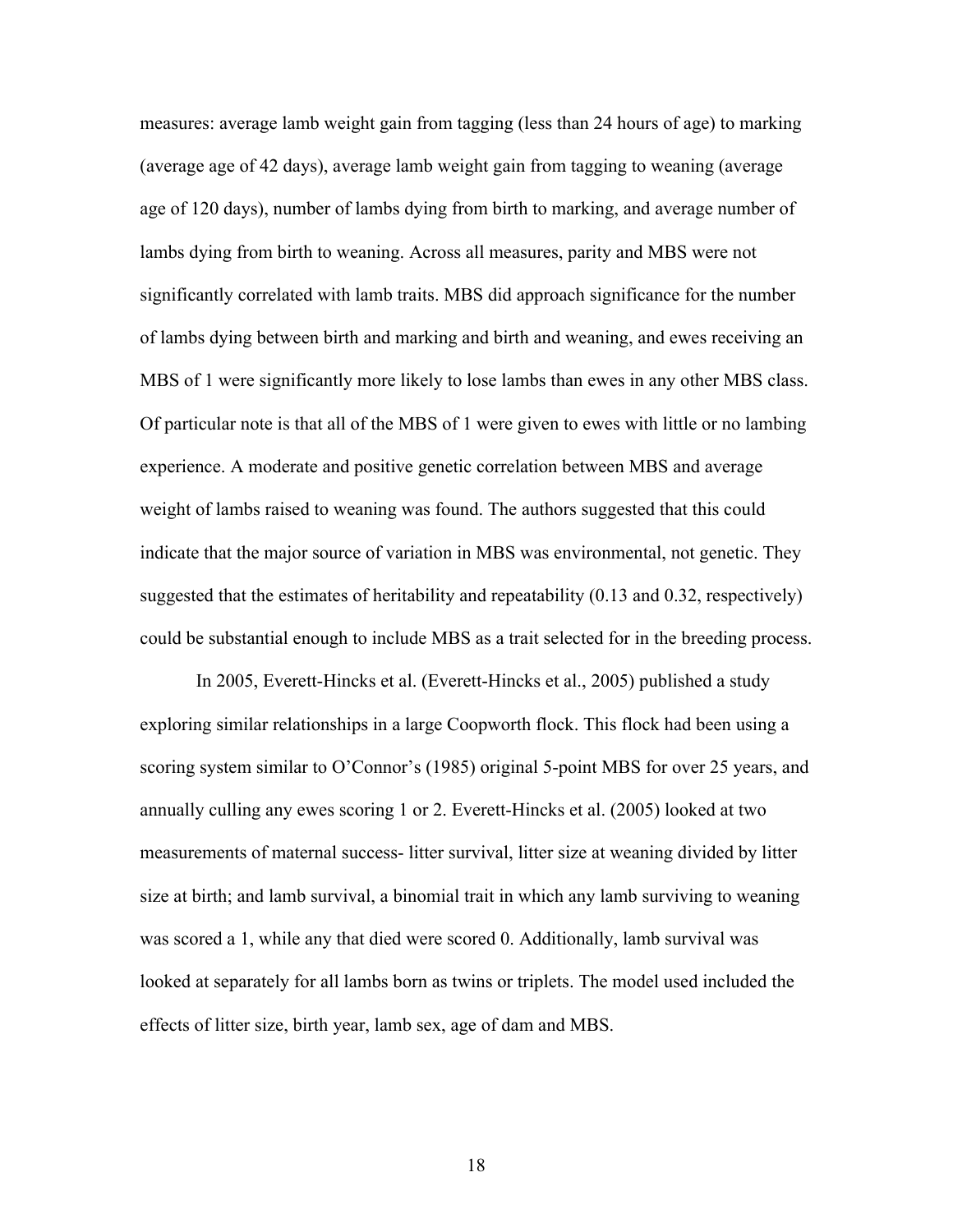MBS was significantly higher in dams giving birth to triplets than in those giving birth to twins or singles. These authors and others suggest that this effect may be a response to a greater amount of stimuli, as more lambs produce more of the noises, movements, and smells, to which a ewe is programmed to react in the period after giving birth. MBS was also found to increase over the course of the season, corresponding to known (but not measured) increases in shepherding intensity. This may be due to ewes becoming more accustomed to the presence of people, and so responding with less fear at tagging.

Litter survival was found to decrease as litter size increased, corroborating many past studies; however, it did also correlate with MBS, increasing as MBS increased, despite the correlation between MBS and litter size. This correlation between litter survival and MBS was particularly strong as ewes increased from MBS of 1 or 2 (scores which were grouped for statistical analysis) to an MBS of 3. Above 3, the effect of increased MBS was minimal. Lamb survival, on the contrary, decreased as MBS increased. Everett-Hincks et al. (2005) report a "major" decrease in lamb survival for ewes scoring 3 compared to ewes scoring 1 or 2. Additionally, very low heritability and repeatability were found for litter survival and MBS, particularly in comparison to the Lambe et al. (2001) study. The Lambe et al. (2001) study, however, used flocks which had never been selected for MBS, compared to the flock used in the Everett-Hincks et al. (2005) study, which had been heavily selected for MBS over a large number of generations. In fact, Everett-Hincks et al (2005) concluded that there would be little to be gained from continued selection for MBS and litter survival In the Coopsworth flock they studied.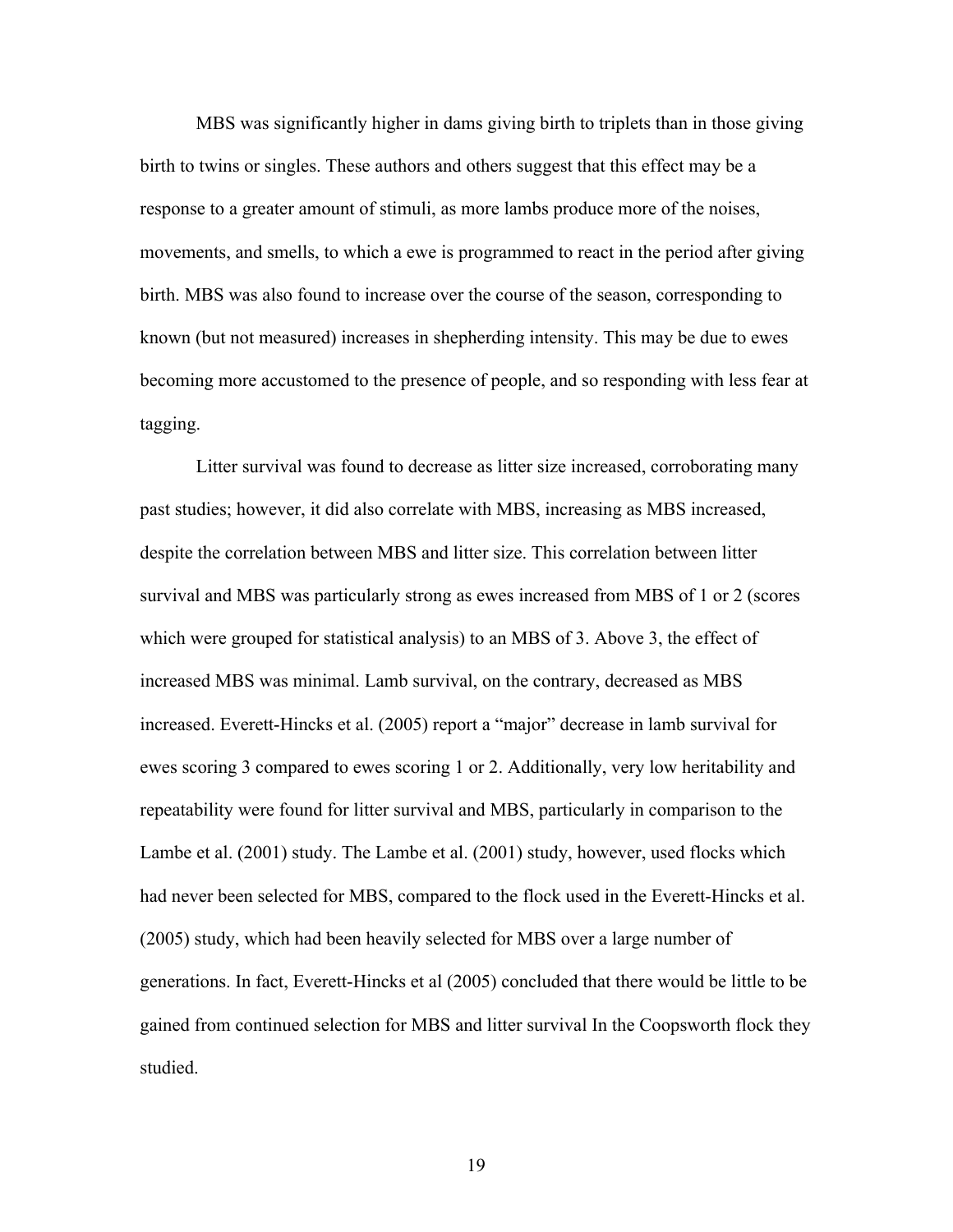Salwalha et al. (2007) evaluated MBS as one of a number of factors in a large study of lamb survival in a flock of Scottish Blackface sheep which had been selected for a variety of traits, but not MBS. Dams with an MBS of 1 had a significantly higher proportion of stillborn lambs; this is likely to account for these ewes receiving scores of 1; otherwise, lambs from ewes receiving scores of 1 were found to have lower hazard rates of postnatal mortality (though not significantly.) In the report by Lambe et al. (2001) ewes with dead lambs were included with those receiving scores of 1 as well, which likely influenced the overall survival statistics for that score class. Salwalha et al. (2007) found a negative but non-significant correlation between MBS and postnatal survival overall, and conclude that selection for MBS would not reduce postnatal survival rates.

Hatcher et al. (2009) also examined MBS as part of a larger study of lamb survival, using records of 3666 Australian Merino dams over an 8 year period. The "MBS" used in this study was somewhat different than the one used in most other published studies; it was referred to as a "maternal bond score" and rates 1 as the best score, with a ewe maintaining close proximity to her lambs, while 4 is the lowest possible score, indicating that a ewe leaves and ignores her lambs. While the scoring rubric is a bit different, it likely quantifies the same behavior as the distance which a ewe flees at tagging. In contrast to Everett-Hincks et al (2005), MBS was found to be highly repeatable and moderately heritable, but it was once again found to have quite low correlation with lamb survival, and any correlations that were not practically zero had very high SE. As a result, Hatcher et al. (2009) concluded that MBS is a "very poor indirect selection criteria [sic]."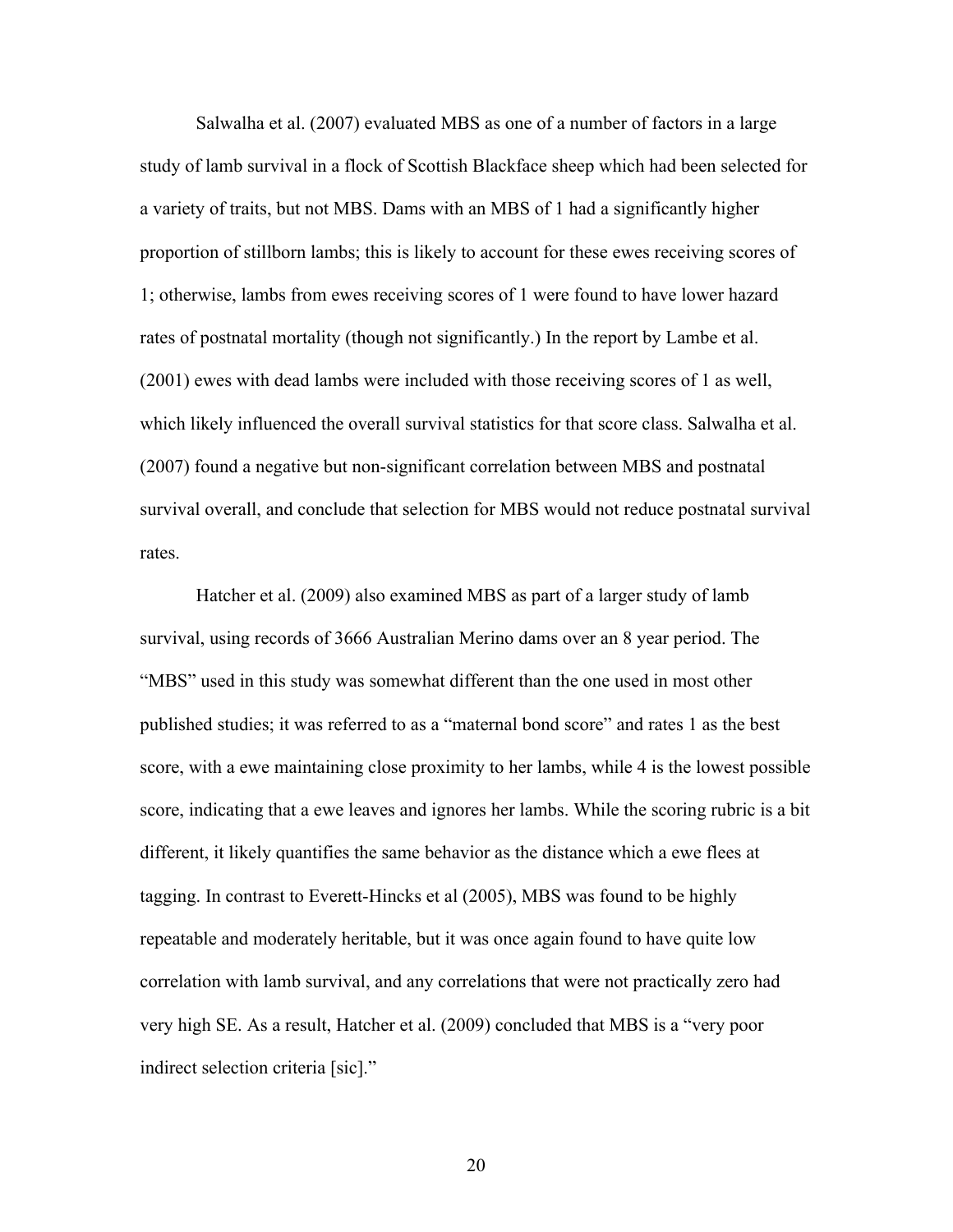The reason most often suggested for the poor reliability of MBS as a selection criterion for lamb survival is that it measures ewe temperament, not maternal ability. What is really measured may well be the ewe's reaction to the presence of humans. A number of experiments, particularly a series done at the University of Western Australian, have focused specifically on measuring this aspect of temperament and relating it to maternal ability and lamb survival, as well as to stress reactions.

Divergent lines of Merino sheep based on temperament have been bred at the University of Western Australian since 1990 (Beausoleil et al., 2008; Bickell et al., 2009a; Bickell et al., 2010a; Bickell et al., 2010b; Bickell et al., 2009b; Blache and Bickell, 2010) Individual lambs at 3 months of age are evaluated and classified according to the results of two tests: an arena test measuring locomotor activity and a test of social isolation. The arena test creates a conflict of motivation by presenting lambs with a group of flock-mates separated from the individual by a human. The isolation test records agitation (a combination of movement and vocalization) when lambs are placed inside a solid plywood box for one minute. This isolation test was proposed to quantify fearfulness as a temperament trait. The combined results from these two tests were used to place lambs into "More Active" or "Less Active" flocks, also referred to in some, particularly earlier, publications as "nervous" and "calm" flocks. More Active sheep were generally classified as being more fearful or anxious but this connection between behavioral response and the temperament trait "fearfulness" has not been validated and has been questioned in recent years (Beausoleil et al., 2008).

In wild bighorn sheep, bolder ewes have lower lamb mortalities and are less likely to fall victim to predation than are "shy" ewes. Bickell et al. (2009b) suggest that in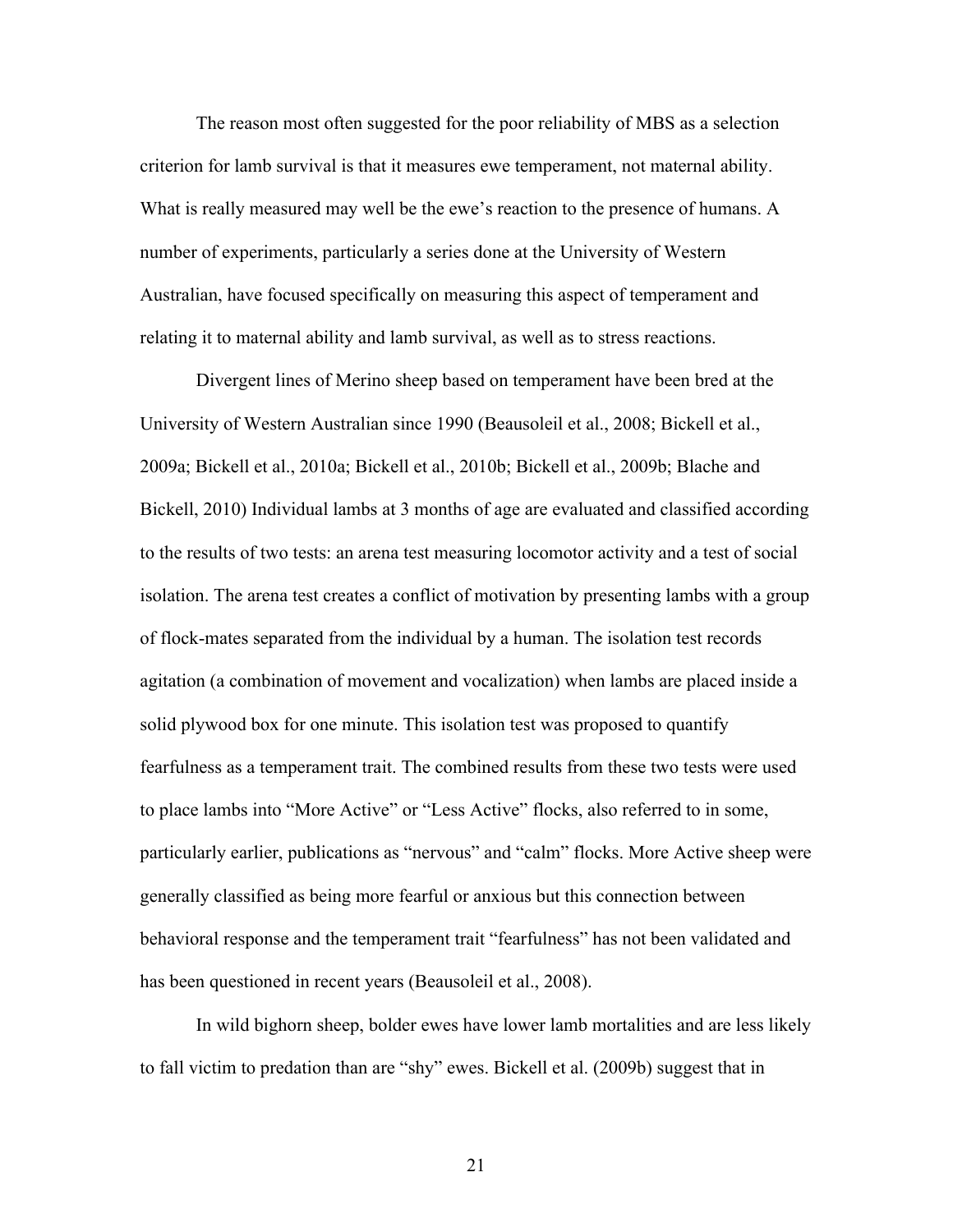general, a more reactive temperament is advantageous in a natural setting, where vigilance against predation plays an important role in evolutionary fitness. In contrast, farm-bred sheep were proposed to benefit from lowered emotional reactivity.

The two flocks in Western Australia resulting from years of divergent selection based on being More or Less Active have been the basis for multiple studies on maternal temperament. One line of research describes the More Active line as "nervous" and the Less Active line as "calm". These descriptors are based primarily on the Murphy et al. (1998) study describing the behavior of the divergent lines, and reporting that calm ewes spent more time grooming their lambs and emitting more low-pitched bleats than do nervous ewes. Bickell et al. (2009b) reported increased cortisol levels in sheep from the MA line after exposure to noisy machinery; this result also contributed to the "calm" and "nervous" descriptors.

The division between temperaments has much potential usefulness in part because it is so consistent over age. Even one week old lambs from each divergent line showed measurable differences in behavioral response to stressors (Bickell et al., 2009a). These traits are conferred genetically and not behaviorally through maternal care patterns: a cross-fostering study by Bickell et al. (2009a) demonstrated that a lamb's behavior was predicted by the behavior of its genetic mother and was not affected by the behavioral phenotype of the ewe raising it.

Bickell et al. (2009b) tested recognition and preference between ewes and lambs belonging to each line. While calm mothers did emit more low bleats, in almost all other measures recorded, no difference was found between lines. Sheep from each line did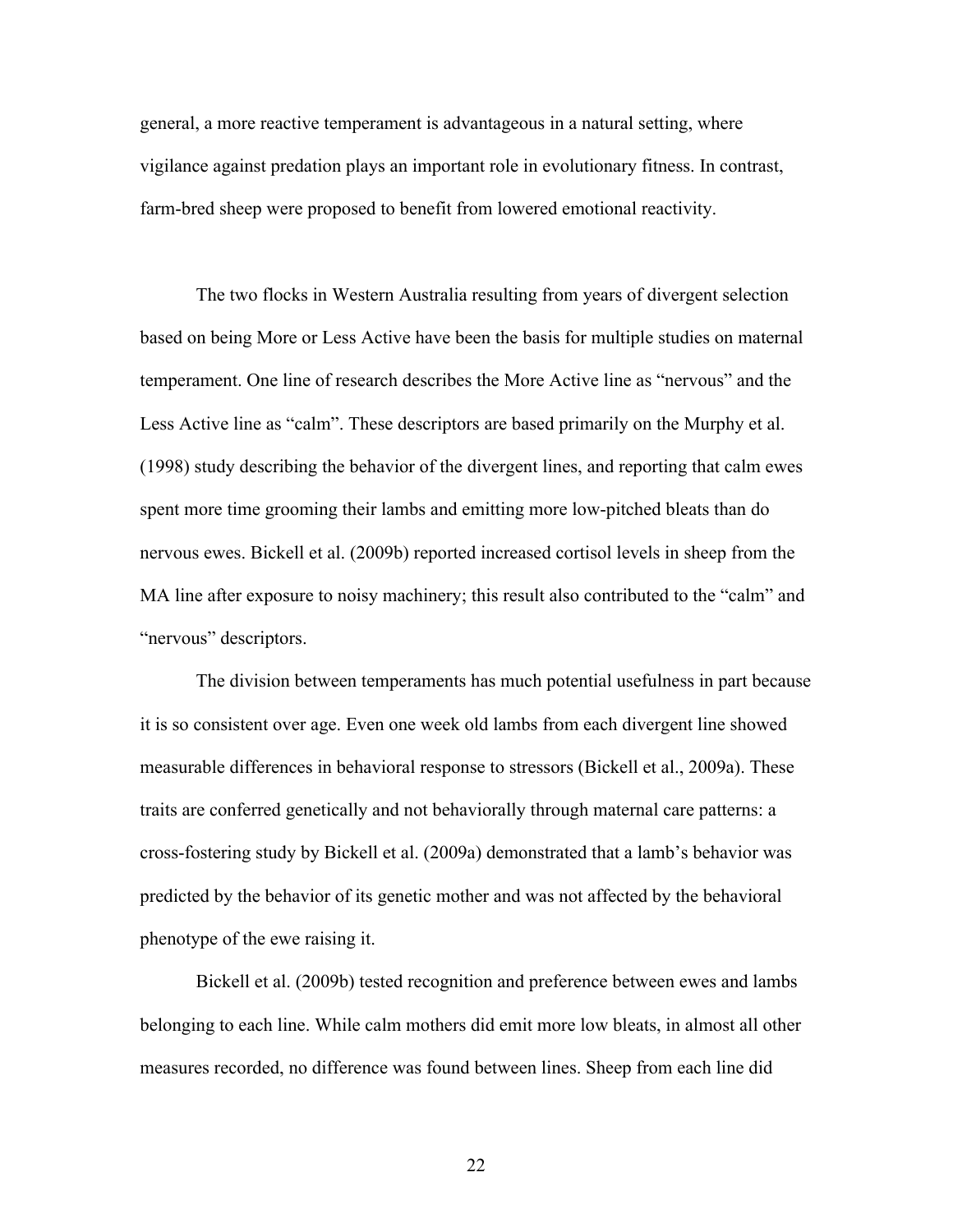differ in their locomotor activity, as would be expected, but this difference did not appear to have any effect on bonding. Bickell et al date do report that "more unexpectedly nervous ewes seemed more prone to react positively in the initial stage of the test", as nervous ewes were more likely to spend more time near their own lamb during the first minute of a choice task.

Bickell et al. followed their 2009 studies (Bickell et al., 2009a; Bickell et al., 2009b), performed in the barn, with a 2010 publication (Bickell et al., 2010b) focusing on ewes from the same divergent lines, but lambed outdoors rather than in pens in a barn. They suggested that the effects of temperament on maternal behavior could have been minimized or negated by the intensive management system in a barn or by the presence of human observers. In the 2010 study, single-bearing primiparous and multiparous ewes were lambed outdoors and observed by remote-controlled recording devices. Some effect of temperament was found, in that "calm" ewes licked their lambs more, while the lambs of "nervous" ewes had decreased latencies to stand. After the initial period, however, both groups spent the same amount of time sucking and neither group showed any significant difference in mortality.

In contrast to Bickell's labeling of the MA and LA flocks as calm and nervous, (Beausoleil et al., 2008) used the same divergently selected flocks at the University of Western Australia to conducted studies testing whether increased locomotor activity in the arena task really was a sign of fearfulness. Using the same arena test used to classify lambs as more or less active, Beausoleil et al. (2008) found that the MA sheep had a significantly decreased latency to approach the human, and spent significantly more overall time near the human. Additionally, a cortisol assay was performed on blood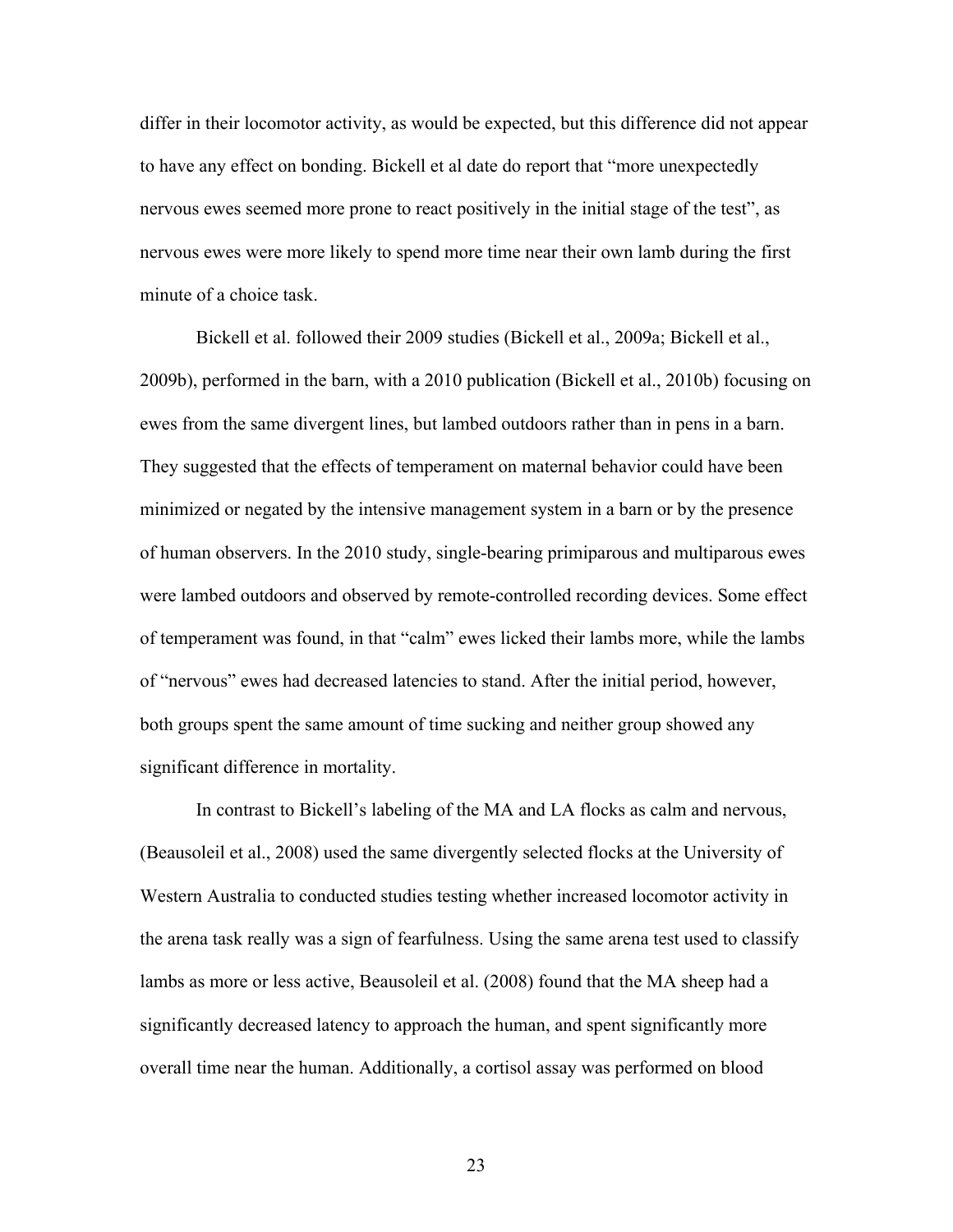drawn prior to and immediately after the arena test; while there was no difference between flocks prior to the arena test, there was a weak flock effect on cortisol levels at the end of the arena test, with MA sheep having lower plasma cortisol levels than LA sheep. As a result, Beausoleil et al. (2008) et al suggest that MA sheep are in fact more bold and not more nervous.

Boissy et al. (2007) published a genetic analysis focused on social reactivity as a measure of temperament quite similar to that studied by Bickell et al. Lambs from eight genotypes were exposed to tests of novelty, exploration and reactivity to humans. As an example, they noted that Romanovs, known in the literature as emotionally reactive, did show more behaviors indicative of fear, including a high frequency of low bleats and, as in the Bickell studies (2009a; 2010a; 2010b; 2009b; 2010), a low level of locomotion. The consensus seems to be that more emotionally reactive sheep are less likely to be active, but whether this can be extended to the period after birth is debatable or even unlikely, as ewes are in a very different context in each situation.

While MBS and "more active"/"less active" temperaments cannot be directly compared, it could be speculated that lower MBS ewes are "more active" – after all, they are defined by moving farther from the human at the time of tagging. However, a ewe that runs away and comes back, moved around but was exploring would earn a score of 3 (in the O'Connor scoring), and as the jump from 2 to 3 was seen as a significant one, this distinction could mark a difference in temperament.

One possibility for bridging this gap is a test of "arena behavior", suggested by Kilgour (1998). Temperaments were compared between two flocks of Merinos, one divergently selected for lamb-rearing ability and one unselected, by means of an arena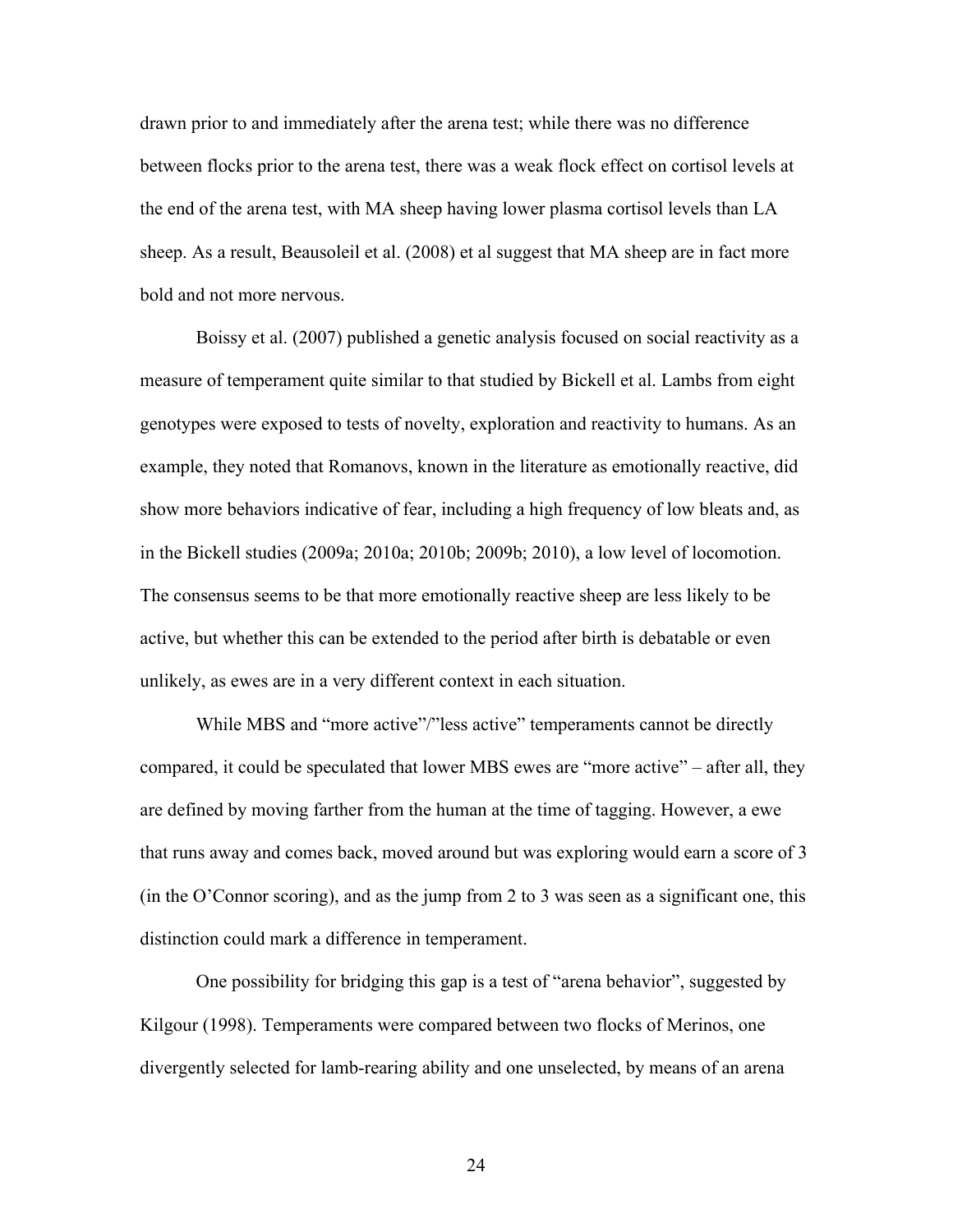test, very similar to one of the tests used for selecting the "more active" and "less active" animals in Bickell et al. (2010b; 2009b) and Beusoileil (Beausoleil et al., 2008). Ewes were selected for the "fertility flock" on the basis of rearing performance: any ewe failing to raise a lamb was removed from the flock, and ewes raising twins were preferentially included in the flock. Rams were selected on the basis of their dam's performance. The arena test measured the total distance moved by an animal during ten minutes spent in an arena containing a human seated in front of a group of sheep.

Kilgour (1998) found the "fertility flock" ewes and rams traveled significantly less than ewes and rams from the unselected flock, at all three ages tested (6, 12, and 20 months). Fertility flock rams and ewes also bleated less at 6 and 12 months, though the effect was no longer significant at 20 months of age. He suggested that fertility flock animals move and bleat less due to lower levels of stress and agitation; this agrees with the cortisol study done by Beausolieil et al. (2008), in which "less active" flock animals had lower levels of cortisol compared to the "more active" sheep.

Approaching from another direction, Viérin et al. (2002) and Viérin and Bouissou (2001) presented ewes in two studies with three fear-eliciting tests, one of which was similar to the arena tests used by Kilgour (1998), Bickell (2010b; 2009b) and Beausoleil (2008), and an isolation test, which is somewhat comparable to the agitation measured by the box test. (The nature of the measurements of the box test prevents any direct comparison.) Viérin and Bouissou (2001) tested two groups of pregnant ewes (at 40 and 140 days of pregnancy) and one group of non-pregnant ewes. In their second study (Vierin, 2002) the ewes tested were divided into three classes: nulliparous ewes that had never lambed, primiparous ewes, which had lambed once and been weaned three weeks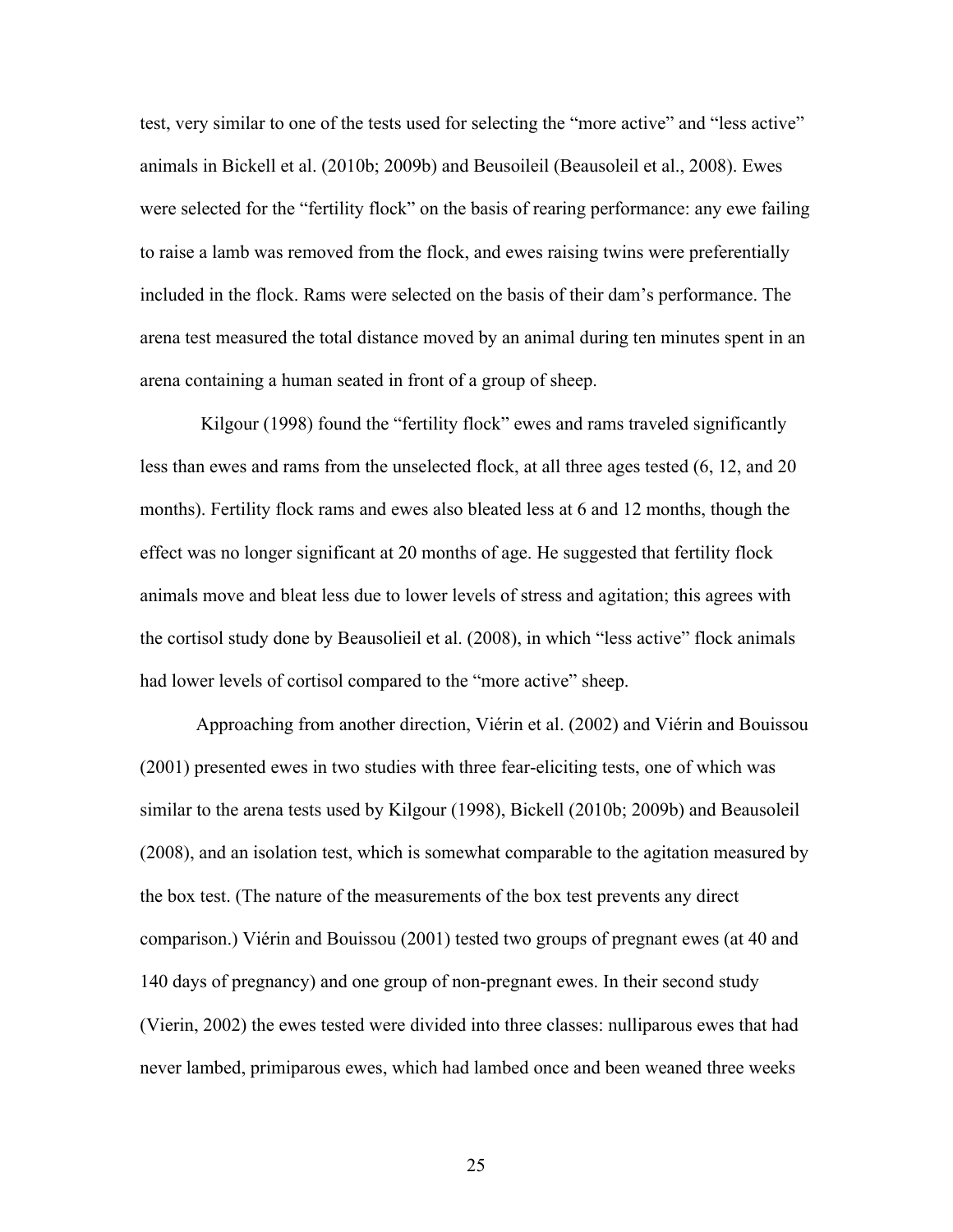prior to testing, and multiparous ewes, which had lambed multiple times and had also been weaned three weeks prior to lambing.

The three tests used were an isolation test, in which the ewe was separated from its flockmates; a "surprise effect" test in which a red ball was dropped from the ceiling, and a "human presence" test similar to the arena test, but with the human entering the arena after the ewe, and the object of the ewe's attention a known feed trough rather than conspecifics. A "fear score" was calculated based on the frequency of behaviors related to the fear or absences of fear, including: latency to eat, total feeding time, number of walking bouts, number of glances at and latency to sniff the stimulus, and time spent far from the stimulus and near a known exit. This fear score was interpreted as a representation of the level of fear an animal experienced.

When pregnant ewes were compared to non-pregnant ewes, they displayed significantly fewer signs of fear in the both the isolation and surprise tests. In these tests, pregnant ewes walked and stopped with lower frequency, reared against the wall and pawed with lower frequency, and crossed fewer squares. In the isolation test, pregnant ewes tended to bleat less often and in the surprise test, with higher latency. Both pregnant and non-pregnant ewes responded similarly to the human test, with the only difference in behavior a lower occurrence of rearing against the wall by pregnant ewes. Fear scores for ewes on the  $40<sup>th</sup>$  day of pregnancy and the  $140<sup>th</sup>$  day of pregnancy did not differ significantly in any of the three tests.

Multiparous ewes were found to show significantly lower levels of fear in every situation, compared to nulliparous and primiparous ewes. In the isolation test, nulliparous ewes immobilized more frequently and spent more time immobile. In the surprise test,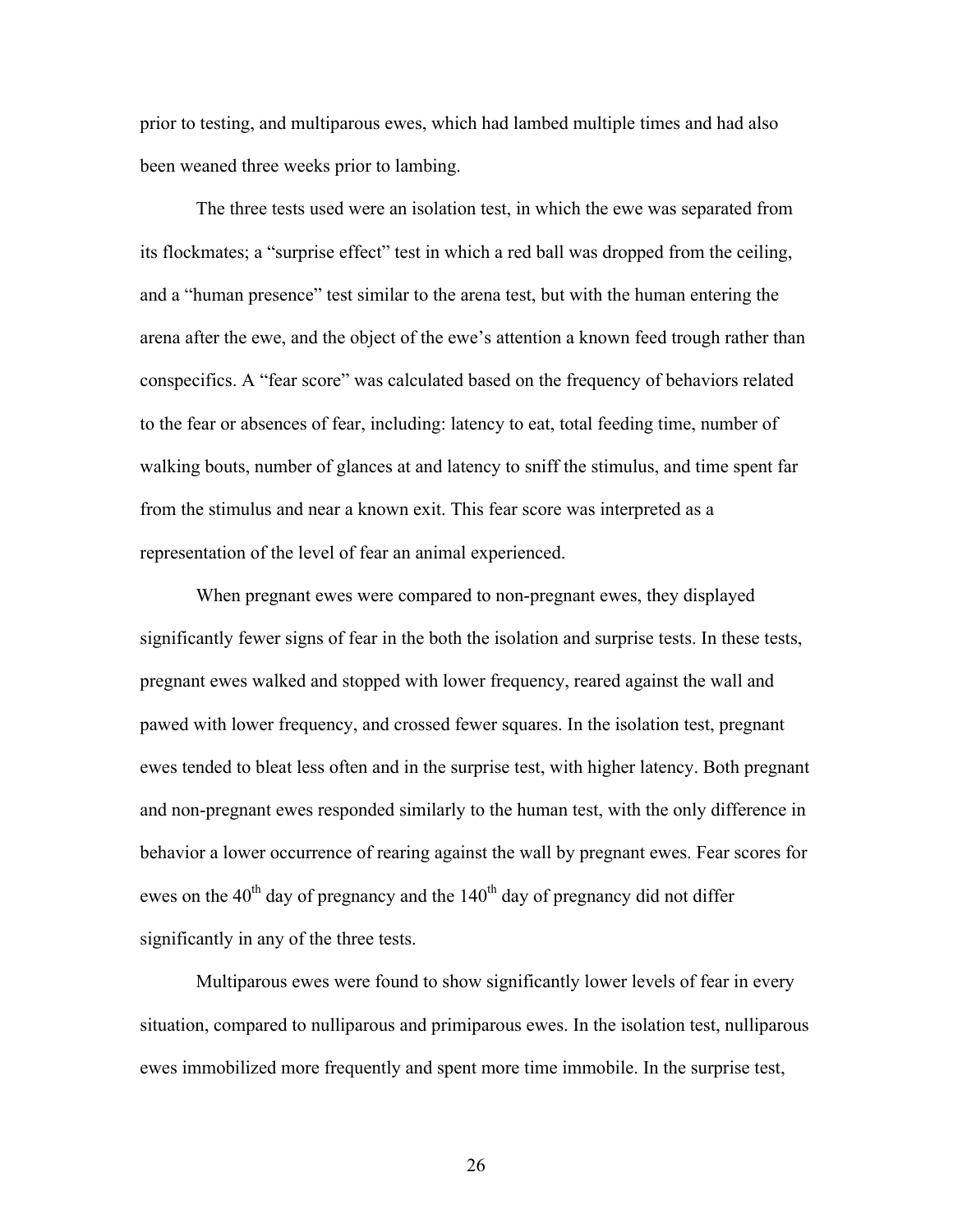multiparous and primiparous ewes both showed significantly less fear than nulliparous ewes, while nulliparous ewes crossed more squares and spent more time in the area close to the stimulus (red ball). In the human test, multiparous ewes showed significantly less fear, but nulliparous and primiparous ewes did not differ in their fear scores; the only item which differed was the rate of bleating.

An interesting comparison between the Viérin (Vierin, 2002) and Viérin and Bouissou (2001) studies and the Bickell (2010b; 2009b) and Beausoleil (2008) studies is the interpretation of the predictive factor "number of squares crossed." In Beausoleil (2008), "More Active" sheep crossed more squares, had lower latency to investigate the human in the arena, and had lower levels of plasma cortisol after arena testing. In Viérin et al. (2001, 2002), squares crossed was counted as a sign of fear- and it did correlate with other more straightforward behavioral signs of fear, such as escape attempts and bleating. One possible interpretation is that in the UWA flock (used in Beausoleil (2008) and Bickell (2010b; 2009b)) has been bred for boldness and so their movements were more explorative and less emotionally reactive in nature. Beausoleil (2008) suggests that, since cortisol levels in both groups rose evenly after shearing, and since the stress response is less elevated in response to stressors over which the individual has perception of control, the More Active ewes had a greater perception of control over their environment in the arena test.

While low levels of fear could be a potential indicator of maternal ability, the Viérin (2002) study suggests that these emotional reactions certainly can change over time. This agrees with something generally regarded as common knowledge by sheep farmers: older, more experienced ewes are considerably easier to shepherd. This also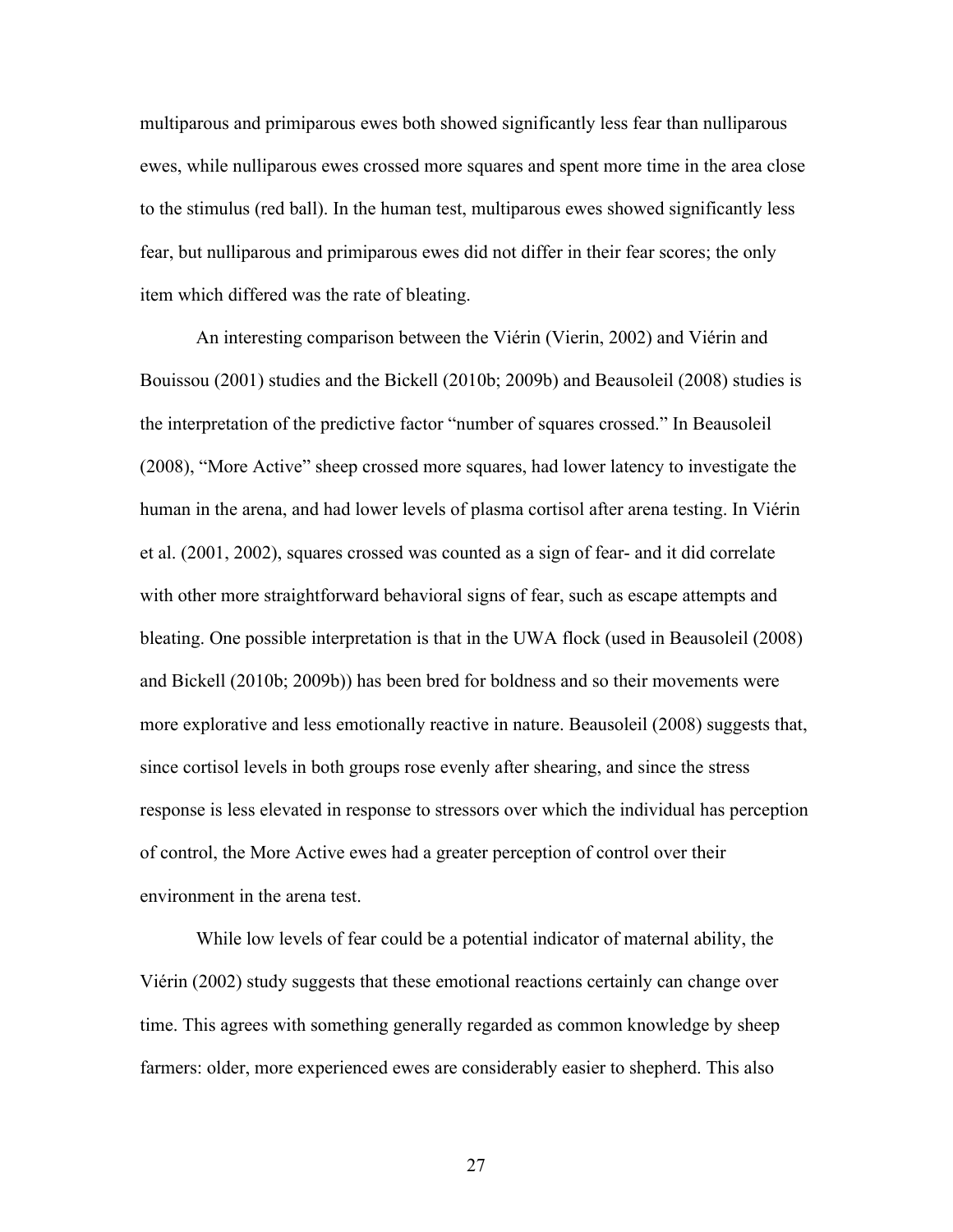supports, unsurprisingly, the often-observed result that ewe age is a good predictor of lamb survival (Everett-Hincks et al., 2005; Hatcher et al., 2010; Lambe et al., 2001; Sawalha et al., 2007). The high repeatability of maternal care seen over parities for ewes is somewhat counter to the idea that maternal ability improves over time. Although a flock of more easily handled ewes, even if not independently objectively better mothers, could make life easier on the farmer, in turn allowing for improved management and increased shepherding.

While the UWA studies (Beausoleil et al., 2008; Bickell et al., 2009a; Bickell et al., 2010a; Bickell et al., 2010b; Bickell et al., 2009b) have focused on divergent temperament lines, one avenue of divergent selection inherently including known differences in temperament has had fairly significant attention paid as well: breed differences. The distinction between "highland" and "lowland" or "intensively" and "extensively" managed flocks has been documented, such as in contrasts between Scottish Blackface sheep, an extensively managed highland breed known for high levels of maternal care and Suffolk sheep, an intensively managed breed known for weaker maternal ability (Dwyer and Lawrence, 2005). Intensively managed breeds often have been selected for specific and desirable traits, such as carcass traits and very often, wool characteristics. Selection in these breeds has not focused on maternal care or skill; intensive farming and management practices often make up for the lowered care provided by ewes, though usually at a labor cost to the farm. Extensively managed breeds, in contrast, often lamb without supervision and have to rely on maternal skill to raise their offspring. In this fashion, the ewes are self-selecting for successful maternal abilities; any ewe who fails to raise a lamb effectively culls herself and future offspring from the flock.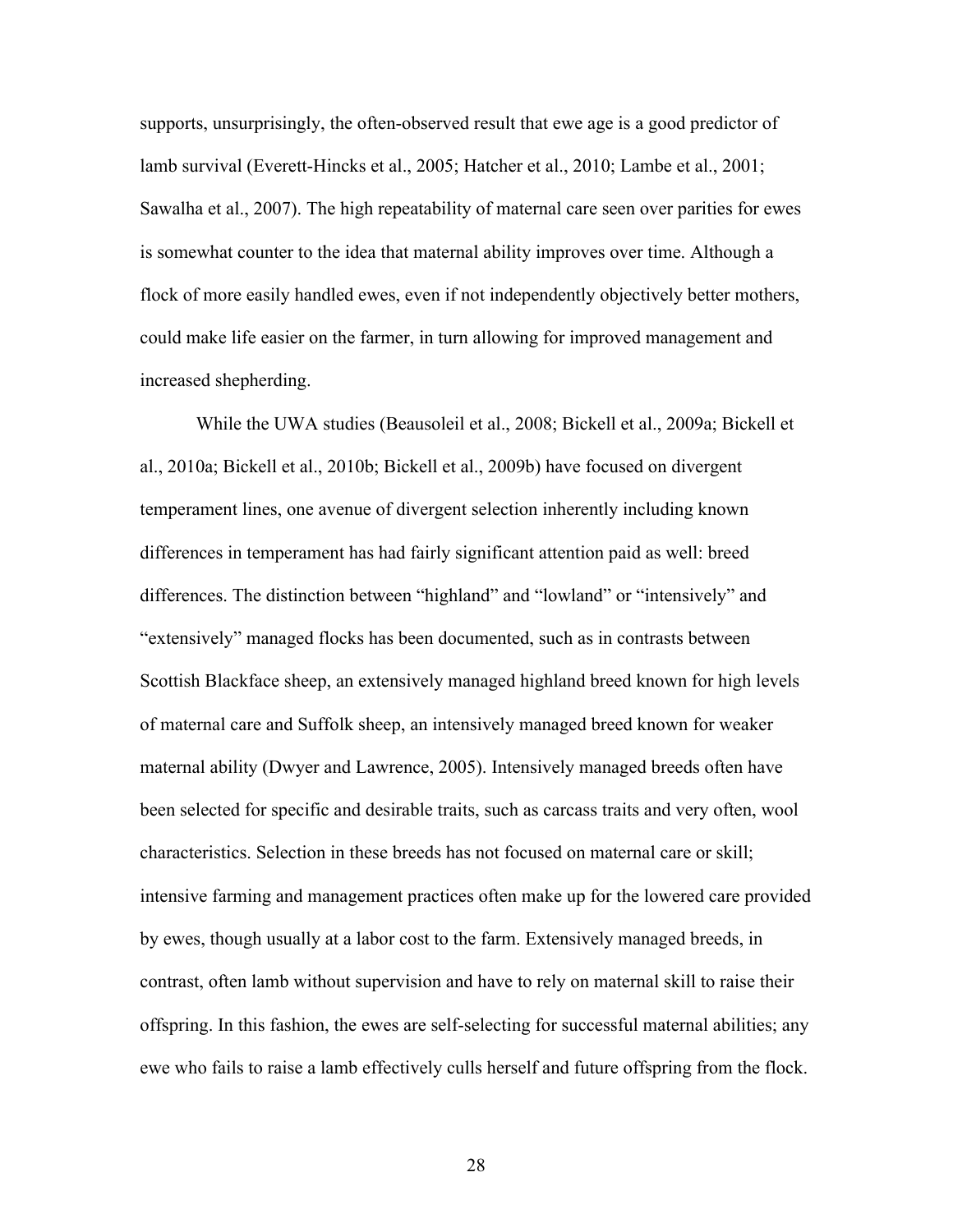The breed differences resulting from such divergent selection over time are, as in many domesticated species, often quite sharp; making them a very useful tool for studying genetic components of various production traits, including behavior.

Dwyer (2005) reviewed comparisons of hill and lowland sheep breeds, noting physiological and behavioral adaptations that allow for hill breeds' maternal successes under extensive management in often harsh conditions, living a "semi-wild" existence for large parts of the year. Breeds included in this review as "highland" or "hill" breeds were Welsh Mountain, Cheviot, Scottish Blackface, Dalesbred, Swaledale, Pre Alps du Sud, and Romney sheep, while the "lowland" description most often referred to Suffolk sheep but also included Dormer and South African Merino, Border Leicester, Southdown, Jacob and Clun Forest sheep. Highland breeds were reported to have smaller litters (though more placental connections, or caruncles, per lamb), to have ewes that isolated themselves farther and longer from the flock at lambing, that experience shorter, easier labors (potentially related to pelvic width) and displayed variations in maternal behavior which could well affect lamb success. Suffolks, a lowland breed, were reported to show higher levels of aggression toward their own lambs, and were less cooperative toward their lambs' attempts at sucking compared to Blackface (highland) ewes. A battery of similar maternal measurements; including latency to groom lamb, time spent grooming, low bleat rate after birth, time spent with own lamb, and time spent allowing own lamb to nurse; were all significantly in favor of the maternal abilities of the highland breeds. Maternal behavior score showed no obvious difference between Suffolk and Blackface breeds. A comparison with Romanov ewes, known for high levels of maternal attention, revealed that they stood farther away form their lambs and received lower MBS scores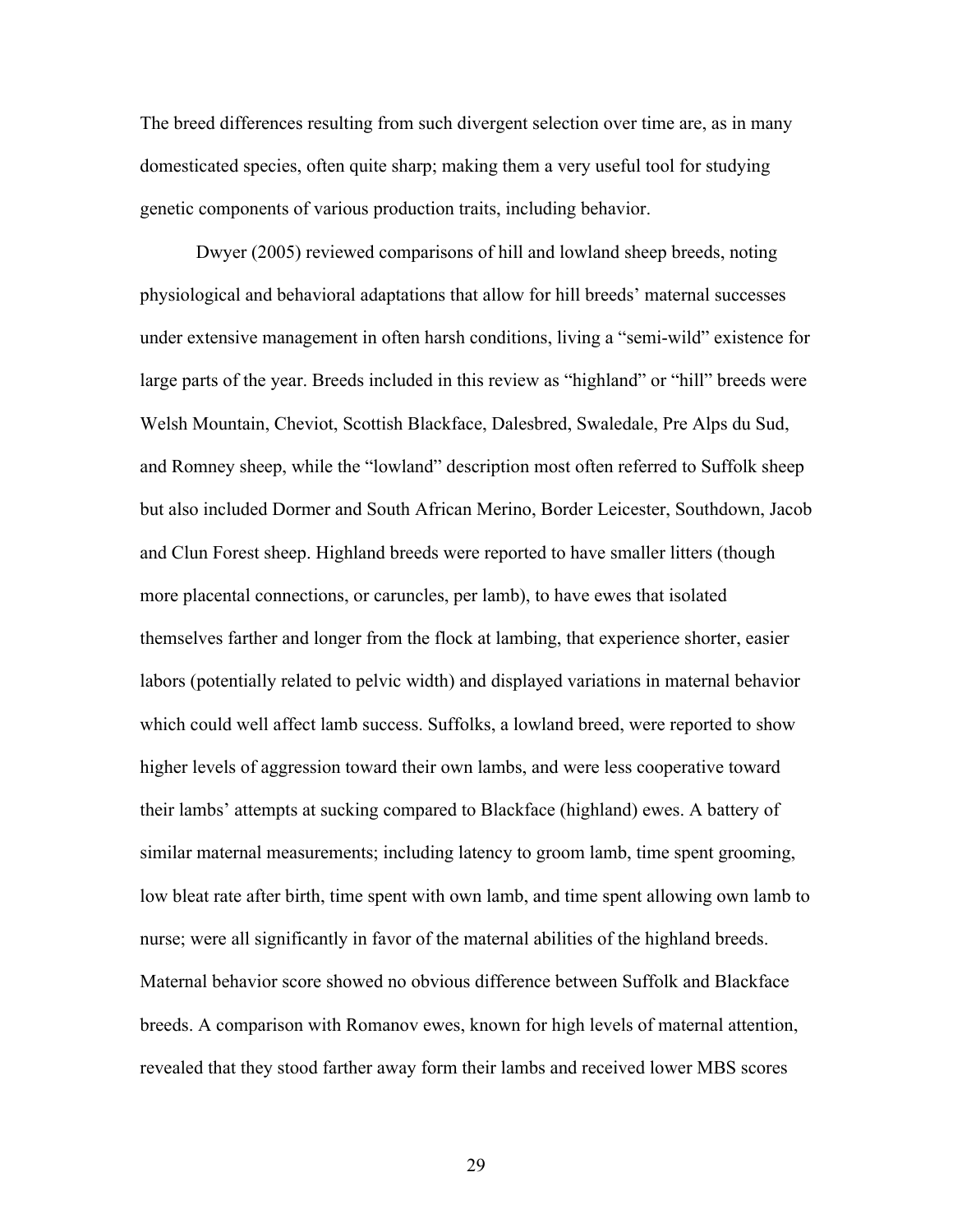than Lacaune ewes, a more intensively managed breed. Dwyer et al. (2008a) suggested that MBS really only measures emotivity, which is not necessarily correlated with maternal ability. This agrees with earlier results showing little effect of MBS on lamb survival (Dwyer and Lawrence, 2005).

Lamb behavior differences by breed may play as large a role in survival differences as do ewe behavioral differences. Highland lambs were reported to have lower latencies to stand, seek the udder, and suck. These lambs also appeared to be better at dam recognition, but this seems likely to be strongly influenced by dam behavior; embryo transfer resulted in lambs whose discriminatory ability was determined more by the breed of the mother to which they were born than by the genetic background of the lamb. This result extended to lamb vocal activity. Lambs were more vocal when raised by Suffolk dams than by Blackface dams, likely at least in part because Suffolk ewes tended at any given time to be farther from their lambs. While a high vocalization rate could be taken as a sign of vigilance and communication, vocalization by a lamb also makes it a target for predators. In extensive pasture or rangeland conditions, it is particularly disadvantageous for a lamb to announce its location to predators, so it would seem logical for highland ewe-lamb pairs to maintain contact spatially rather than vocally. Indeed, they are reported to maintain closer spatial relationships than lowland ewe-lamb pairs (Dwyer, 2008a). Non-behaviorally, but important to survival, highland breed lambs were reported to have average high mean rectal temperatures an hour after birth. This trait is likely almost purely genetic, controlled by the amount of brown adipose tissue deposited by the lamb during gestation (Dwyer and Lawrence, 2005). This long list of specific and useful adaptations favoring lamb survival, even under harsh conditions, makes a strong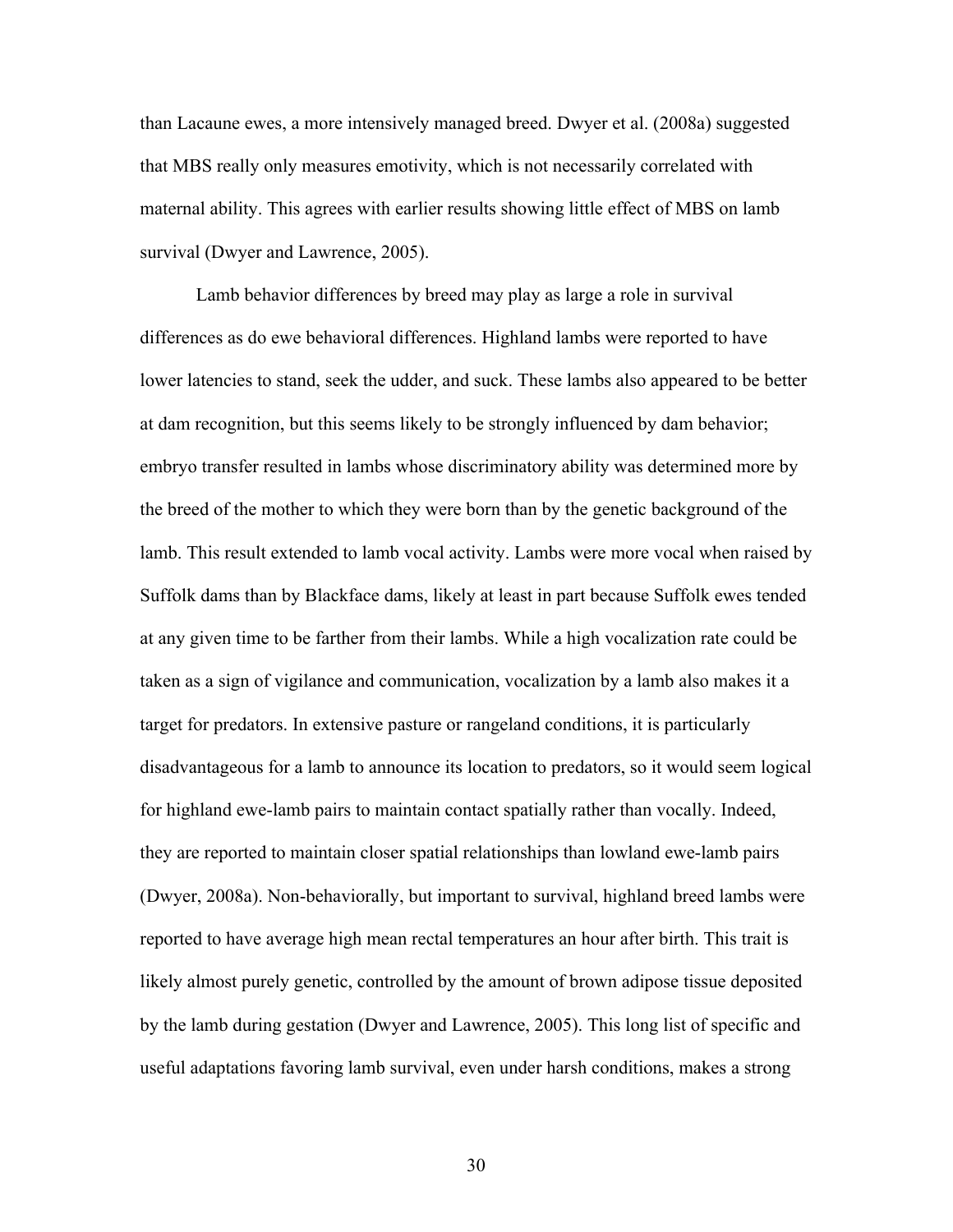point of the genetic control over lamb survival and maternal behavior. Breeds that have been intensively managed for generations may have decreased maternal ability, often selected against by the use of management styles that relax selection for survival imposed under extensive conditions.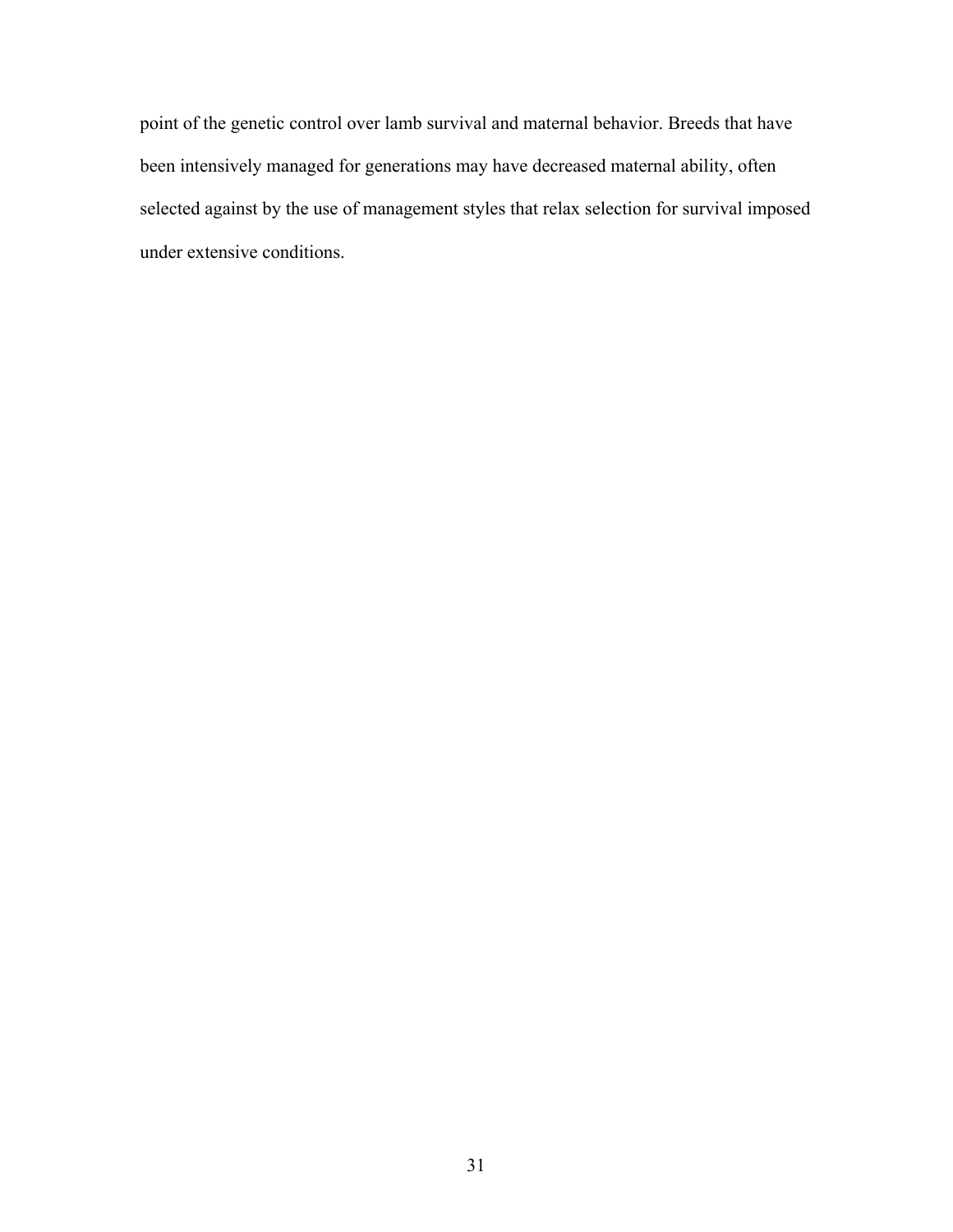### **Chapter Three**

### **Management**

A variety of management tactics for sheep flocks are used across the globe. These systems vary from sprawling herds of thousands, left out on rangeland most of the year to systems housing lambs that may never leave the barn before slaughter, and every variation between. In many cases, these practices may be split into extensive and intensive systems. In an extensively managed flock, for parts of the year ewes are not closely monitored and are largely responsible for bonding to and raising their own offspring. Extensive flocks are generally grazed over large areas, and the farm may not even have a barn for housing. In contrast, an intensive system uses a greater amount of human labor, and will usually graze flocks in fenced paddocks of seeded, high-quality pasture (Dwyer and Lawrence, 2005). These systems tend to keep ewes indoors at lambing and until weaning, and will commonly feed the lambs concentrate diets in pens. Some farms will fall in-between management styles, perhaps only bringing ewes into the barn for a short period around lambing before returning them and their lambs to pasture, or only bringing pasture-born lambs into drylot pens after weaning, when a faster rate of gain is desired than can be achieved on grass (Rook et al., 2007).

Regions that have used extensive management systems for centuries traditionally are home to breeds that have been adapted to life in the region. These sheep are often not as highly productive as breeds selected for intensive systems, but require lower input and so can be kept in larger flocks that maintain a competitive bottom line. During the last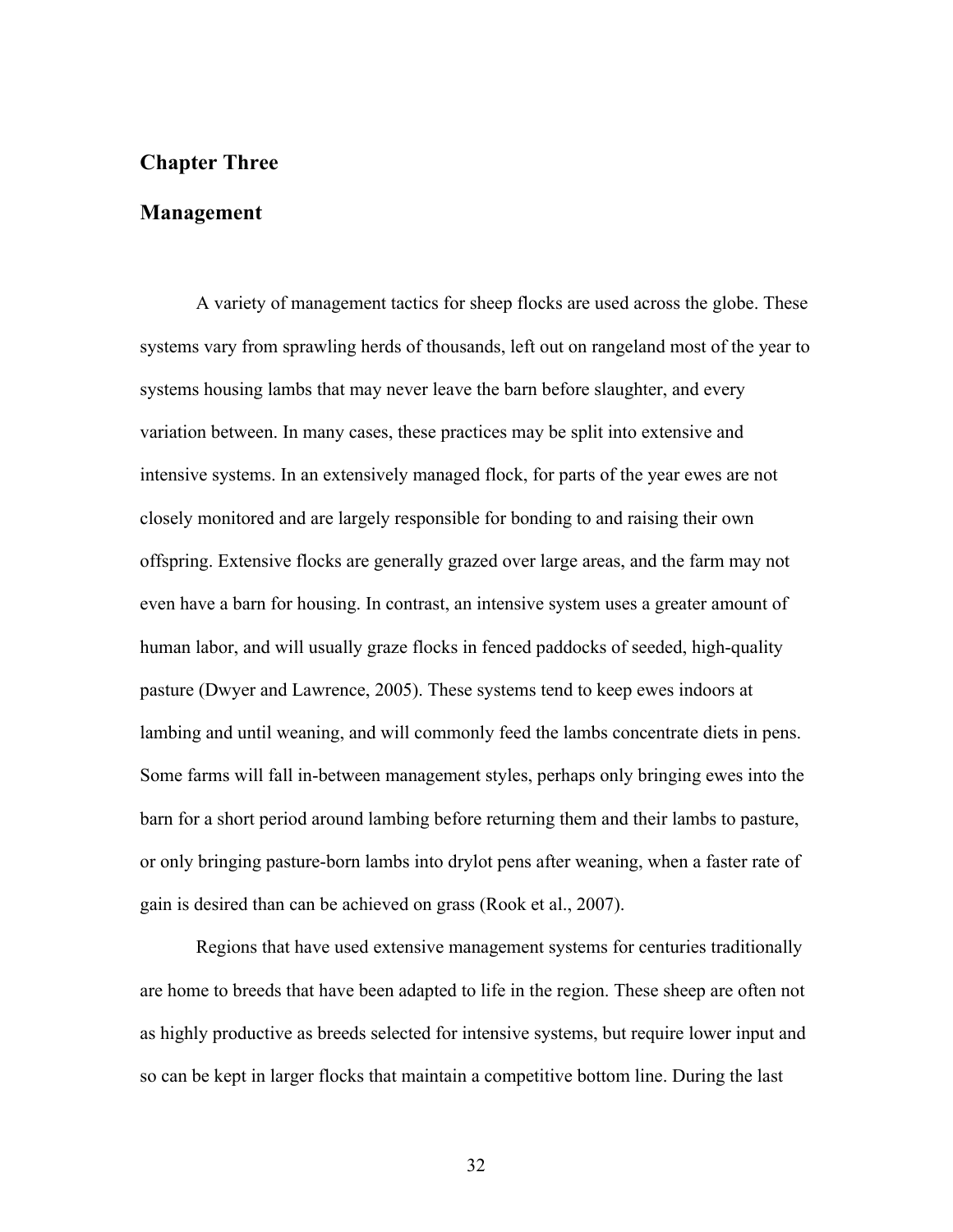century there has been a drive toward highly productive, prolific ewes, managed intensively. As labor costs rise, however, there has been a resurgence of interest in extensive management styles; it is no longer always more profitable to increase input in order to increase production values such as rate of gain or lambs raised per ewe lambing. One of the most labor-intensive periods is lambing time, particularly for an intensively managed farm, where ewes give birth in the barn and significant time can be put into caring for each ewe and ensuring that the mother-lamb bond is established (Dwyer and Lawrence, 2005; Dwyer, 2008b).

Lambing in a barn is preferable under some conditions, such as winter-lambing flocks. Timing the breeding of a flock so that ewes lamb in the winter can allow farmers to market lambs at a time when demand and prices are high, in time for spring holidays and before the market is flooded with spring-born lambs (Rook et al., 2007). Unfortunately, the high-density stocking that usually accompanies barn lambing is less than ideal for maternal bonding. When ewes give birth in close proximity to other lateparturient and lambing ewes, the chance of separation or lamb stealing by other ewes close to lambing is much greater than in a low-density situation, such as on pasture. Labor input is required to separate lambing ewes, allowing them time and privacy to form the exclusive maternal bond so vital to success in lamb-rearing.

A small number of studies have examined ways to improve the maternal bond under high-density stocking situations. Gonyou and Stookey (Gonyou and Stookey, 1985, 1983) examined the use of cubicles for in-barn lambing systems. Here, a cubicle is a claiming pen with an open entrance leading into the pen where lambing ewes are housed. As ewes are expected to seek privacy at parturition, it is expected that they will enter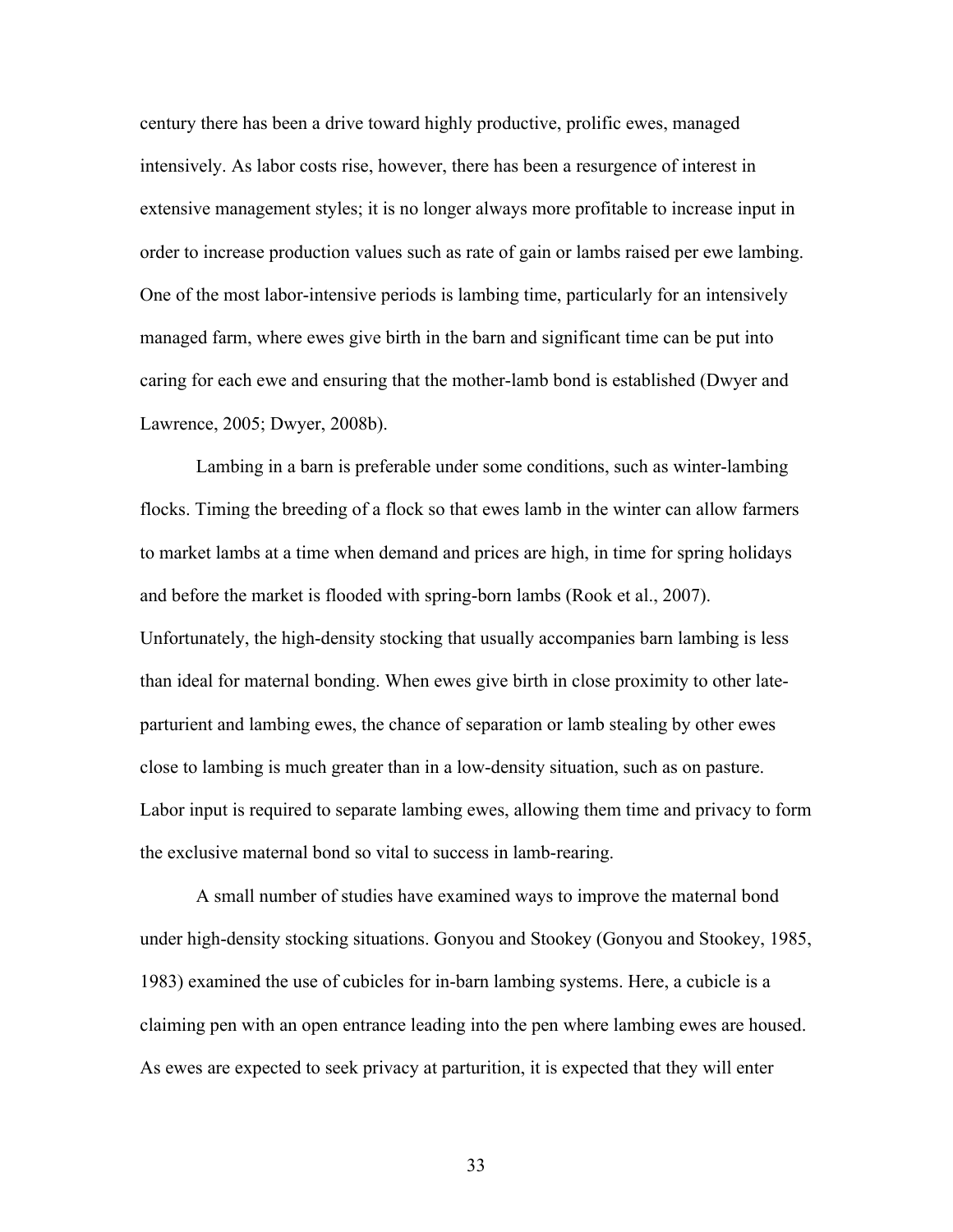such pens and give birth in there. This was predicted by Gonyou and Stookey (1985, 1983) to improve maternal bonding, as ewes in claiming pens, even open-sided ones, would be less likely to have the bonding process interfered with by other ewes. Additionally, 0.25-meter-tall panels were placed over the entrances to the claiming pens. These panels were low enough that ewes could easily step over them, but newborn lambs could not, ensuring that lambs born in cubicles would stay there and not get mixed up with the main flock after birth.

The cubicles used in Gonyou and Stookey (1985, 1983) were 1 meter tall with a 0.6 meter entrance, placed at the outside of a large open pen in which ewes were housed. Corners of the pen were blocked off with panels to eliminate 90-degree corners other than those present in the cubicles. Gonyou and Stookey (1983) examined use rates of these cubicles over three trials, with comparisons between solid and open walls and ceilings, cubicle size, and use by primiparturient and multiparturient ewes. With stocking density maintained at 19.5 to 21.7 square feet per ewe, and cubicles accounting for 18% of pen area, multiparturient adult ewes utilized the cubicles for lambing at a rate of 42%, 25.6% and 46% for trials 1, 2, and 3, respectively. These percentages are all significantly higher than would be predicted by space alone. Ewes near or at lambing showed no preference for jute-covered walls or ceilings, nor for larger (1.8-by-1.8 meter) versus smaller (1.8 by-1.2 meter) cubicles. Non-parturient ewes preferred open-walled cubicles, but occupation of cubicles by non-lambing ewes was significantly lower than predicted by space alone, as 5.8% of non-lambing ewes were observed occupying cubicles at any given time. When cubicle use was compared between mature, multiparous ewes and yearling, primiparous ewes, 55% of mature ewes chose to lamb in cubicles, compared to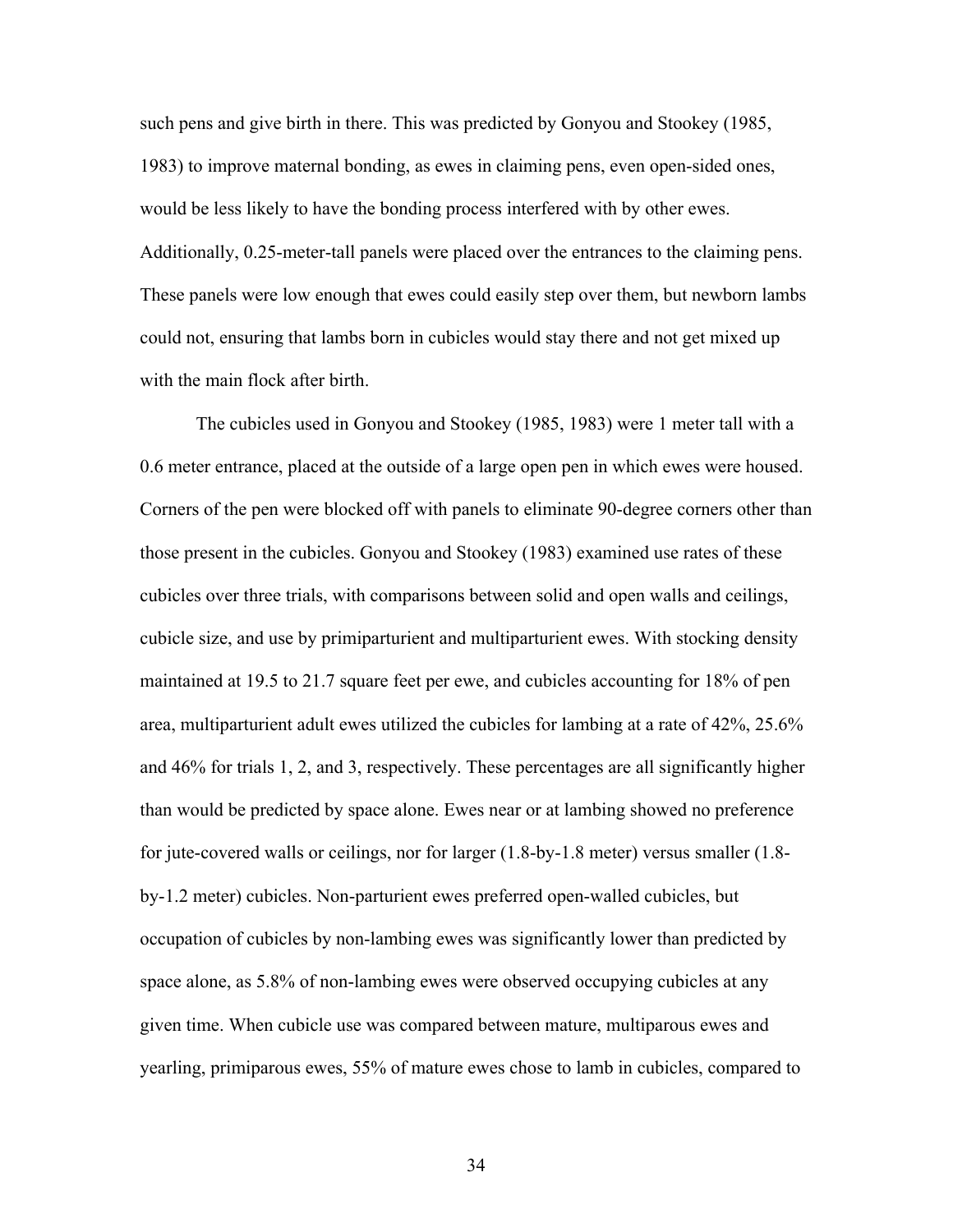38% of yearling ewes, a significant difference. Additionally, ewes were significantly more likely to utilize cubicles farther away from trafficked areas such as work areas and alleyways.

In a follow-up experiment, Gonyou and Stookey (1985) compared the behavior of ewes and lambs in traditional pens and pens with cubicles provided. Only multiparous ewes were used, and some of the ewes had been exposed to cubicles previously. The breeds used were Suffolk, Targhee and crosses that were primarily Suffolk and Targhee but contained genetics from a number of other breeds including Barbados, Border Leicester, Finnsheep and Dorset. The behaviors of 54 ewes were analyzed from video recordings, including the following behaviors: lying, standing, moving, circling, standing nose-to-flank, number of birth sites investigated, cubicle use at parturition, interaction and interference with lambs by other ewes, distance traveled from the birth site, distance traveled by a ewe from her lambs, distance between lambs, and occurrences of lamb stealing or separation. 41% of ewes used cubicles, a number similar to that recorded in the 1985 study and noted as also similar to the percentage of ewes recorded seeking isolation of pasture in a previous study (Gonyou and Stookey, 1985, 1983).

Suffolk and Targhee ewes were significantly more likely to use cubicles than were crossbred ewes, a result that led the authors to propose a genetic component to cubicle use. This is reasonably surmised to be related to genetic differences in the desire for isolation at lambing. Other studies have documented differences in isolation-seeking behavior among breeds. For example, Scottish Blackface ewes (a highland breed with a history of extensive management) are more likely to separate themselves from the flock at lambing, and to remain isolated for longer periods, compared to Australian Merino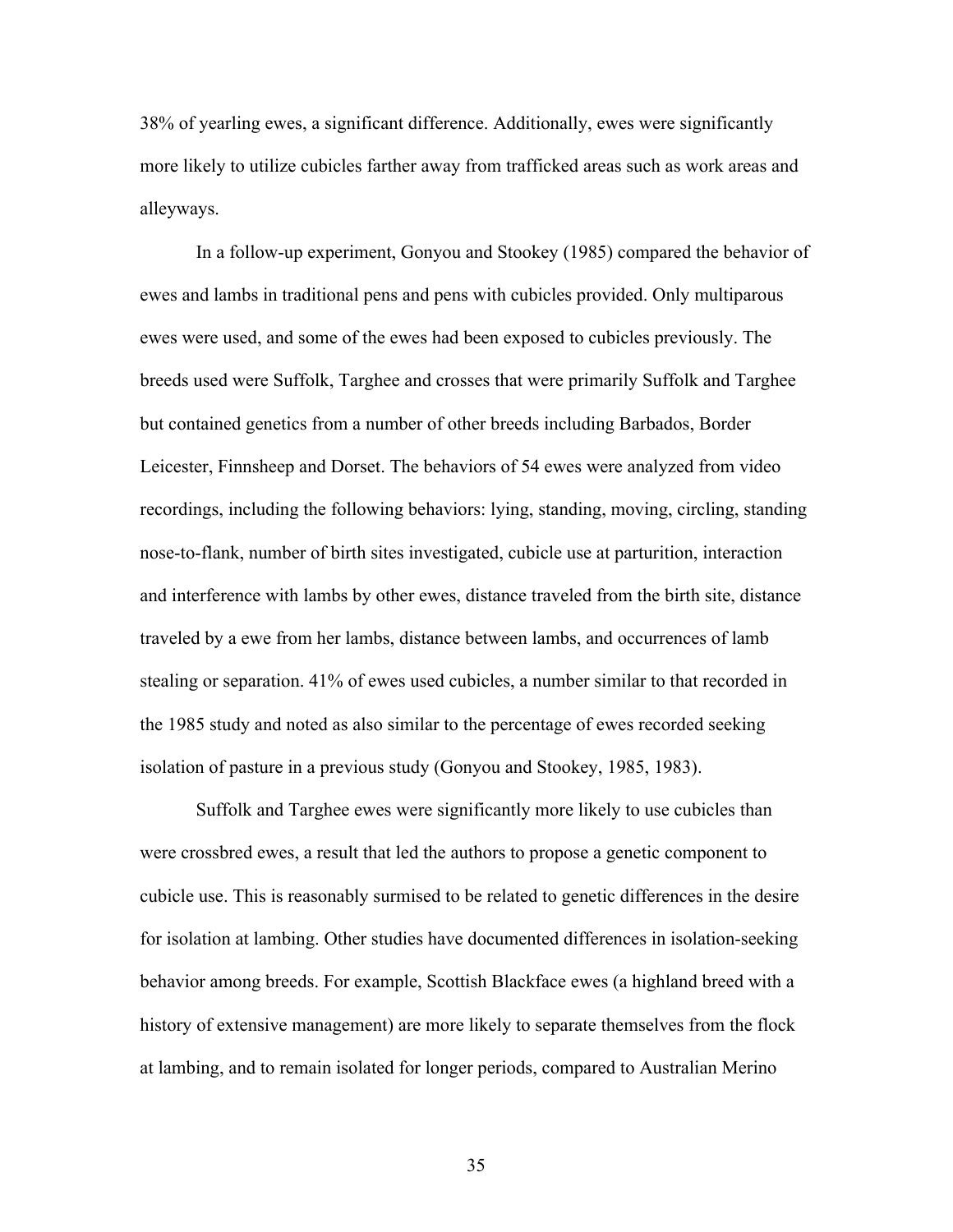ewes (a breed with a history of more intensive management, bred for production of fine wool) that show much less drive for isolation at lambing and rarely remain isolated for more than four hours after giving birth (Dwyer and Lawrence, 2005; Pollard, 2006).

Ewes that had been previously exposed to the cubicle system were significantly more likely to use cubicles than were ewes which had only lambed in traditional open pens (45% versus 23%). Interestingly, exposure to cubicles increased ewes' likelihood of using cubicles, but previously using a cubicle did not make a ewe more likely to use a cubicle in the future.

Behaviorally, there were no significant differences between ewes lambed in a traditional open pen and ewes lambed under a cubicle system, when all ewes in the cubicle system were analyzed as a whole (Gonyou and Stookey, 1985). However, when ewes that lambed in cubicles were compared to ewes that did not lamb in cubicles, behavioral differences became apparent and significant. Ewes that gave birth in cubicles spent more time in the cubicles, spent less time searching for a birth site, traveled less distance prior to parturition, and changed posture less frequently once settled into a birth site. This led Gonyou and Stookey (1985) to suggest that pen-lambing ewes were less satisfied with the available options, presumably for isolation, and so spent time searching for a better spot until shortly before parturition. After giving birth, ewes which utilized cubicles continued to show significant differences from ewes which lambed in the main pen: cubicle-using ewes remained closer to the birth site, their lambs were much less likely to be interfered with, separated or stolen by other ewes or rejected by their dams. In the control group, with no cubicles available, 73% of lambs were interfered with by ewes that were not their mothers. In the group which were given the option of cubicle use, 82%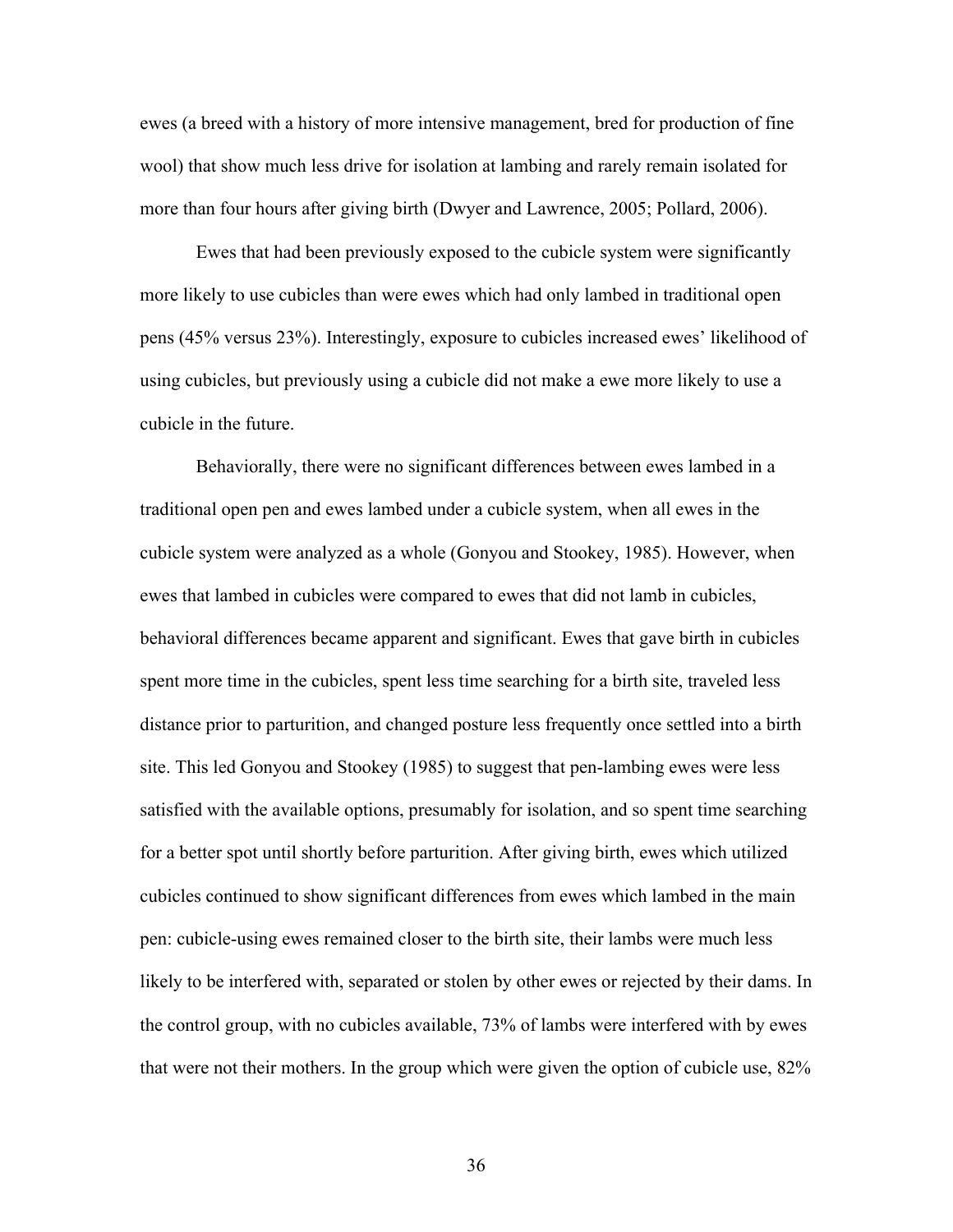of lambs born outside of cubicles were interfered with, while for lambs born in cubicles, the number dropped to only 17%. Of lambs born in the large pen areas, 3.1% of lambs were rejected by their dams, while no lambs born in cubicles were rejected. The authors concluded that lambing in a cubicle is advantageous for ewes and their lambs, though the possibility remains that better mothers are more likely to give birth in cubicles. The authors closed the discussion by suggesting that the next step would be to determine how to increase the percentage of ewes using cubicles.

It is widely accepted that the use of claiming pens improves a ewe's bond toward its lamb, preventing interference from other ewes and keeping the ewe and lambs in close proximity during the time period when selective bonds are being formed. Few studies have examined the role which claiming pens play in the lamb's development of discrimination and responsiveness toward its mother. Arnold and Morgan (1975) examined the role of social and spatial environment on a lamb's ability to identify its dam. For this study, ewes were placed in 2 x 1 meter pens prior to lambing, so no interference from outside ewes was possible. At 12 hours of age, lambs were given a twochoice test, with the opportunity to choose between their own dam and an alien ewe. Choice was measured as a "preference index" calculated from the amount of time a lamb spent in a contact zone near the pen containing each ewe. Lambs that failed to choose their own dam at 12 hours of age were retested at 24 hours of age. After birth, one group of lambs remained isolated in the claiming pens with their dams until testing. A second group spent 6 hours with only their dams, at which point one more ewe and her lambs were added and pen size was doubled; this was repeated at 12 hours, when 2 more ewes were added and pen size doubled again. A third group received the same increases in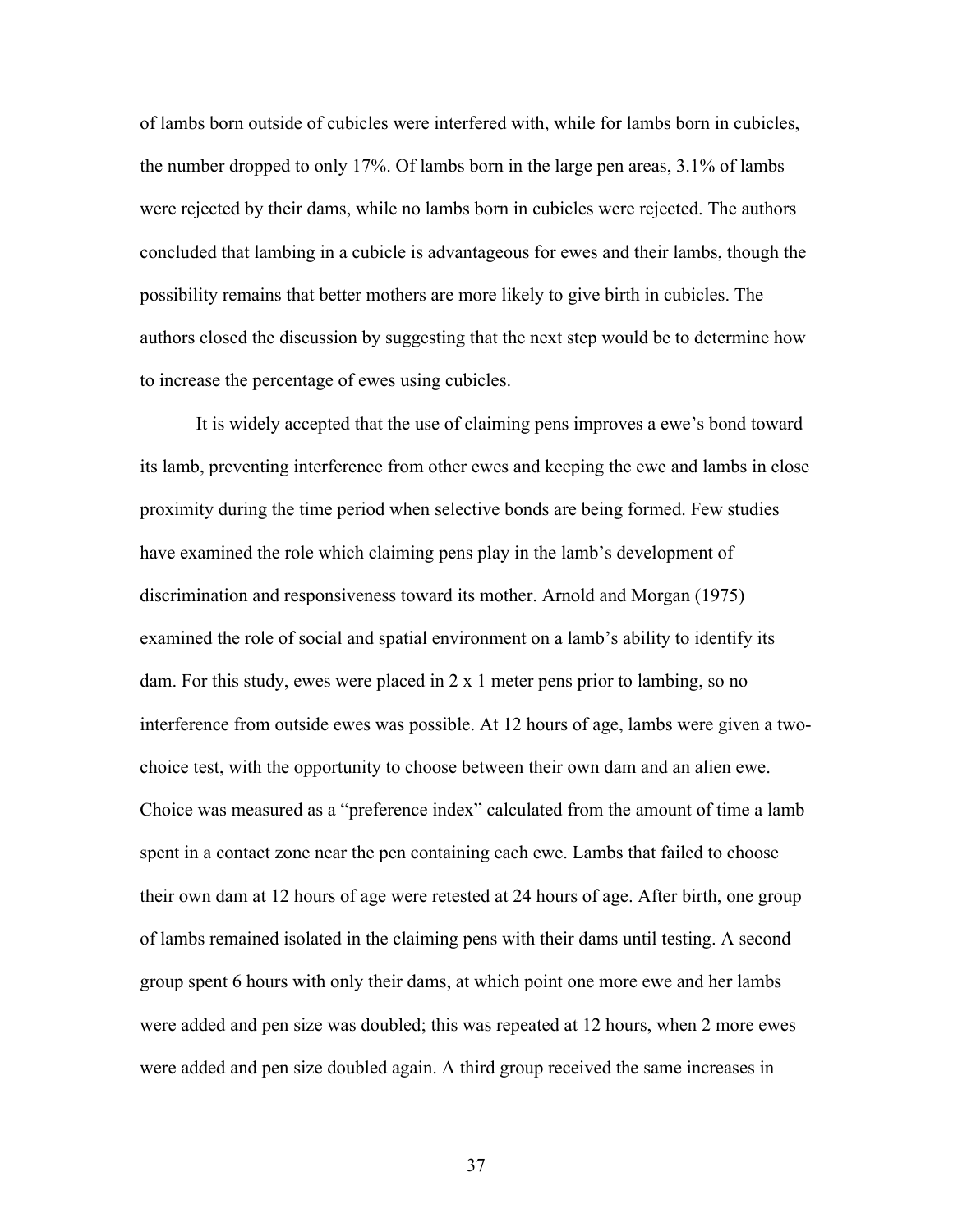space without the addition of ewe-lamb sets, giving them the same spatial experience without the socially enriched aspects.

Lambs that were exposed to both increased space and social situations performed significantly better in the two-choice test. These lambs had lower latencies to reach their dams and spent more time near their dams than did lambs remaining in single claiming pens until testing. A high percentage of these socially enriched lambs also went directly to their dams, indicating use of distal cues that were not observed in isolated lambs. Lambs that had been housed in larger pens but without social enrichment were more likely to choose their own dam than were the lambs remaining in small pens, but Vallaillet and Nowak (2006) observed that these lambs did not appear to use distal cues and did not spend significantly more time near their own dam, rather moving between the two available ewes. In every group, some lambs clearly chose their own dams, some chose the alien dams, and others made no clear choice. This demonstrates the inherent variation between lambs at the young age of 12 hours. The authors suggested that the significant increase in recognition ability by lambs given increased social and spatial demands after 6 hours of age is an effect of learning; lambs in small pens never get a distant view of their dam and never have to practice reuniting after separation. Similarly, lambs given increased space but no social enrichment never experience rejection by other dams and are less likely to practice reuniting. It appears that lambs need a bit of challenge and experience to best learn to recognize their dams. These results suggest that an increase from smaller to gradually larger pens could help maximize lamb bonding in intensively managed farm-lambing systems.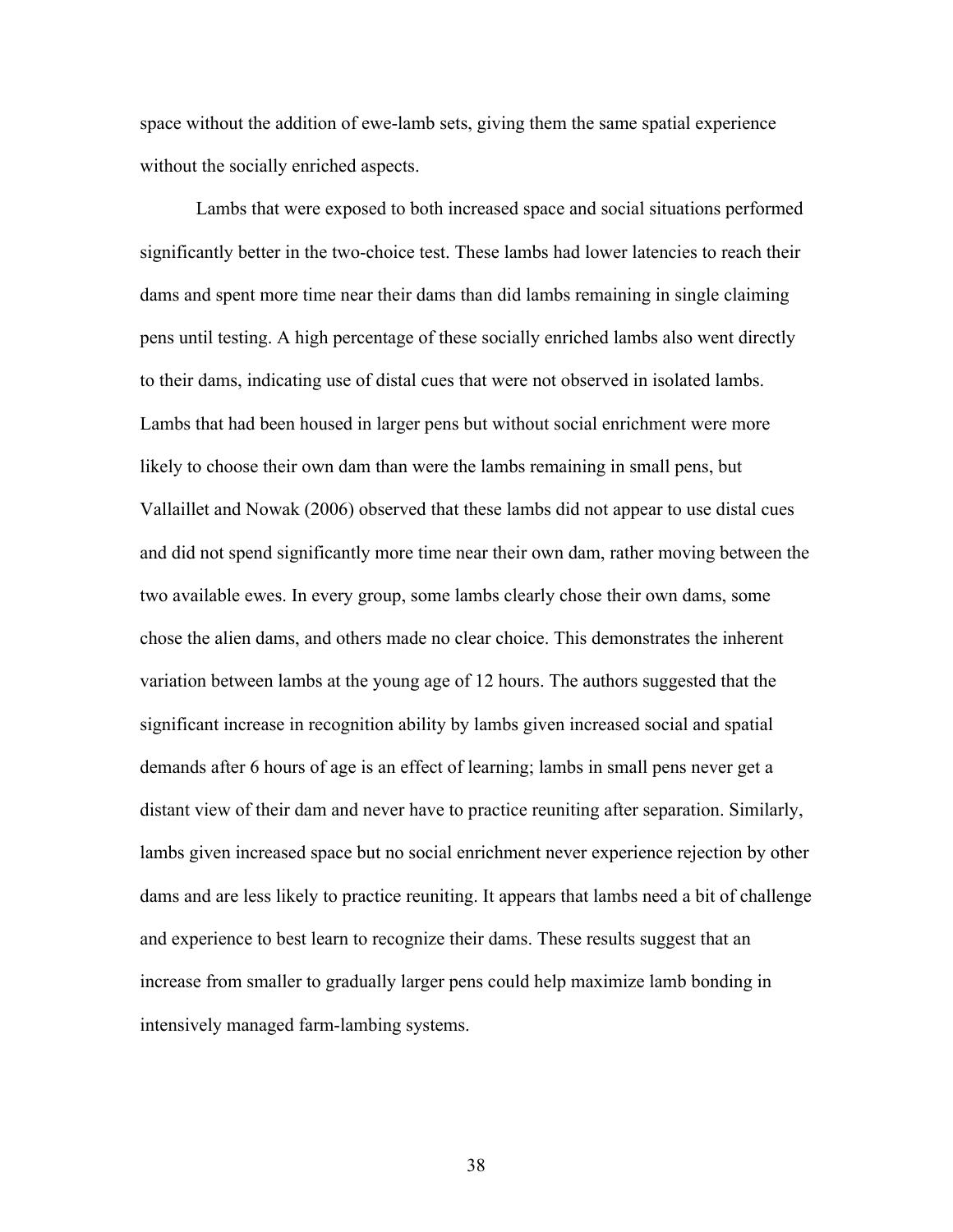Deaths in the first 3 days to a week of a lamb's life account for a very large percentage of losses and overall mortality in most commercial flocks. In an intensively managed barn-lambed flock, labor is used to ensure maternal bonding by the use of claiming pens and rejected lambs or lambs from dams with milk supply problems are cross-fostered or artificially reared. Maternal care early on is not left to the dam as much as it would be in an extensive system, and as such, fewer publications have examined maternal care in intensive systems than in extensive systems. The number of papers (reviewed in Chapter Two) examining maternal behavior score are an example of the focus on maternal behavior on pasture.

Large-scale examinations of lamb mortality generally identify hypothermia and starvation as the largest cause of early postnatal mortality, with other common causes being trauma due to dystocia, septicemia and other diseases, parasites (in older lambs) and on pasture, predation. In an extensively-managed pasture system, more pressure is put on ewes to be good mothers: to isolate enough from the flock so as to minimize interference and form a strong bond, to be vigilant, to keep track of her lambs. These skills are less important in a highly-monitored system where the lamb never has chance to get far from its dam, though the environment in a dense pen may be more challenging in some respects. Vallaillet and Nowak (2006) identify low milk production as a significant risk factor contributing to the high risk of hypothermia and starvation in intensive systems. This may also be a considerable factor in extensive systems, but has not been examined separately from other causes of lamb starvation on pasture.

As the combination of hypothermia and starvation play such a large role in lamb mortality, implementing management practices that minimize these issues should be a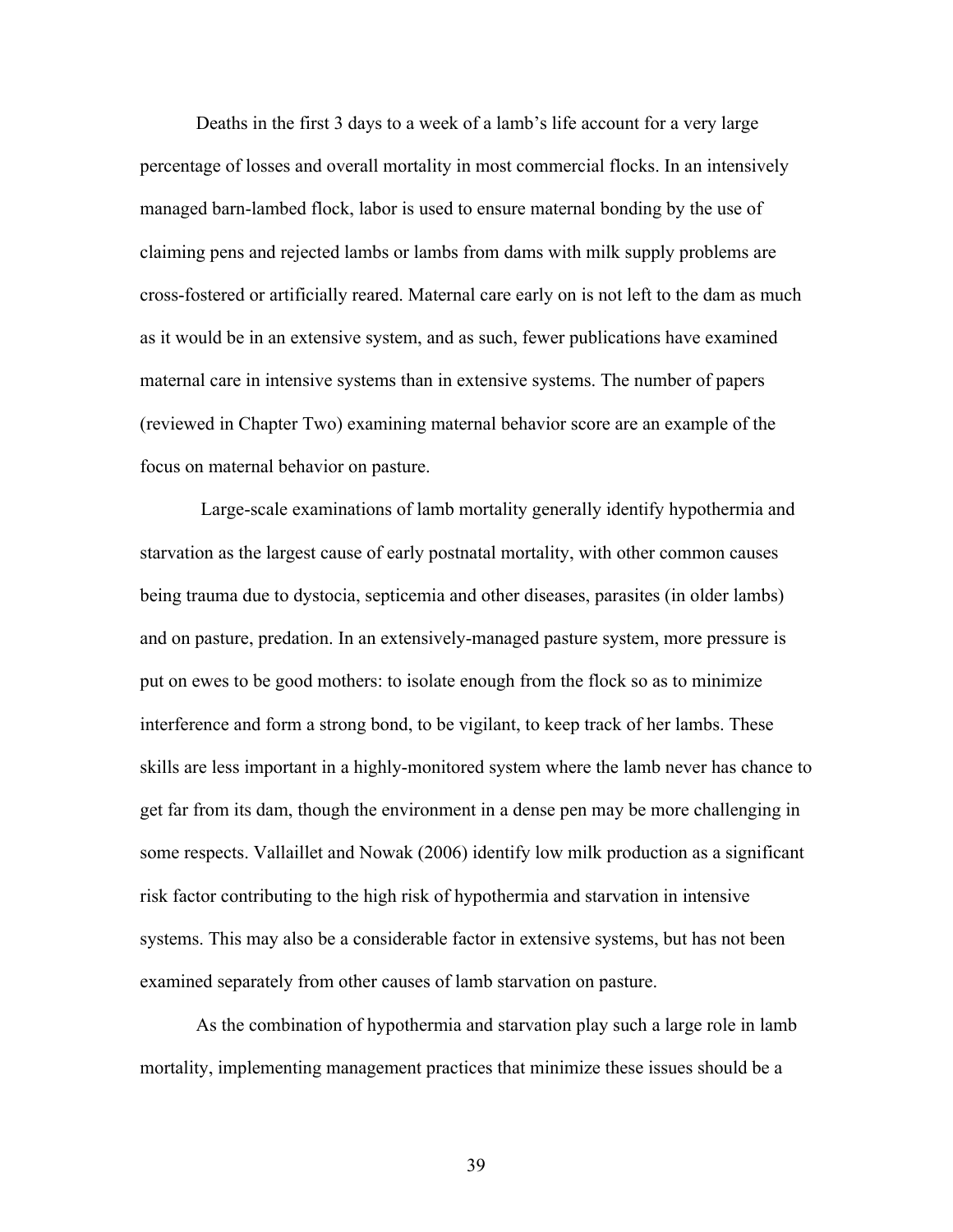priority in any flock. Hypothermia and starvation are often difficult to separate and can work in a vicious circle, going either direction. A cold lamb will use all its brown fat energy reserves attempting to maintain homeostasis, and even if it has the energy or drive to stand and suck, may not be able to adequately metabolize the milk it has consumed. Of course, a lamb that does not eat enough in the first place will starve even in warm weather, and will use all its energy reserves and starve more quickly in colder weather (Pollard, 2006). Two elements come into consideration: nutrition and shelter. Milk production is one such factor with little behavioral component; others are lamb size and coat length. Once gross physiological factors are accounted for, there are some behavioral elements to be managed or manipulated. Adequate lamb nutrition requires a cooperative and attentive dam, both in the barn and in the field. Shelter in an intensive system is generally guaranteed, requiring little to no input from the ewe. In a pasture system, farmers must rely on the shelter-seeking behavior of ewes with lambs, and take into consideration these behaviors and needs when planning lambing season.

Extended cold weather is very dangerous to lambs, and so breeding times should be coordinated such that ewes will lamb after temperatures begin to rise and the ground warms to at least 5°C. In many climates, however, once the ground warms to this point, there can still be occasional bouts of poor weather, wind and rain. In these situations, appropriate and desirable shelters can increase lamb survival rates. Pollard (2006) examined effects of harsh weather and options for lambing shelter in New Zealand. The author notes a history of publications and interviews reporting greatly increased mortality in wind and rain, counteracted somewhat when shelter is available. This improved survival is particularly seen in multiple-reared lambs; an increased total survival of 8%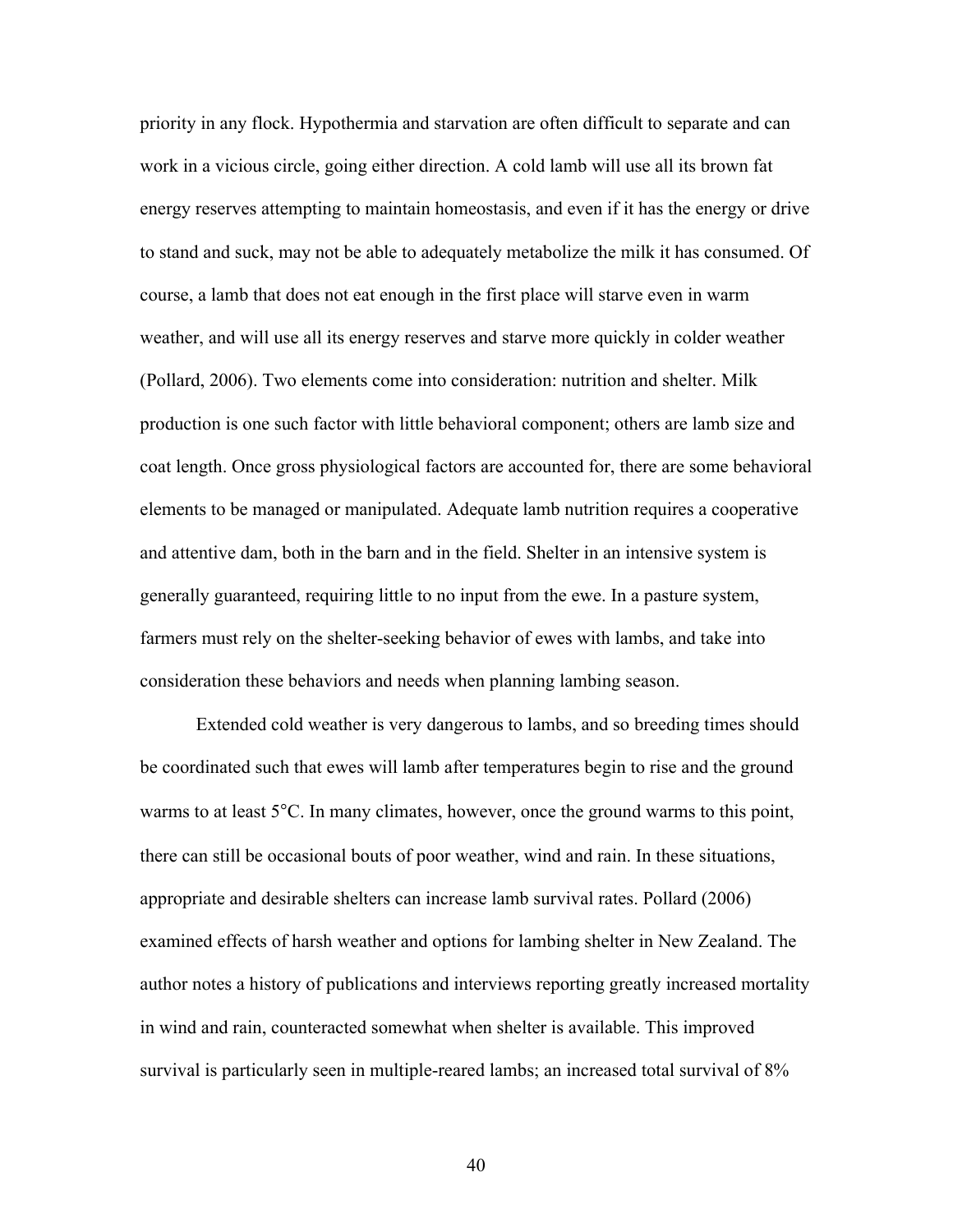for singles and 22% for multiples was reported when Phalaris grass strips were provided for shelter.

Pollard (2006) cited numerous other studies, with survival rate improvements generally in a similar range (6 to 9% improvement) but with much variation (some farms reported only a 1% loss increase to poor weather, while others reported losing 91% of lambs born on bad-weather days). Various shelters, breed variations, and management styles contribute to variation in lamb survival. The type of shelters used ranged from topographical features such as hills, windbreaks made of plastic or formed by trees or shrubs, strategically placed hay bales and man-made shelters such as lean-tos and stells, round stone walls often found in Scotland. In general, shelter always was reported to improve survival rates, with only two publications reporting the same negative effect from providing shelter: increased rates of parasitic infection, due to repeated use of the same desirable areas. Pollard (2006) also noted that no field studies have examined "effective shelter from all avenues of heat loss;" that is, not only wind and rain, but also heat lost to the ground and to the open air.

Perhaps some of the most insightful discussion of pasture lambing management systems and techniques comes from unpublished sources and extension publications, designed for distribution to farmers and outside the peer-review process. Often these publications rely on small amounts of farmer-provided data, anecdotes and personal experience; sources not reputable or consistent enough for journal publication. Nonetheless, these are sources of information often available few other places outside of personal interview, and as such deserve consideration. Two papers fall into this category when considering pasture lambing management strategies: one, an extension publication,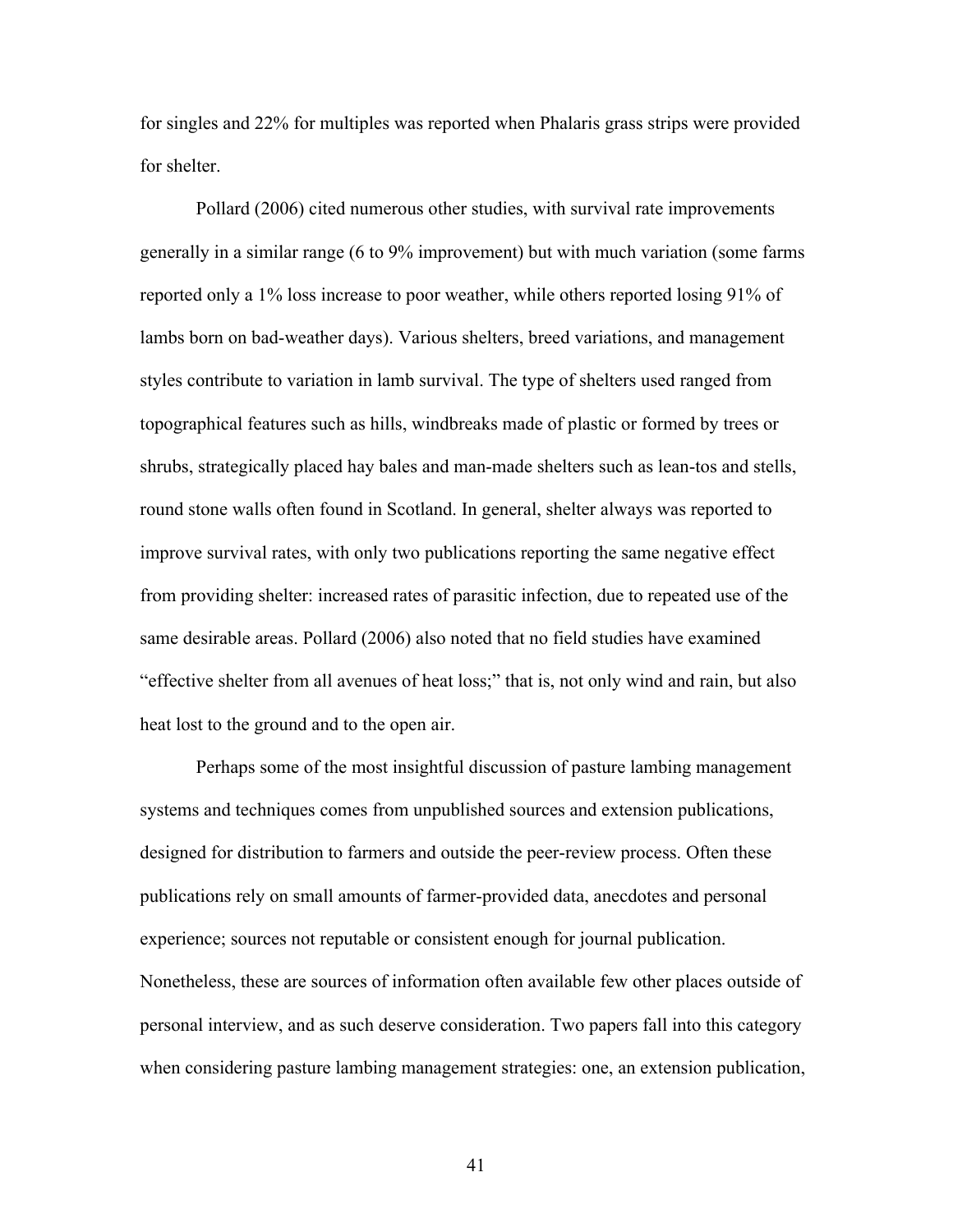published online and distributed through extension channels, written by veterinarians associated with Michigan State's Extension program, and the other an unpublished paper written by the owner/manager of a very large and successful pasture-raised sheep farm.

Pollard (2006) described "drop lot," "pasture," and "winter" (barn) lambing systems. Mortality causes and rates, and management styles were compared among four farms practicing two of these three systems, drop-lot and pasture lambing. A drop-lot system is described as falling between pasture and barn lambing: ewes are confined in a claiming pen and then a group pen, each for 2 to 3 days, before being released to pasture with their offspring. This system results in the high density lambing area that is known to promote interference and lamb-stealing, but keeps ewes close to or in the barn during the most risk-filled days of a lamb's life (Rook et al., 2007).

Of the farms examined in an informal (cooperative extension) publication by Rook et al. (2007), the one utilizing a drop-lot system had the highest mortality rate (15% versus 5, 10.3 and 11% for the pasture systems), but this farm also was home to much more fecund ewes, with a 220% laming rate that, even with the increased mortality, resulted in the number of lambs weaned per ewe that was within the range of the pasture systems examined. Weaning percentages were 170% for drop-lot, and 176, 161 and 111% for pasture flocks. Indeed, one pasture flock reported much lower numbers than any other farm; this was due to severe coyote predation during the one season for which data were reported. As these numbers all come from a single season on individual farms, they cannot be taken as more than an indication of lambing success among systems, but it can at least be said that in some situations, pasture lambing ewes can do as well as or better than their more intensively-managed counterparts.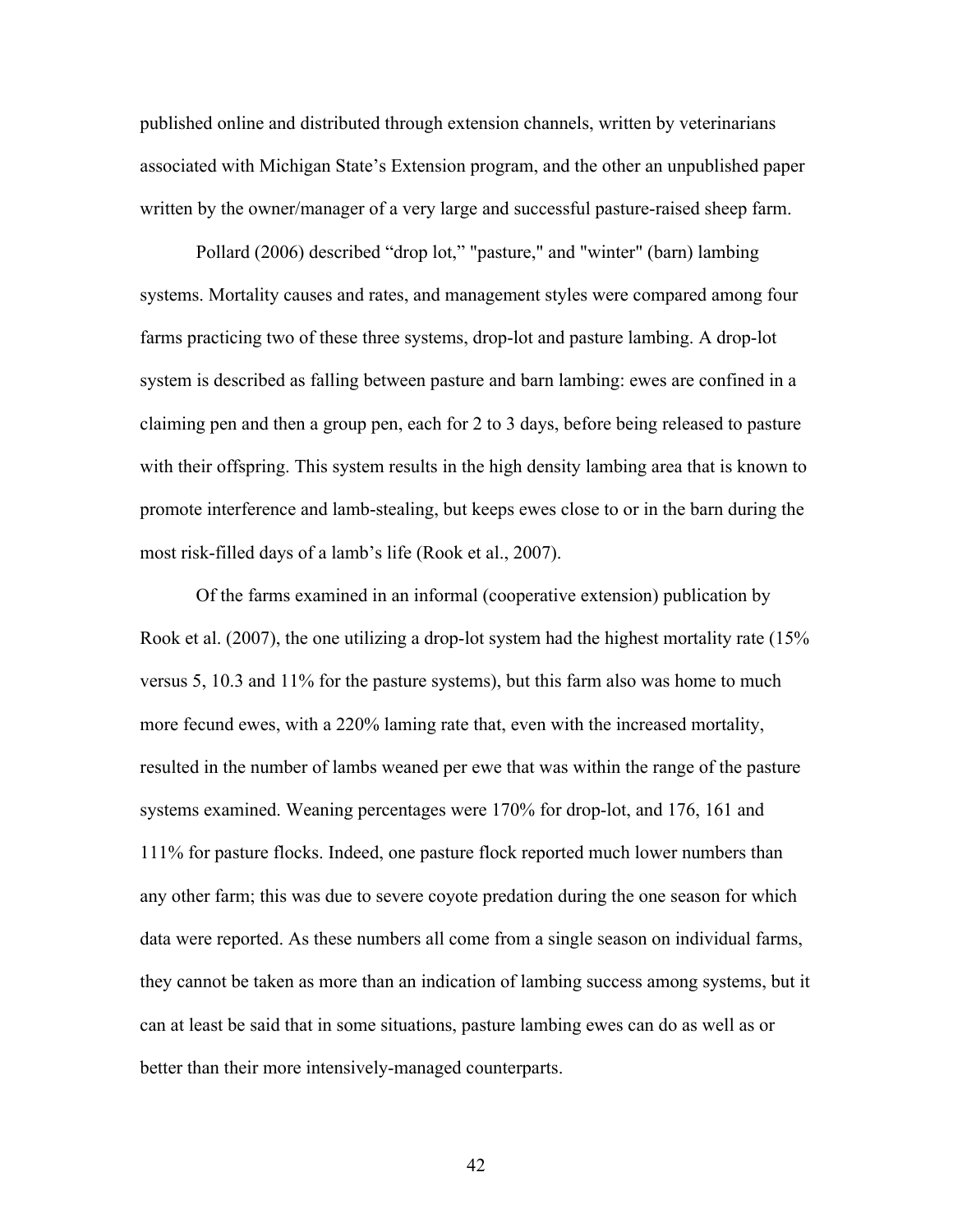Specific tactics for successfully managing fecund or prolific ewes in a pasture system were described by the successful Midwestern producer Janet McNally in an unpublished manuscript (2008). McNally owns a large flock of ewes, many carrying the Booroola FecB gene, which results in a lambing rate of 2.4 to 2.8 lambs per ewe lambing. The flock was initially barn-lambed with an average mortality of 15%; after a transition to lambing on pasture, lamb mortality was decreased to between 3 and 6% in most years. This level of production is both admirable and profitable, and other sheep farmers could surely gain from the management practices used for this flock.

McNally described two classes of pasture lambing: In *set stock* lambing, ewes remain in one pasture or on one large range from before parturition generally until weaning. In *drift lambing* shepherds take advantage of the newly-lambed ewe's tendency to isolate and bed down. All pregnant ewes are moved to anew pasture or paddock as a flock every one to three days, leaving behind ewes that have given birth. This leaves young lambs and their dams in small groups containing lambs of the same age, ideal for developing distance recognition as shown in Gonyou and Stookey (1985) and for encouraging correct bonding due to low social density. Groups can later be combined as the lambs mature, for easier management.

Another management tactic McNally described to improve bonding on pasture is grazing management. Ewes should never have to travel far from their lambs to eat their fill. A well-managed pasture will keep a ewe fed without having to wander more than 9 meters from her lambs at any given time. McNally describes some lambs as "rendezvous" lambs, similar to the hiding behavior described in goat kids. Lambs are generally described as followers, staying near their dams while the dams graze, while goat does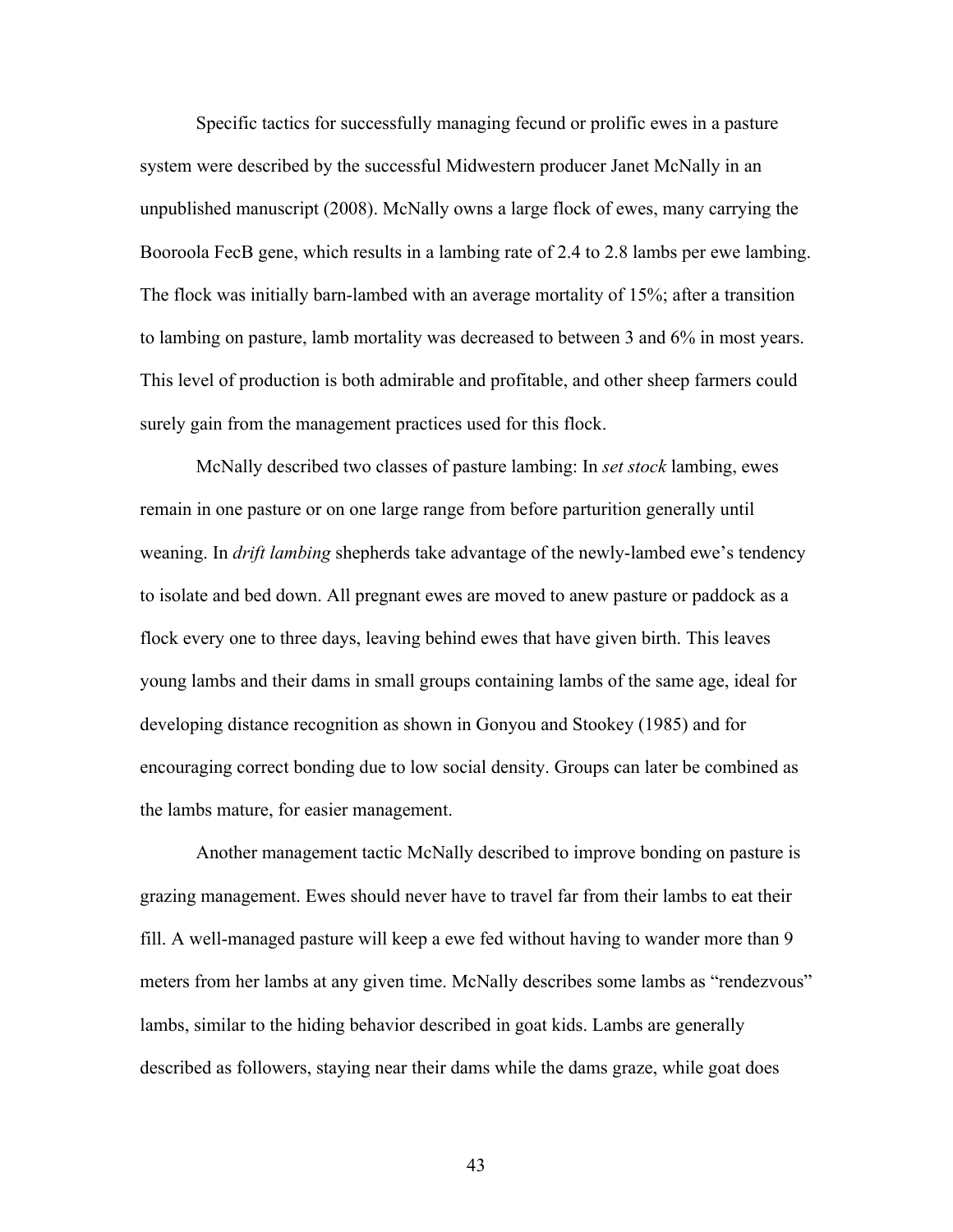will plant their young in one location and return to them (Gonyou and Stookey, 1985). According to McNally's observations, some ewe-lamb pairs favor the "hider" strategy, choosing a rendezvous site and not remaining together while the ewe grazes. For this reason, she recommends that ewes with young lambs not be moved at all from their original paddock (McNally, 2008). Unfortunately this tactic can often be at odds with parasite management strategies, and individual farmers may choose to move at their own discretion. A different form of "drift" lambing, described by Rook et al. (2007), operates on a compromise: this system opens up new sections of pasture and allows the flock to naturally move forward into these sections, closing off previous areas after the sheep have moved forward without pressure. This eliminates any rousing of hidden lambs and could minimize confusion and lost lambs in the time period before distance recognition is firmly developed in young lambs.

Management decisions can often make the difference between profitable and unprofitable farms. While many of these strategies involve genetic improvement and farm labor practices, aspects of sheep behavior are important to decide which route is most efficient. This is particularly true at lambing time, when a ewe's innate maternal behaviors can so strongly influence the bottom line due both to labor required and overall lamb mortality. Choosing a management style that allows ewes to best express their own maternal behaviors and choosing to select for ewes that most effectively perform these behaviors is an important step forward when optimizing a commercial sheep flock.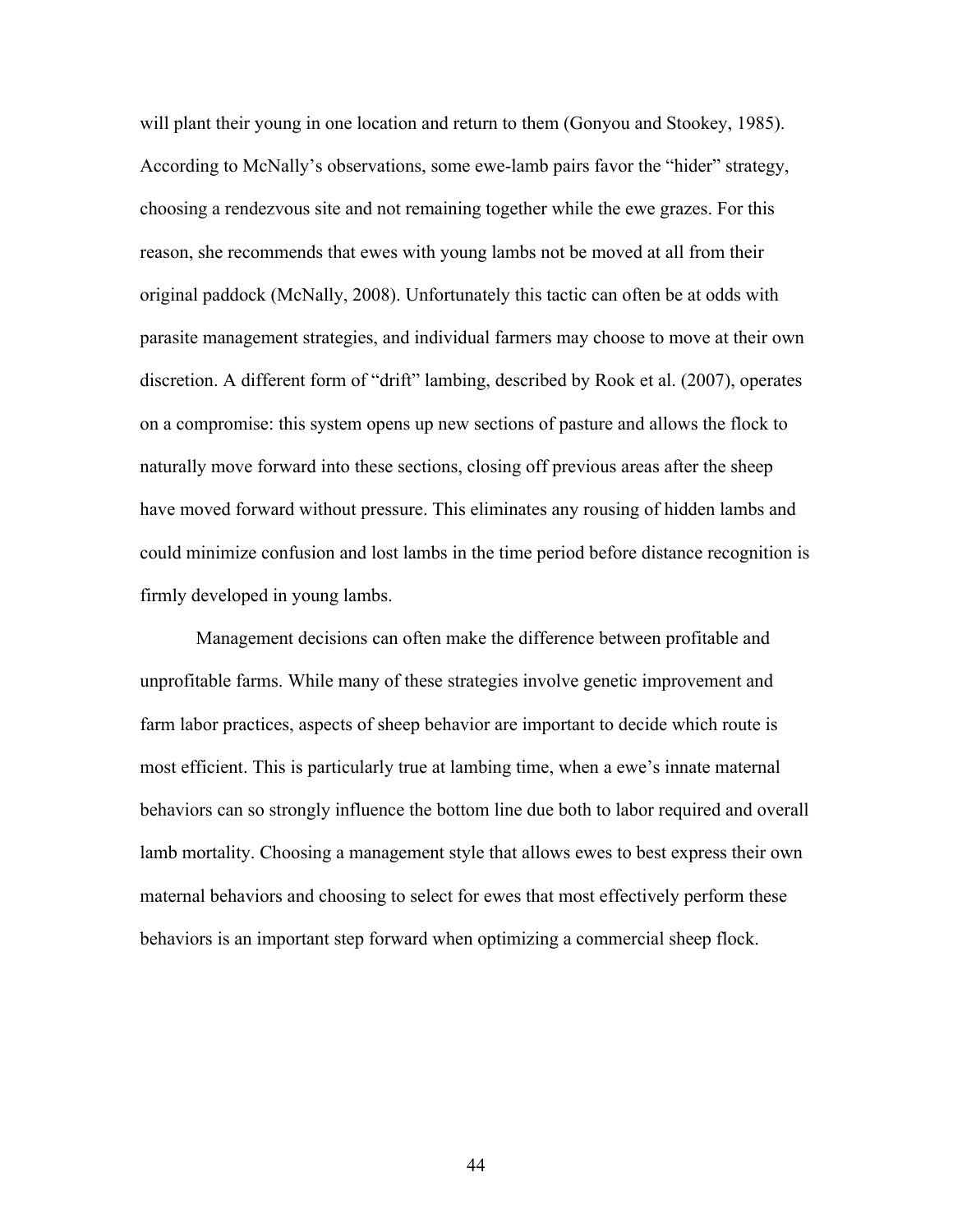# **Chapter Four**

## **Evaluation of alternative strategies in lambing management**

Management at lambing time is an important factor in the successful operation of a sheep farm. Most mortalities on sheep farms occur within the first three days of life, with the average flock experiencing between 5 and 15% lamb mortality, up to 30% in some flocks (Everett-Hincks and Dodds, 2008). Many farmers utilize intensive management systems, requiring large labor input, yet fail to reduce lamb mortality. For those farmers lambing in the winter in colder climates, an indoor system is the only option, but the amount of labor and high mortality rates can make it difficult for farmers to expand their flocks or even stay in the business at all (Binns et al., 2002; Dwyer and Lawrence, 2005). In some parts of the world, particularly New Zealand, Australia and Scotland, "easy care" systems or extensive management styles are popular. These systems encourage farmers to let ewes take more responsibility for the initiation of maternal bonding and care, while housing sheep outdoors in low-density pasture lots (Dwyer, 2008b; Everett-Hincks and Dodds, 2008). These systems, in moderate climates and in colder climates during warmer times of year, offer the ability for farmers to manage larger flocks than they could under intensive management.

The research reported here examines two strategies, one in-barn and one on pasture, for reducing labor at lambing time while maintaining or improving maternal care, and explores methods for the assessment of maternal bonding and ability in ewes.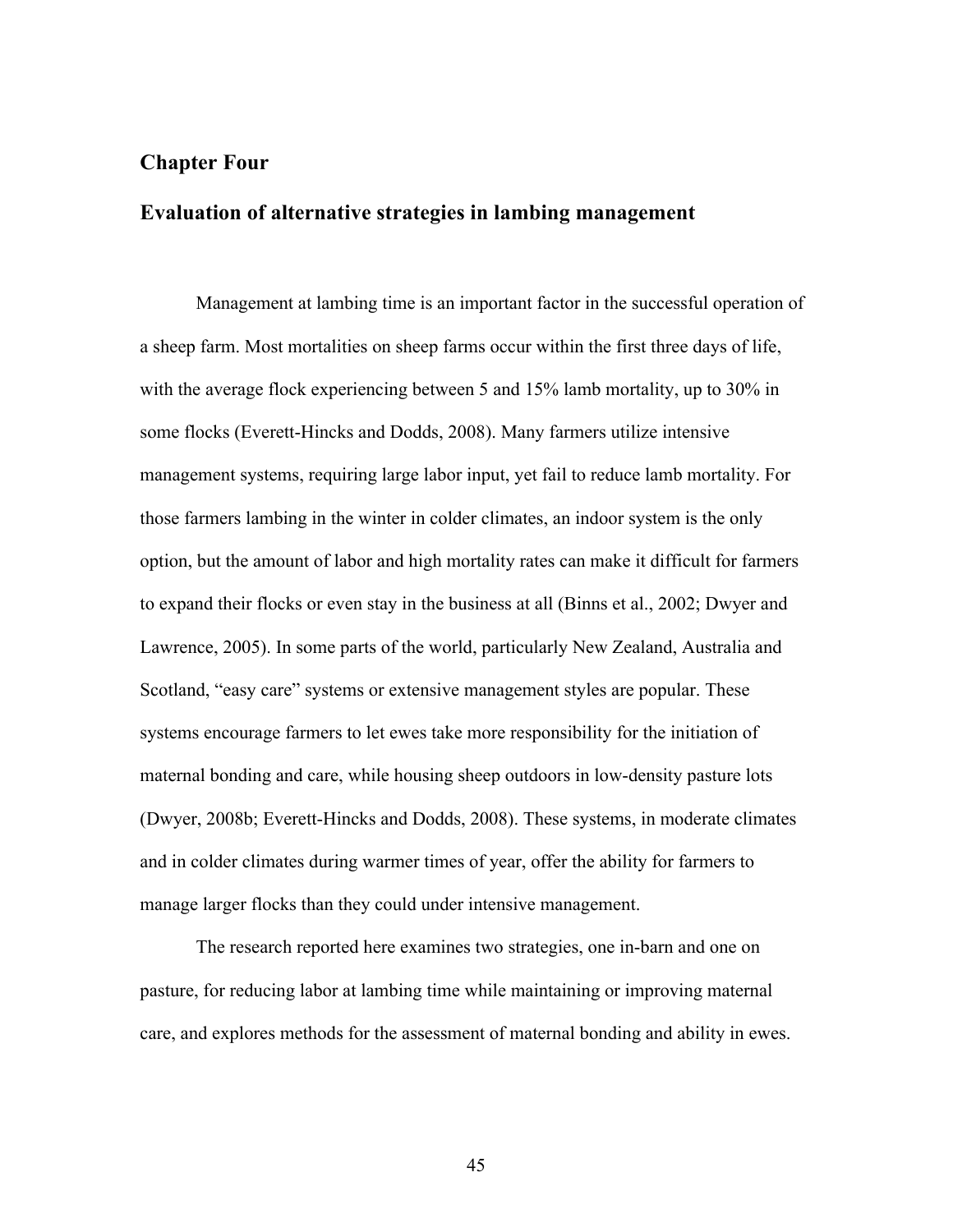The goal of experiment 1 was to evaluate cubicles as an alternative management tactic for ewes lambing in barn systems. Sheep in barns are generally kept at a much higher density than they would be on pasture, leaving little room for expression of natural pre-parturient isolation behavior. In a cubicle system (Gonyou and Stookey, 1985, 1983), ewes are given the option to enter small pens located off of the large main pen area. Ewes seek isolation so that selective bonding with their offspring can be maximally achieved, so it is predicted that ewes that give birth and bond in cubicles will as a group show improved maternal care as a result of better-formed maternal bonds.

In experiment 2, lambing on pasture was examined as an alternate management strategy for flocks that had previously only been lambed indoors under intensive management procedures. For many farmers utilizing intensive management practices, labor needs at lambing can be prohibitively taxing. This limits flock expansion and may even lead farmers to leave the sheep industry. In many parts of the world, particularly in New Zealand and Australia, sheep are extensively managed at lambing time, allowing for much larger numbers of ewes to lamb with much less labor. This is exemplified by the "easy-care" systems used on many New Zealand farms (Everett-Hincks and Dodds, 2008). However, the sheep in these systems have been self-selected for generations to lamb and raise their lambs on pasture. In contrast, sheep that have for generations been managed under traditional extensive systems have not been selected for such abilities. There has been speculation that such flocks may have been inadvertently selected for poor maternal behavior and difficult births, as such issues are dealt with by the increased labor inherent in intensive systems and do not act as natural culling forces as they would on pasture without close supervision.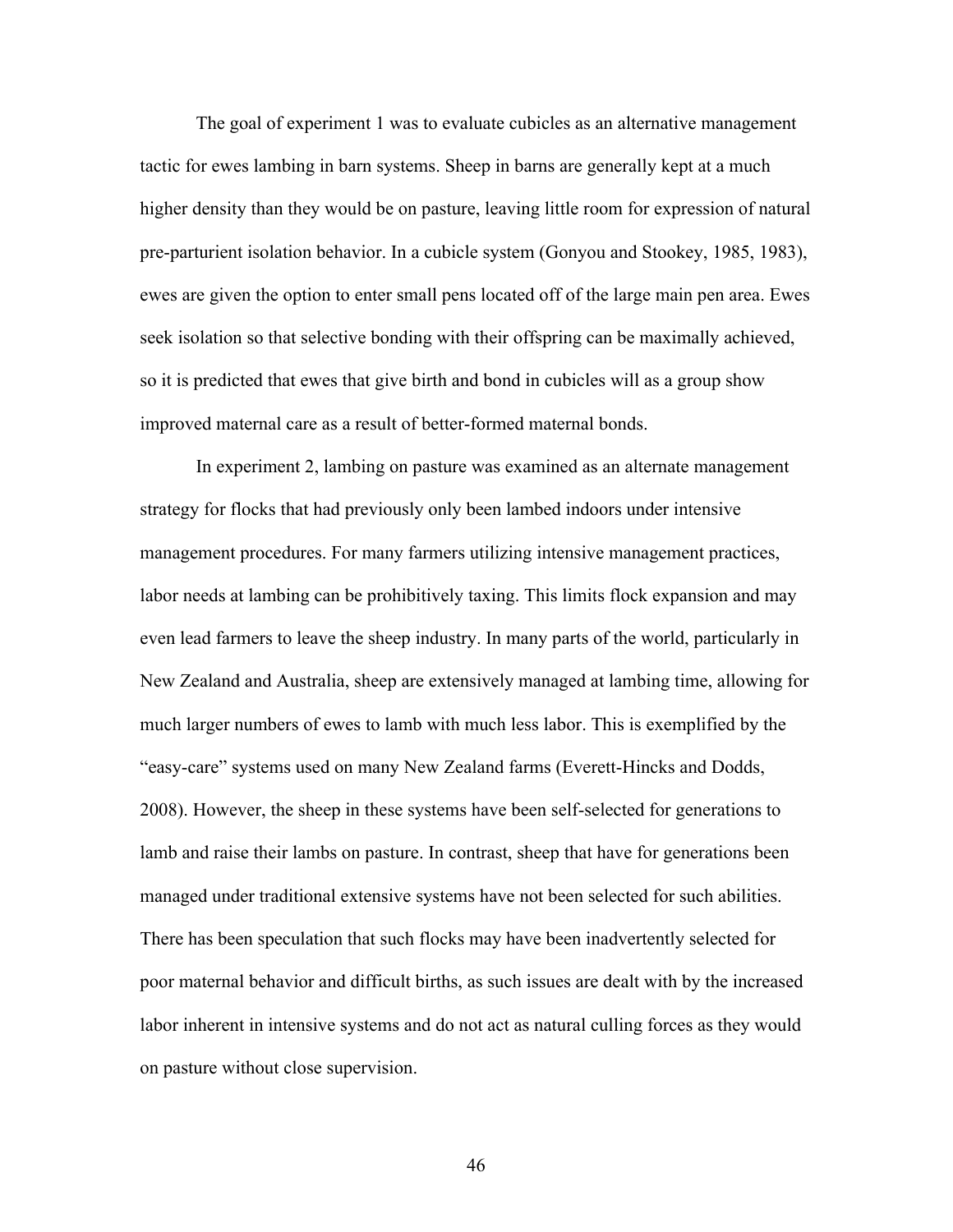The Cornell flock epitomizes such a lack of selection, as years of intensive management and dense stocking have meant that behaviors such as pre-parturition isolation serve no purpose. As such, it is an ideal subject flock in which to examine the ability of such unselected ewes to lamb and raise their lambs on pasture under more extensive situations than typically maintained. However, these ewes might be able to successfully lamb and raise lambs on pasture with minimal management, as the increased area available will encourage natural expression of maternal behaviors while limiting opportunities for interference from other ewes.

### **Materials and Methods**

Late-pregnant Dorset, Finnsheep and their crosses belonging to the Cornell Sheep Farm were used for all experiments. Ewes in this flock are managed under the Cornell STAR system, an accelerated lambing system allowing 5 lambing periods each year with the potential for each ewe to lamb 5 times in 3 years. During 30-day lambing periods, ewes are housed in group pens, on bedded packs, until parturition. After giving birth, ewes with their lambs are moved to small claiming pens (approximately 1.5 x 1.5m), where they typically remain for 1 to 3 days. Once bonded, ewe-lamb sets are released into mixing pens with other sets from the same lambing period. These standard procedures served as the control condition for both experiments 1 and 2.

### **Experiment 1**

Experiment 1 took place over a single lambing period in June and early July 2009. 42 ewes of both breeds and their crosses were housed in the sheep farm barn at a stocking density of 20 to 25 square feet per ewe. This stocking density was maintained over the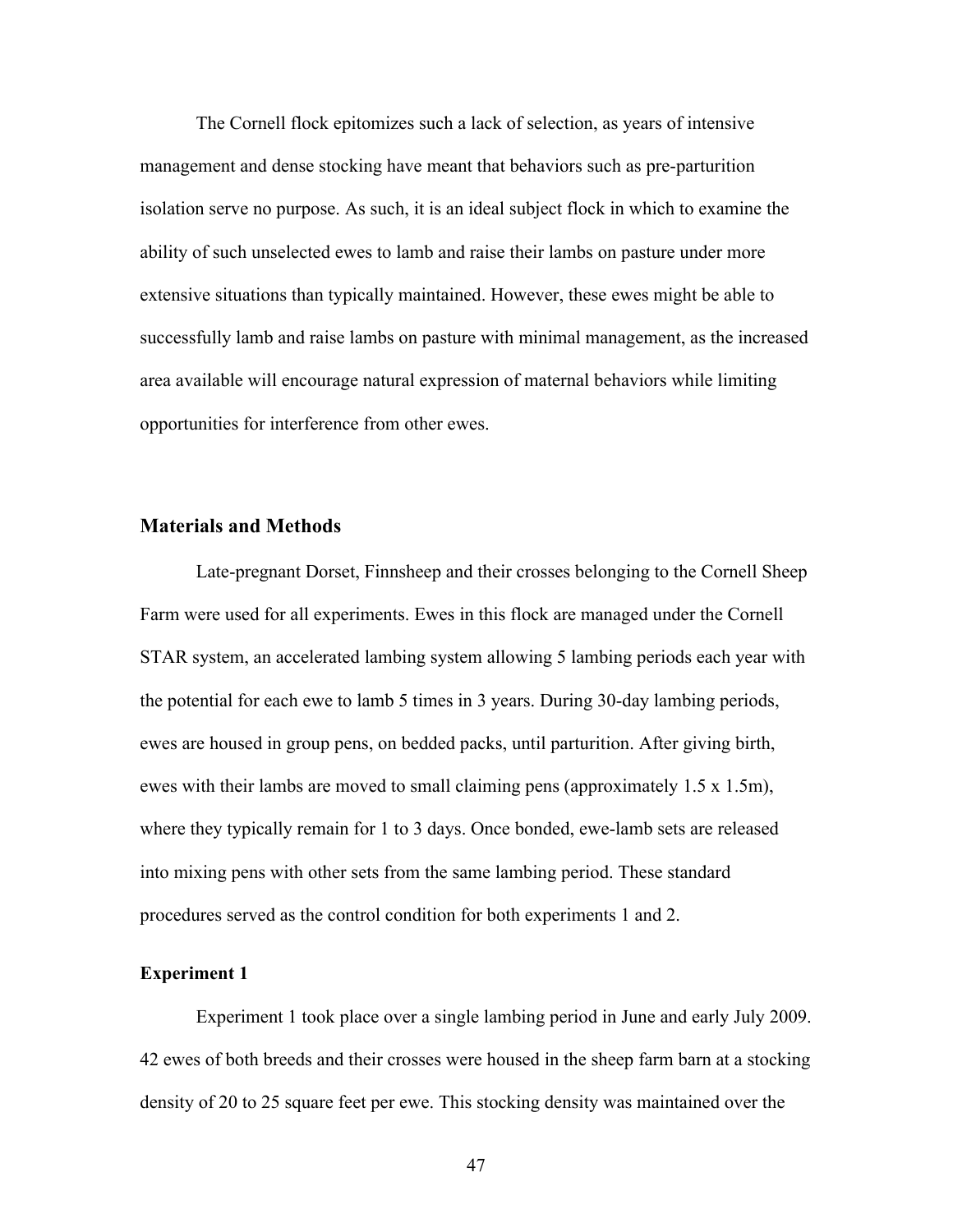course of the experiment by the addition of new ewes whenever one ewe was moved to the mixing pen with her offspring.

The experimental condition tested the use of "cubicles," bonding pens attached to the main lambing area by an open gate, to which pregnant ewes had open access. The cubicles used in this experiment were constructed of wire panels, 0.9 m tall with 10 x10 cm wire spacing, and wooden gates. The cubicles were 1.5 m wide and 2.4 m long, with a 0.75 m opening into the main pen area. Five of these cubicles were located in a row on the side of the lambing pen farthest from the alleyway and feed bunk, accounting for 26.6% of the entire lambing area. The layout of the lambing area is shown in Figure 3. Lambs and their dams were closed into these cubicles/pens after lambing, regardless of whether they chose the cubicle in which to lamb, and remained there for at least 4 hours and until processed (up to 12 hours.) Processing included ear-tagging and paint-marking, after which the ewes and their lambs were released into a "mixing" pen with other ewes and lambs of similar ages.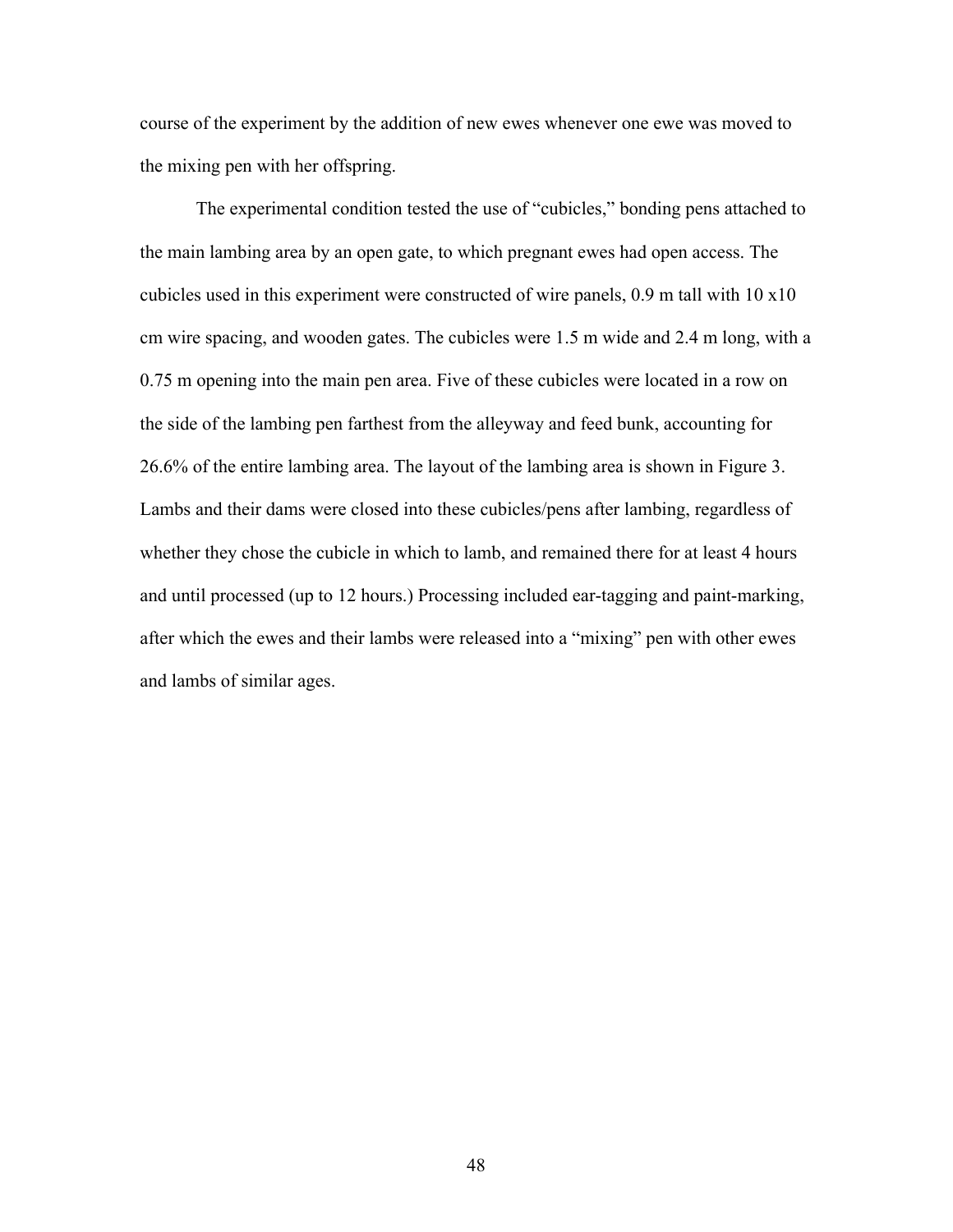

Figure 3. Diagram of the lambing pen in Experiment 1, with distances and cubicle locations shown.

The experimental lambing pen and cubicle areas were video-recorded digitally and stored for later analysis. Ez-Watch Pro surveillance software (Automated Video Systems, LLC, Salt Lake City, Utah) was used for all video recording and export. The cameras included infrared sensors for night-time recording. This video was used to determine where a ewe was located at time of lambing. If a ewe's location could not be determined using the video, she was excluded from analysis and not selected for behavioral testing (see below).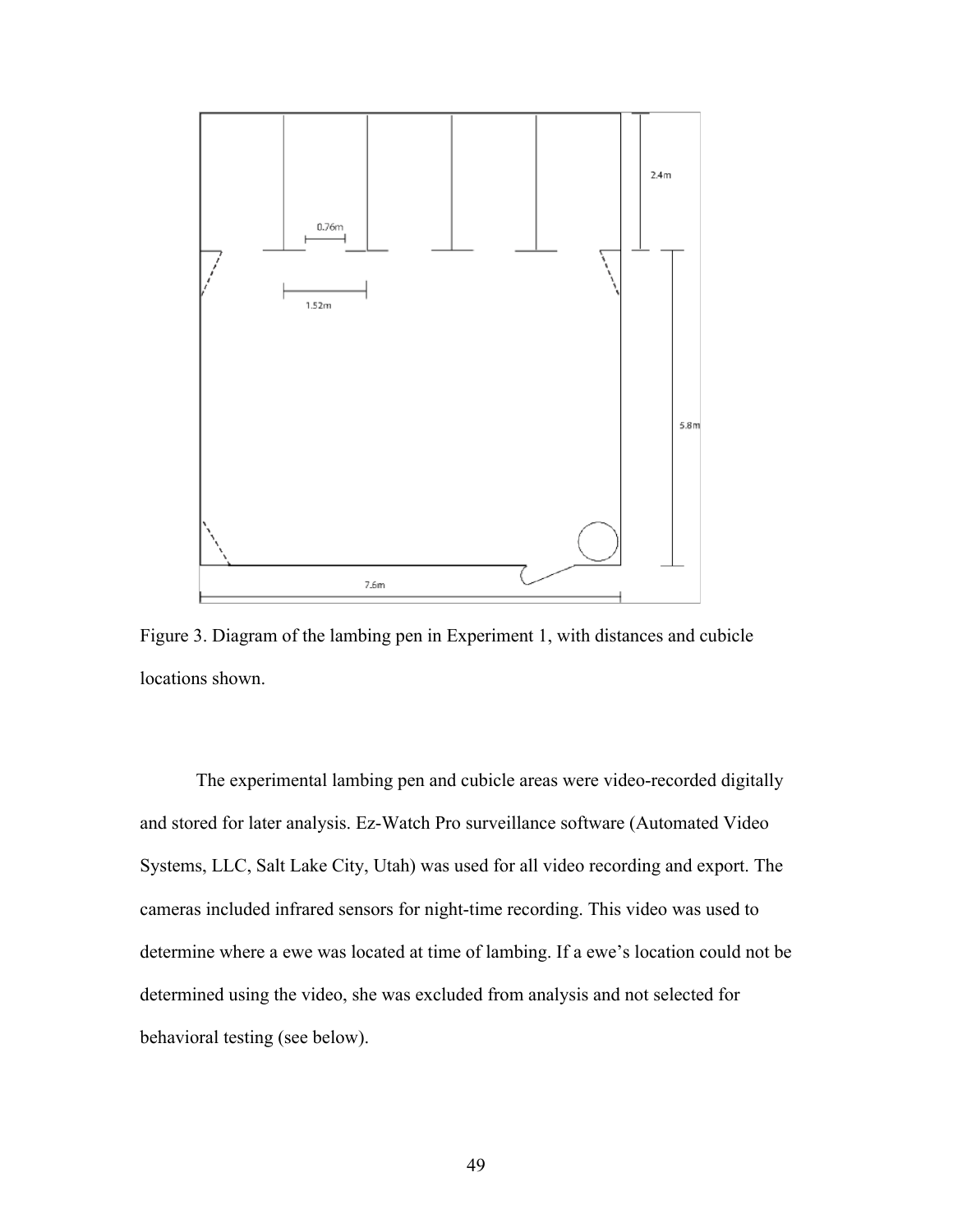Approximately 3 weeks into the lambing period, an additional pen (3.6 x 7.6 m) was added, into which dams and their lambs were moved for approximately the first week after processing. After this, lambs and their dams were released into the main pen.

A second group of ewes, lambed under the typical Cornell Sheep Farm management procedures described above, were used as a control group in both tests. Ewes from this group to be tested were moved into the same claiming pen as experimental ewes to be tested four days prior to testing. Behavior tests were conducted in the area where the experimental group had lambed over the course of the prior month.

## *Behavioral Tests*

Three groups of ewes were selected for two tests of maternal behavior: cubiclelambing experimental ewes, pen-lambing experimental ewes, and control ewes (lambed and immediately confined to lambing jugs). All ewes from the experimental group that were known to have lambed in a cubicle were included  $(n = 6)$ . Twelve ewes from the pen-lambing experimental group and 13 ewes from the control group were chosen for inclusion in the tests. Inclusion was decided pseudo-randomly by order of appearance at the gate when ewes were moved between pens.

The first test was a highly modified version of the "maternal behavior score" (MBS) used by O'Connor et al. (1996; 1985) The lambs were between 2 and 6 weeks of age when this test was conducted. The arena for this test was the lambing pen where the experimental ewes had lambed, set up just as it had been for the lambing period.

During the test, lambs were carried low to the ground by an experimenter while ewes followed from one open cubicle to another, through the empty main pen area. This mimics the way ewes and their lambs are often moved in a barn. An example path is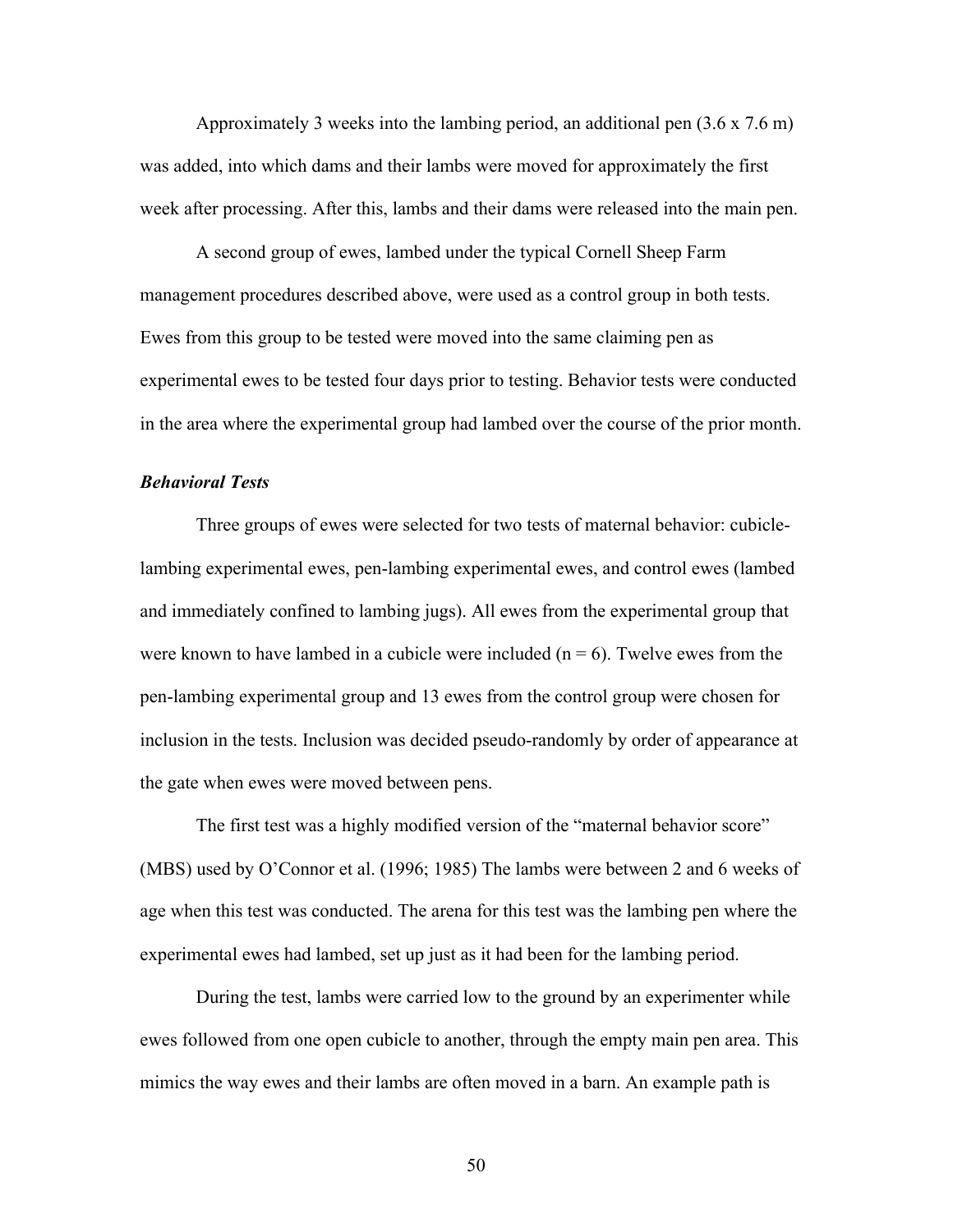shown in Figure 4. A score from 1 to 5, as shown in Table 1, was assigned to each ewe, reflecting how closely she followed her lamb and entered the claiming pen. These scores were analyzed by nominal logistic regression for differences between experimental group ewes lambing in cubicles, those not lambing in cubicles, and control group ewes.

Table 1. Rubric for Modified Maternal Behavior Score

| Score         | Description                                                                                                      |
|---------------|------------------------------------------------------------------------------------------------------------------|
|               | Ewe is panicked, does not maintain interest in lambs and must be<br>herded into small pen with difficulty        |
| $\mathcal{D}$ | Ewe flees and gets distracted but returns to lambs, requires herding<br>into small pen                           |
| 3             | Ewe maintains active interest in lambs but leaves and returns multiple<br>times; requires coaxing into small pen |
|               | Ewe maintains strong interest in lambs, does not flee more than once, required<br>little coaxing into small pen  |
|               | Ewe remains close to lamb and enters small pen easily                                                            |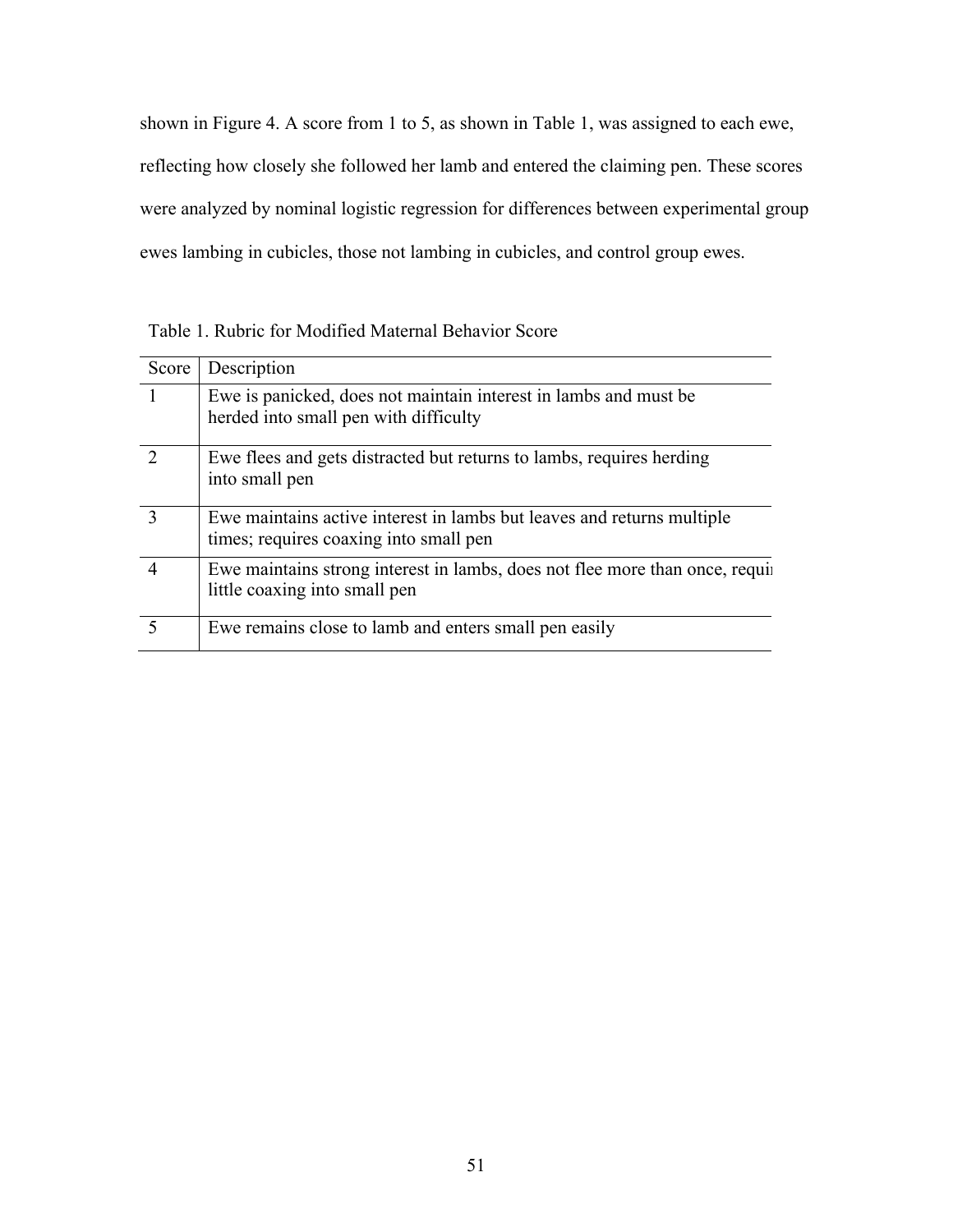

Figure 4. Example of a path taken (shown by the arrows) during the MMBS test.

The second test was conducted 10 days later when lambs were 3 to 7 weeks of age. This test presented ewes with a two-choice preference task. Ewes and their lambs were separated for an hour before testing to encourage desire for reunion.

The testing arena was created from a solid-sided 1.1 m tall aluminum chute system, with a guillotine gate at the end leading into an empty 2.4 x 3.0 m pen. On either side of this pen, smaller 2.4 x 1.5 m pens contained either the ewe's own lamb or lambs or alien lambs. The setup is shown in Figure 5. An equal set of alien lambs was used; if the ewe was raising a single lamb, one alien lamb was placed in the opposing pen. If the ewe was raising twins, both of her twins were placed in one pen and a pair of alien twins placed in the opposing pen. This test was also recorded digitally and analyzed from the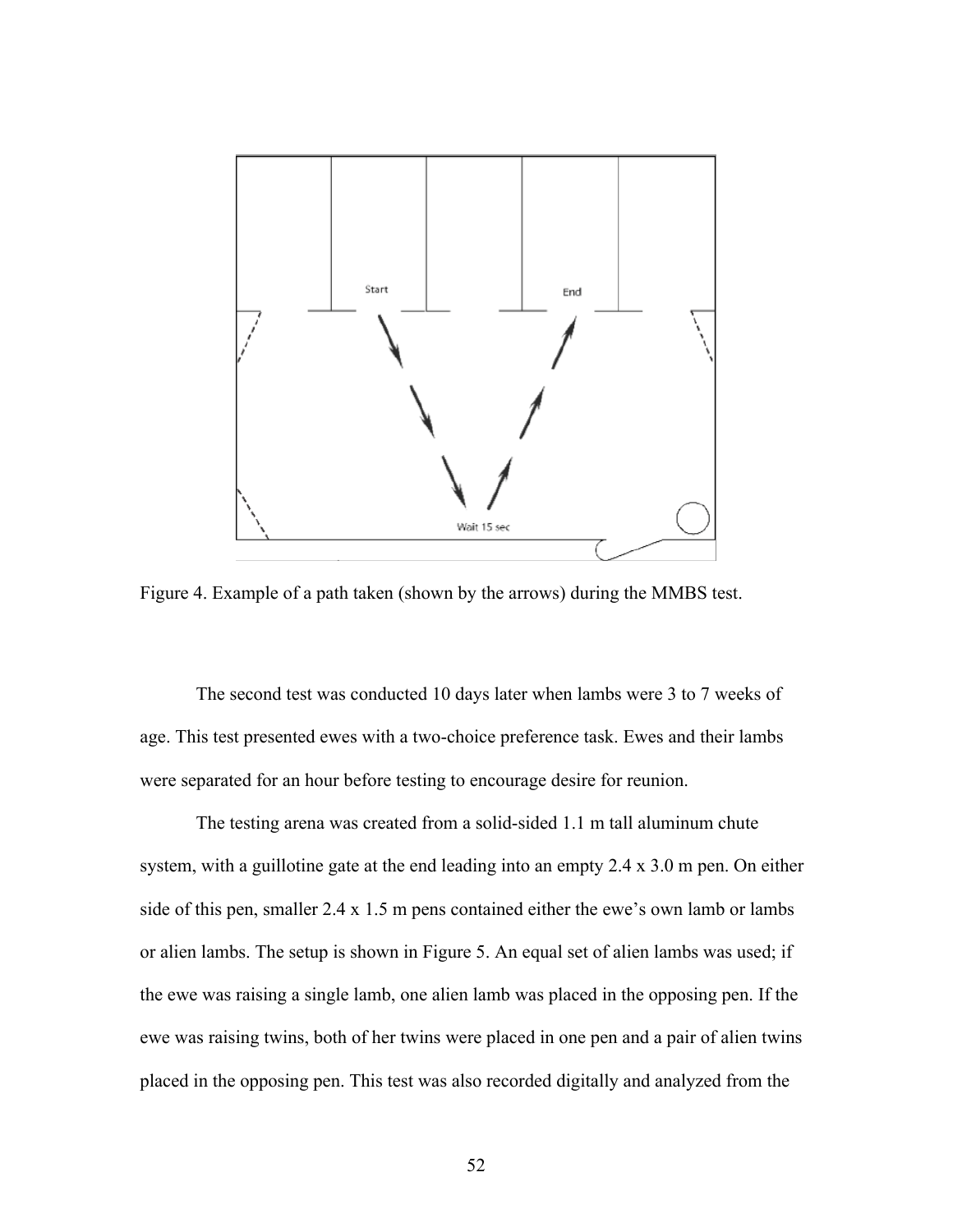recording. The amount of time each ewe spent facing her own lambs during the first 60 seconds after release was recorded and analyzed by ANOVA as a percentage of time spent. Additionally, weight per day of age was calculated from weaning weights (recorded as part of standard farm procedures) for comparison between control and experimental lambs.



Figure 5. Diagram of the 2-choice testing setup, with a ewe shown as having entered the testing pen through a gated chute system.

Statistical analyses. A Fisher's exact test was used to compare predicted versus observed values in a contingency table comparing lambing locations for ewes offered cubicles. Weight per day of age (WPDA) at weaning was compared among lambing locations by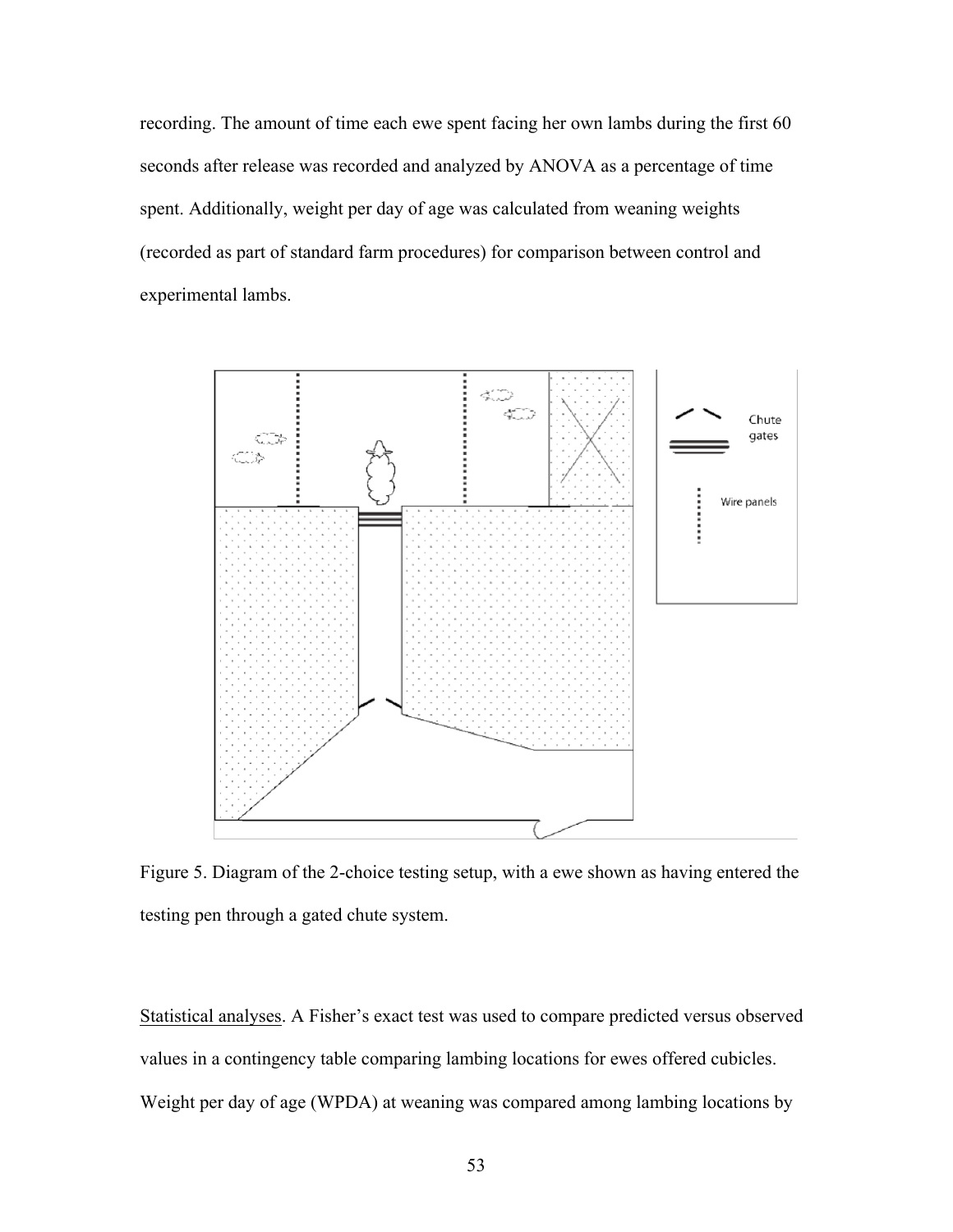one-way analysis of variance, as was the time a ewe spent facing her own lamb in the 2 choice test. The modified maternal behavior scores for ewes in each lambing location were analyzed by logistic nominal regression.

### **Experiment 2**

Experiment 2 took place over two lambing periods in June through early September 2010. Twenty Dorset x Finnsheep ewes were individually paint-numbered and kept in an approximately 0.5 hectare pasture, subdivided once with electronet fencing which was moved to allow more grazing area as the season progressed. Data were collected over two lambing periods, in June and August of 2010.

The pasture was walked a minimum of twice per day, and lambs processed when first found. Processing included dipping navels of newborn lambs in 7% iodine solution, ear-tagging the lambs, and marking lambs with their dam's identifying number. For any ewe giving birth to triplets, the smallest or weakest-appearing lamb was removed to the barn and fostered or artificially raised.

At the same time, for both lambing seasons, the remainder of the late-pregnant ewes in the flock were lambed in the barn under standard management procedures, as described in experiment 1. A randomly chosen subset of these ewes served as a control group from which mortality rates and rate-of-gain data were drawn for comparison to the pasture-lambed ewes. The numbers of ewes included in each lambing type and season are shown in Table 2.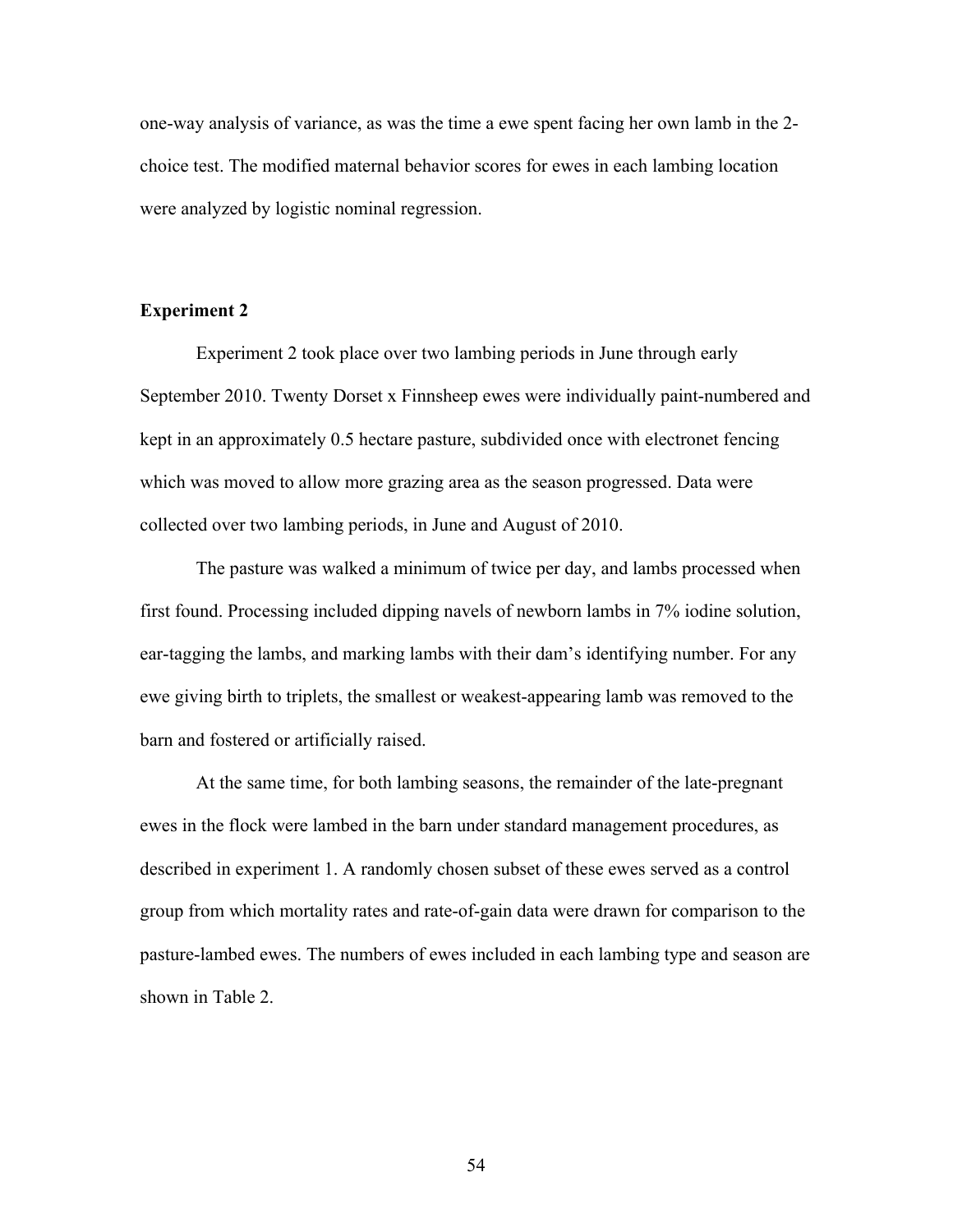| Season          | June    |     |      |     | August  |     |      |     |
|-----------------|---------|-----|------|-----|---------|-----|------|-----|
| Lambing Type    | Pasture |     | Barn |     | Pasture |     | Barn |     |
| Number of Lambs | One     | Two | One  | Two | One     | Two | One  | Two |
| N               |         |     |      |     |         |     |      |     |

Table 2. Number of ewes in each category

At the time of processing, a maternal behavior score (MBS) was recorded. The

MBS (O'Connor, 1996) assigns ewes a score of 1to 6, as shown in Table 3, based on the

distance that they flee from their lambs during ear-tagging.

| 1990).  |                                                                         |
|---------|-------------------------------------------------------------------------|
| Score   |                                                                         |
|         | Ewe flees at approach of the observer, shows no interest in her lamb(s) |
|         | and does not return when the observer leaves.                           |
|         | Ewe retreats further than 10 m but maintains an interest in her         |
|         | $lamb(s)$ and comes back to them as the observer leaves them.           |
|         | Ewe retreats to 5-10 m.                                                 |
|         | Ewe retreats but stays within 5 m.                                      |
| $\zeta$ | Ewe stays close, within 1 m, to the observer during handling of her     |
|         | $lamb(s)$ .                                                             |
|         | Ewe makes physical contact with her lamb(s) while they are being held   |
|         | by the observer.                                                        |

Table 3. Maternal Behavior Score Rubic, as used in Experiment 2 (O'Connor,  $100<sup>6</sup>$ 

When lambs were between 4 and 6 weeks of age, one 15-minute set of focal behavioral observations were made for each ewe. One ewe was observed at a time, and the individual's behavior was recorded at 15-second intervals. The ethogram used is presented in Table 4. For analysis, specific behaviors were identified as "active," as indicators of attention paid by a ewe toward or in care of her lamb.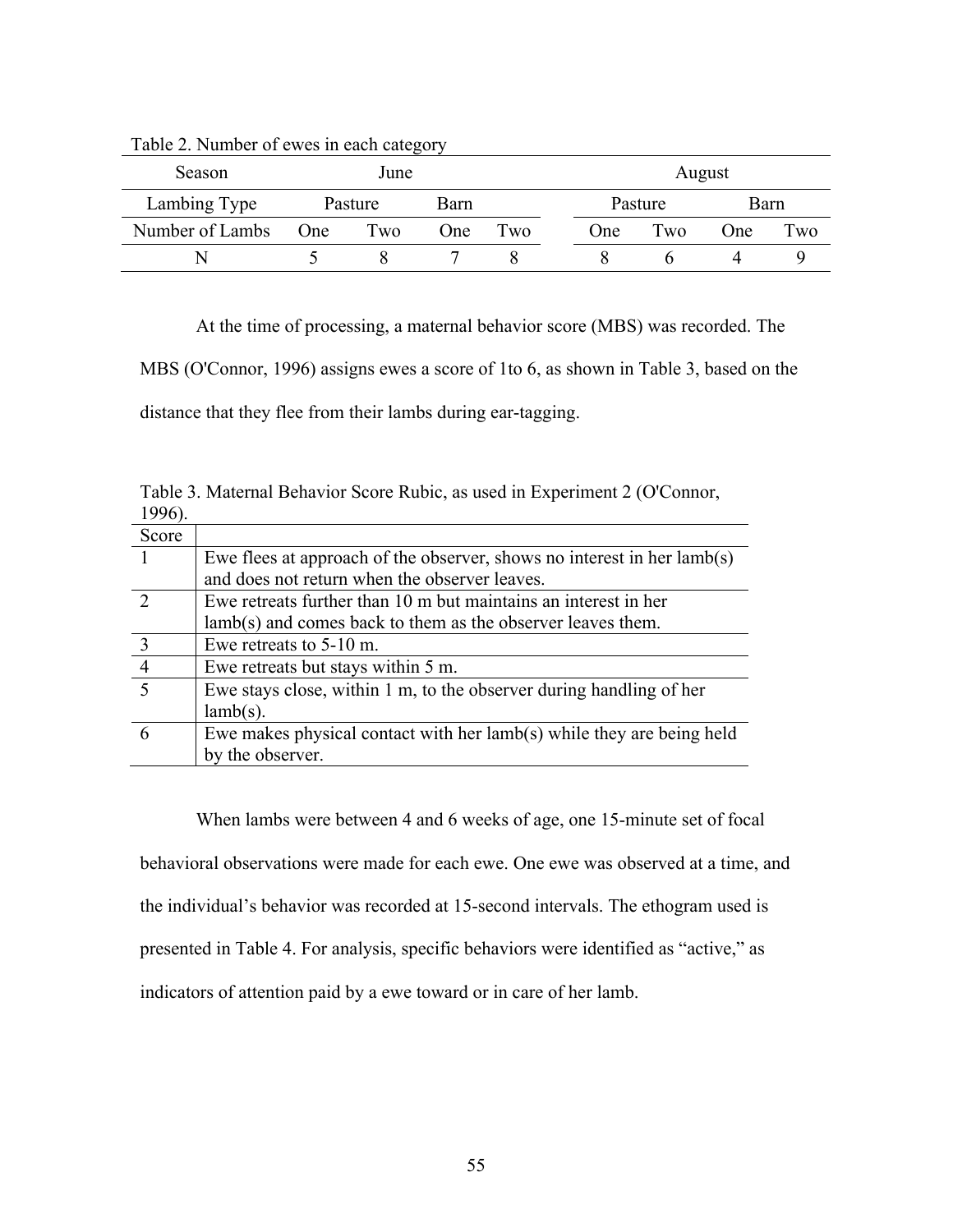| Classification     | <b>Behaviors</b> |                              |
|--------------------|------------------|------------------------------|
| Passive            | Cudding          | Leaving lamb                 |
| $\bullet$          | Digging          | Sniffing ground<br>$\bullet$ |
| $\bullet$          | Drinking         | Standing<br>$\bullet$        |
|                    | Grazing          | Standing up<br>$\bullet$     |
|                    | Itching          | Urinating<br>$\bullet$       |
|                    | Lying down       | Walking<br>$\bullet$         |
| Active             | Approach lamb    | Scanning<br>٠                |
|                    | Head butt        | Sniff lamb                   |
| $\bullet$          | <b>Nursing</b>   | Vocalizing<br>$\bullet$      |
| Other<br>$\bullet$ | Out of sight     |                              |

Table 4. Ethogram for focal observations of lactating ewes on pasture.

Statistical analyses. An equal number of barn-lambing ewes from each season were selected using a random number generator for comparison with the pasture-lambing ewes. Mortality rates at birth and from birth until weaning were compared by Chi-square analysis between control and experimental groups over each season. The weaning weights of each ewe's lambs were averaged and divided by age to compute average weight per day of age (WPDA) per lamb per ewe. The statistical model for WPDA included main effects of season (June or August), lambing type (Pasture or Barn), Litter size (1 or 2), and all two- and three-way interactions. The linear and quadratic effects of ewe age were included as covariates. Whether these covariates were affected significantly by main effects and interactions was also checked. Thus, the initial model included the following effects: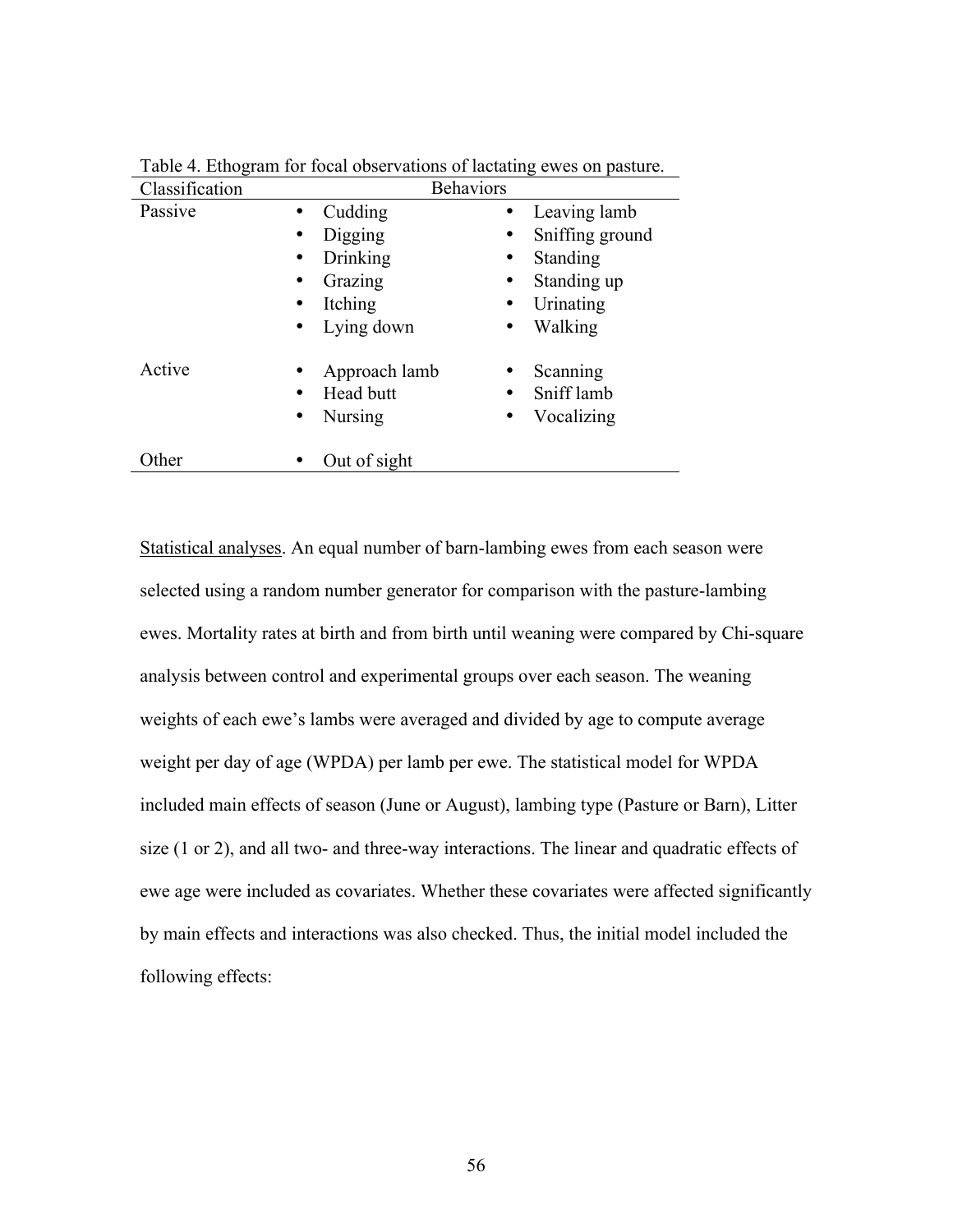| Table 5. Initial linear model used to quantify the effect of experimental variables on |                 |                                                                                     |  |  |  |
|----------------------------------------------------------------------------------------|-----------------|-------------------------------------------------------------------------------------|--|--|--|
| weight per day of age (WPDA).                                                          |                 |                                                                                     |  |  |  |
| Minitab                                                                                | Minitab         | Real name                                                                           |  |  |  |
| column                                                                                 | name            |                                                                                     |  |  |  |
| C22                                                                                    | SnEfct          | Season (June or August)                                                             |  |  |  |
| C <sub>23</sub>                                                                        | GrEfct          | Lambing type (Barn or pasture)                                                      |  |  |  |
| C <sub>24</sub>                                                                        | SxG             | Season x Lambing type interaction                                                   |  |  |  |
| C <sub>25</sub>                                                                        | <b>NoL</b>      | Litter size $(1 or 2)$                                                              |  |  |  |
| C <sub>26</sub>                                                                        | NoLxSn          | Litter size x Season interaction                                                    |  |  |  |
| C27                                                                                    | NoLxG           | Litter size x Lambing type interaction                                              |  |  |  |
| C28                                                                                    | NoLxSnxG        | Litter size x Lambing type x season interaction                                     |  |  |  |
| C29                                                                                    | EA              | Linear effect of Ewe age (covariate)                                                |  |  |  |
| C30                                                                                    | $EA^{\wedge}2$  | Quadratic effect of ewe age                                                         |  |  |  |
| C31                                                                                    | <b>SxEA</b>     | Season x Ewe age (check for effect of Season on Ewe age<br>covariate)               |  |  |  |
| C32                                                                                    | SxEA2           | Season x quadratic Ewe age (check for effect of Season on                           |  |  |  |
| C <sub>33</sub>                                                                        | <b>G</b> xEA    | quadratic Ewe age covariate)<br>Lambing Type x Ewe age (check for effect of Lambing |  |  |  |
|                                                                                        |                 | Type on Ewe age covariate)                                                          |  |  |  |
| C <sub>34</sub>                                                                        | GxEA2           | Lambing Type x quadratic Ewe age (check for effect of                               |  |  |  |
|                                                                                        |                 | Lambing Type on quadratic Ewe age covariate)                                        |  |  |  |
| C <sub>35</sub>                                                                        | <b>SxGxEA</b>   | Season x Lambing Type x Ewe age (check for effect of                                |  |  |  |
|                                                                                        |                 | interaction on Ewe age covariate)                                                   |  |  |  |
| C <sub>36</sub>                                                                        | SxGxEA2         | Season x Lambing Type x quadratic Ewe age (check for                                |  |  |  |
|                                                                                        |                 | effect of interaction on quadratic Ewe age covariate)                               |  |  |  |
| C <sub>37</sub>                                                                        | <b>NoLxEA</b>   | Litter size x Ewe age (check for effect of Litter size on Ewe                       |  |  |  |
|                                                                                        |                 | age covariate)                                                                      |  |  |  |
| C38                                                                                    | NoLxEA2         | Litter size x quadratic Ewe age (check for effect of Litter                         |  |  |  |
|                                                                                        |                 | size on quadratic Ewe age covariate)                                                |  |  |  |
| C39                                                                                    | <b>NxSxEA</b>   | Litter size x Season x Ewe age (check for effect of                                 |  |  |  |
|                                                                                        |                 | interaction on Ewe age covariate)                                                   |  |  |  |
| C40                                                                                    | NxSxEA2         | Litter size x Season x quadratic Ewe age (check for effect                          |  |  |  |
|                                                                                        |                 | of interaction on quadratic Ewe age covariate)                                      |  |  |  |
| C <sub>41</sub>                                                                        | <b>NxSxGxEA</b> | Litter size x Season x Lambing Type x Ewe age (check for                            |  |  |  |
|                                                                                        |                 | effect of interaction on Ewe age covariate)                                         |  |  |  |
| C42                                                                                    | NxSxGxEA2       | Litter size x Season x Lambing Type x quadratic Ewe age                             |  |  |  |
|                                                                                        |                 | (check for effect of interaction on quadratic Ewe age                               |  |  |  |
|                                                                                        |                 | covariate)                                                                          |  |  |  |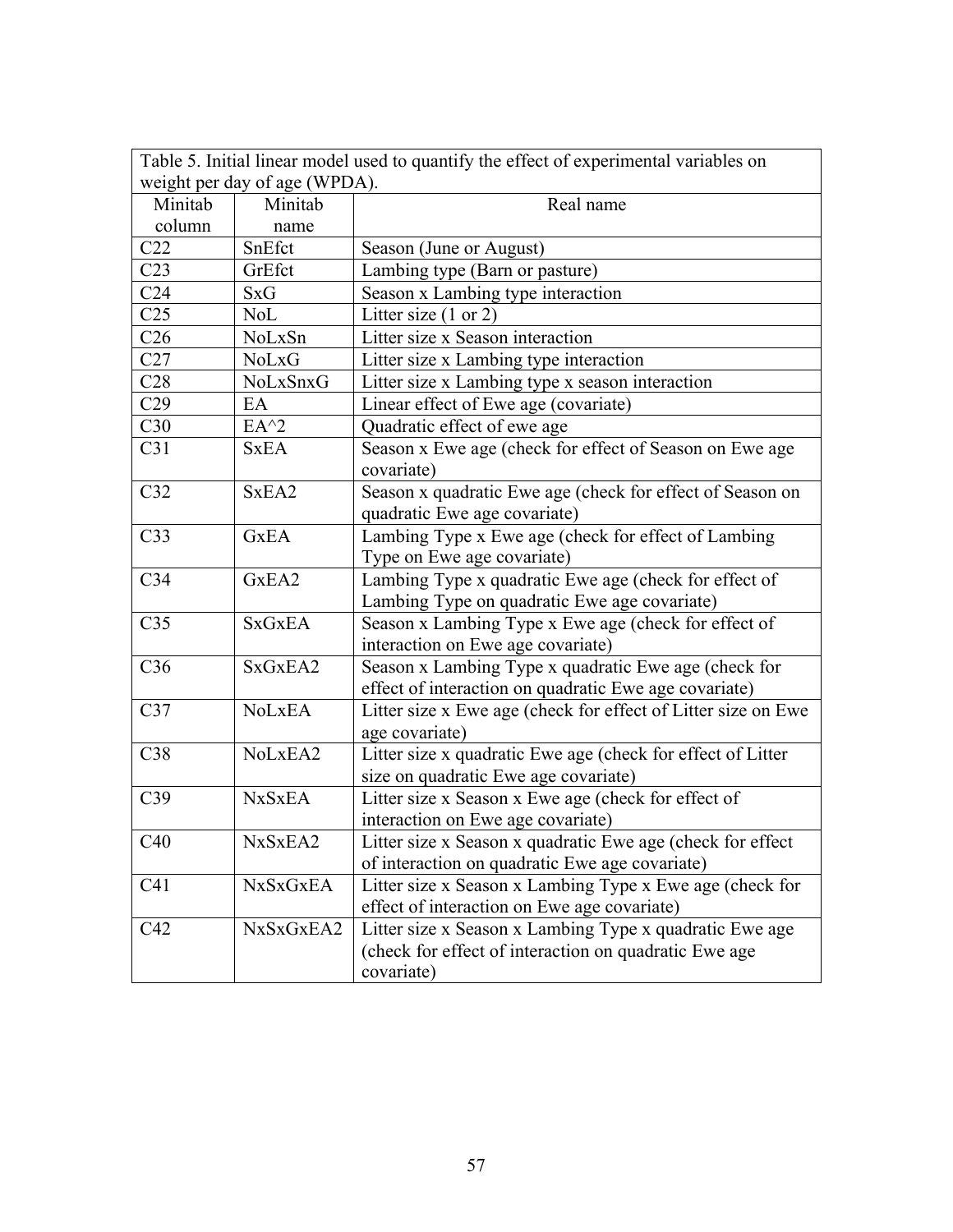Many of the Ewe age covariate effects were correlated. Therefore, beginning with the highest order covariates, those that were not significant ( $P < 0.05$ ) were removed from the model until only significant covariate effects were left.

# **Results**

## **Experiment 1**

Of the 29 ewes whose lambing locations were observed in the cubicle management system, 6, or 20.7% lambed in cubicles. The entire lambing area measured 44 m<sup>2</sup>, of which 19 m<sup>2</sup>, or 29.6%, consisted of space in cubicles. This rate of use was not significant as analyzed by Fisher's exact test ( $p = 0.45$ ) shown in Table 6. Neither did lambs differ in rate of gain, measured by weight per day of age, between cubicle and control lambing locations ( $p = 0.52$ , data not shown) nor among lambs born in cubicles, in the main pen, or whose dams were in the control condition and were given no choice (Table 7,  $p = 0.88$ ).

| Table 0. Cubicle use and area in experiment 1. |          |            |       |  |  |  |
|------------------------------------------------|----------|------------|-------|--|--|--|
| Item                                           | Cubicles | Main pen   | Total |  |  |  |
| Lambings                                       |          | 23         | 29    |  |  |  |
| Area $(m2)$                                    | 19       | 44         | 63    |  |  |  |
| Total                                          | 26       | 67         | 92    |  |  |  |
| Fisher's exact test                            |          | $P = 0.45$ |       |  |  |  |

Table 6. Cubicle use and area in experiment 1.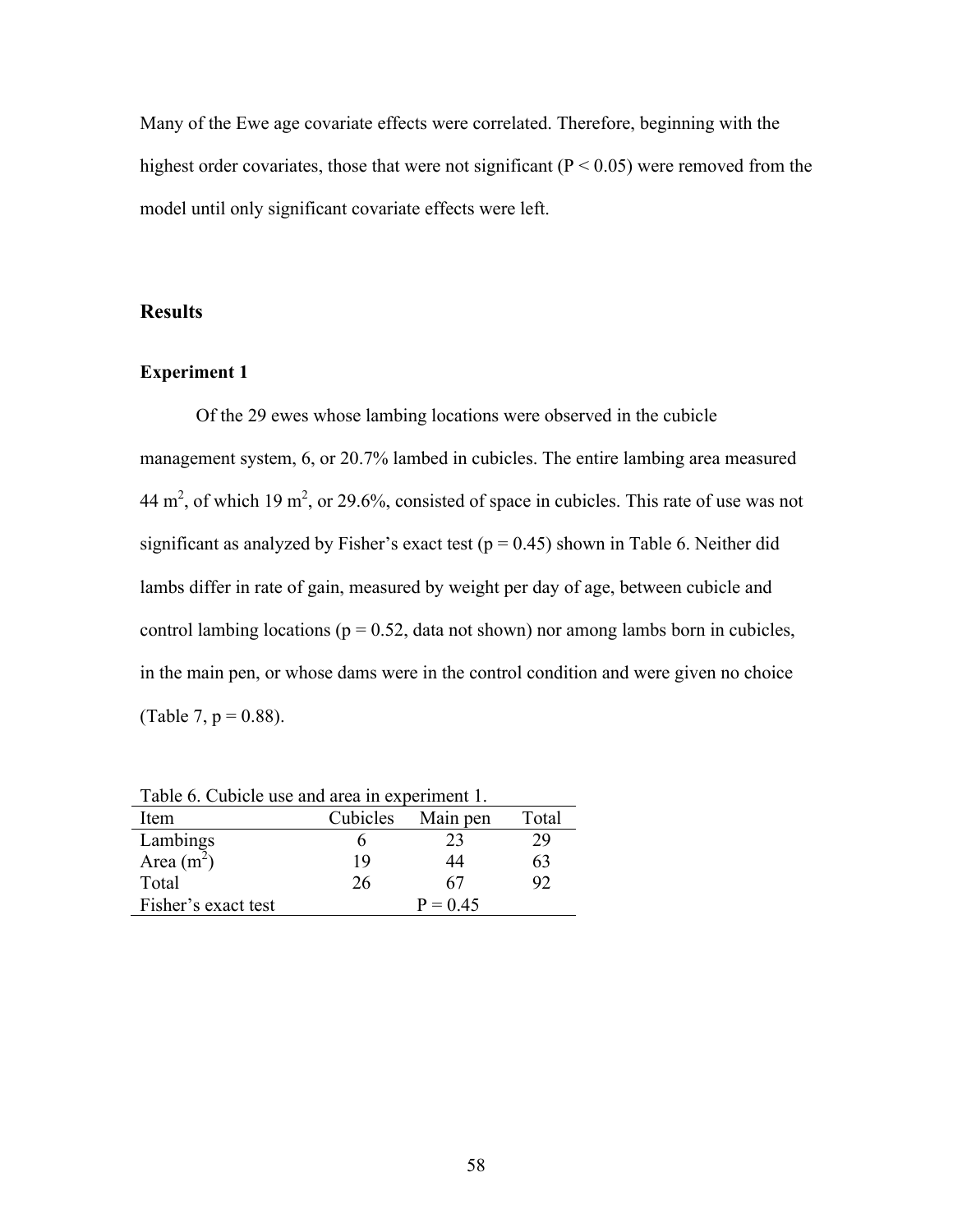| owes favily then own famos in a two enoted test. |    | $WPDA^a$ , | $MMBS^b$ , | Time <sup>a</sup> , Percent |
|--------------------------------------------------|----|------------|------------|-----------------------------|
| Lambing location                                 | N  | g/d        | $1$ to 5   |                             |
| Cubicle system- in                               |    |            |            |                             |
| cubicle                                          | 5  | 281        | 4.3        | 63.3                        |
| Cubicle system $-$ not                           |    |            |            |                             |
| in cubicle                                       | 12 | 290        | 3.8        | 60.8                        |
| Traditional system                               | 13 | 275        | 3.8        | 62.4                        |
| <b>Standard Error</b>                            |    | 23.8       | 0.48       | 4.52                        |
| P-value                                          |    | 0.78       | 0.125      | 0.89                        |

Table 7. Effect of lambing location on weight per day of age (WPDA), modified maternal behavior score (MMBS), and percentage of time (Time) spent by the ewes facing their own lambs in a two-choice test.

<sup>a</sup> Analyzed by analysis of variance.

<sup>b</sup>Analyzed by logistic regression.

Measures of maternal bonding also showed no significant difference between cubicle and traditional Lambing Types. Modified maternal behavior score (MMBS) values were slightly but non-significantly higher in cubicle-using ewes (Table 1). As seen in Figure 6, MMBS distribution was skewed toward the right, with animals in all lambing locations receiving scores of 5 most often, and no scores of 1 being given. A histogram of MMBS distribution by lambing location (Figure 6) (cubicle, pen, or traditional management) showed that all cubicle-lambing ewes received scores of 4 or 5; however the percentage of ewes using cubicles was very low and logistic nominal regression determined the distribution of MMBS to not be significantly correlated with lambing location ( $P = 0.125$ ).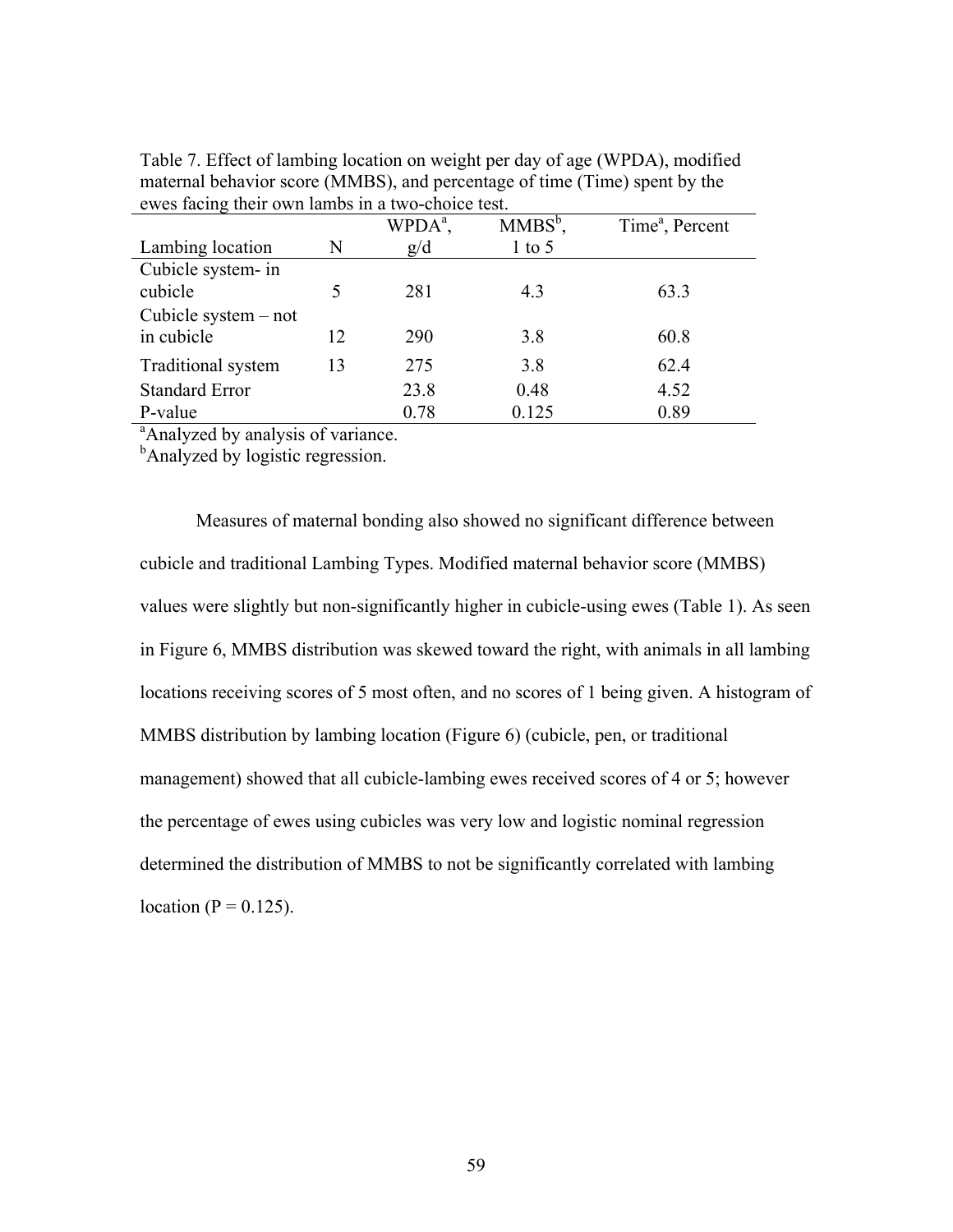

Figure 6. Distribution of modified maternal behavioral scores by lambing location

There was little difference between lambing locations in the 2-choice test. Ewes lambing in cubicles spent slightly more time facing their own offspring ( $p = 0.85$ ). Within ewes offered cubicles, those lambing in cubicles spent slightly more time oriented toward their offspring in the 2-choice test, but this was not significant ( $p = 0.63$ ).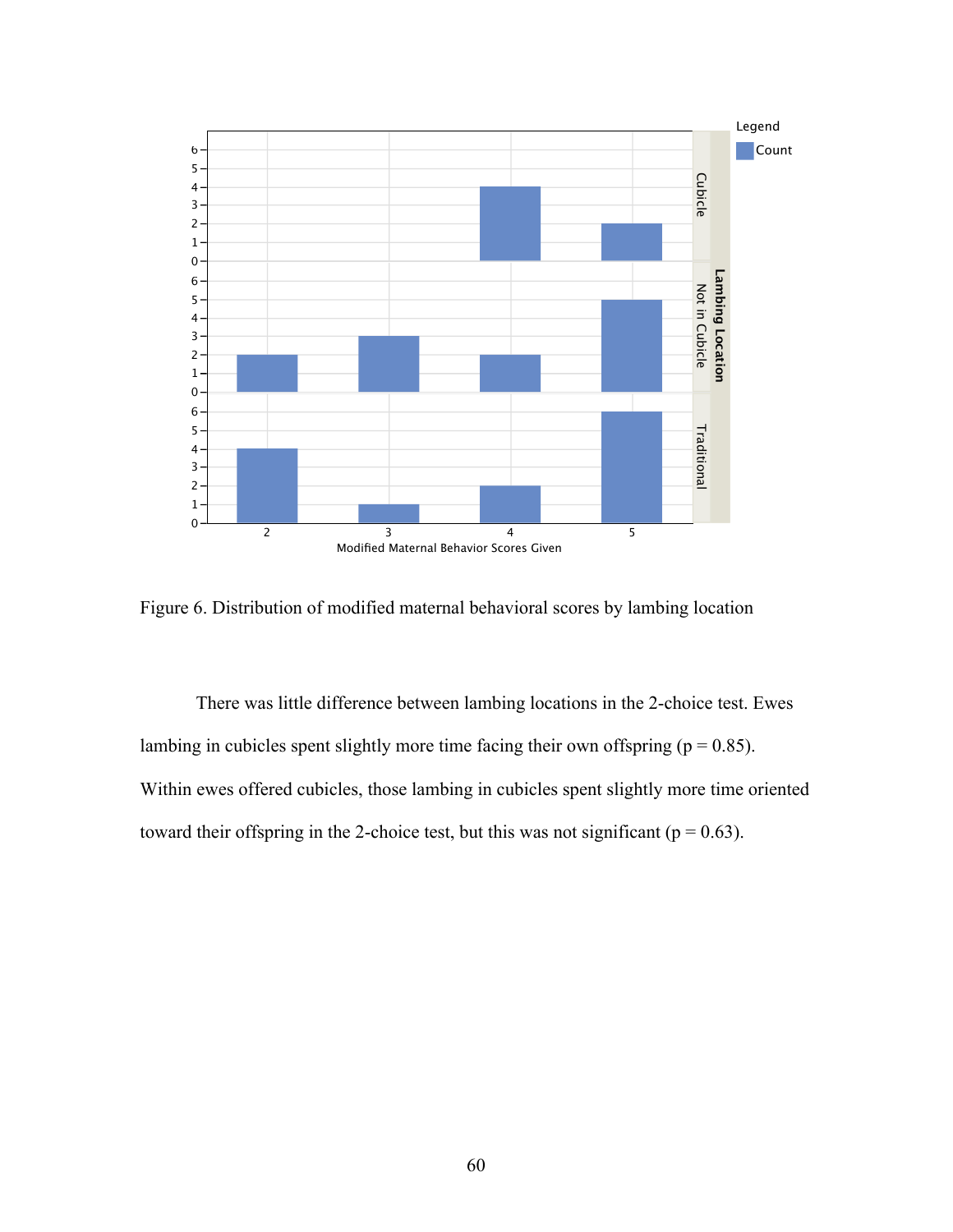



### **Experiment 2**

Comparisons of mortality between pasture-born (experimental) and control lambs showed no significant differences between either stillborn rates (total lambs born compared to lambs born alive for each season, chi-square  $P = 0.913$  or between total mortality rates of lambs raised to weaning (chi-square  $P = 0.933$ , Table 8).

|                         |            | ັ          |            |            |  |
|-------------------------|------------|------------|------------|------------|--|
| Item                    |            | June       | August     |            |  |
| Lambing type:           | Barn       | Pasture    | Barn       | Pasture    |  |
| Ewes                    |            | 17         | 18         | 18         |  |
| Lambs delivered         |            | 34         | 33         | 34         |  |
| Born alive <sup>a</sup> | 37         | 31         | 28         | 31         |  |
|                         | $(90.2\%)$ | $(91.2\%)$ | $(84.9\%)$ | $(91.2\%)$ |  |
| Total lambs raised      | 26         | 22         | 28         | 27         |  |
| Weaned (of raised) $b$  | 24         | 21         | 24         | 20         |  |
|                         | (92.3%)    | $(95.5\%)$ | (85.7%)    | $74.1\%$   |  |

|  |  |  | Table 8. Numbers of lambs for various categories. |
|--|--|--|---------------------------------------------------|
|  |  |  |                                                   |
|  |  |  |                                                   |

<sup>a</sup> Chi square P-value was 0.91 for lambs born alive compared to lambs delivered.<br><sup>b</sup> Chi square P-value was 0.93 for lambs weaned compared to lambs raised by the ewes.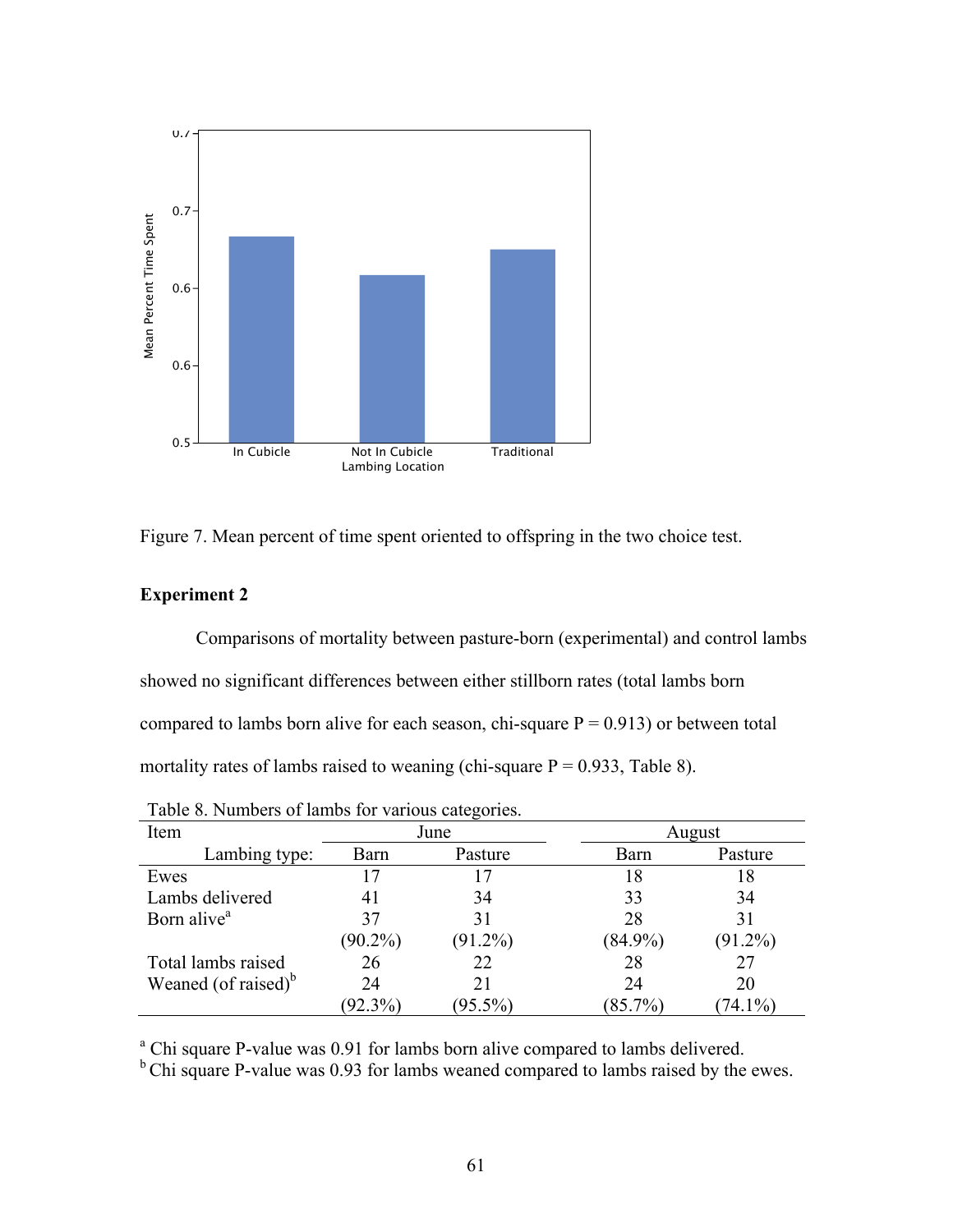Maternal Behavior Score was not correlated with weight per day of age (WPDA)  $(P = 0.13)$ , nor was the proportion of behavioral observations during which pasturelambed ewes were seen performing "active" behaviors ( $P = 0.26$ ). These two measures were however correlated with each other ( $P = 0.005$ ).

No significant difference was found between pasture and control ewes for WPDA (Figure 8), though other measured variables did appear to contribute to this measure of gain rate. The mean WPDA values for lambing types and seasons are shown in Table 9. August lambs tended to have lower WPDA than did June lambs, and Pasture (Experimental) lambs tended toward lower WPDA than did Barn-raised (Control group) lambs, but these differences were only significant in the interaction of Season and LambingType. This was reflected in the lower WPDA for August pasture lambs.

Table 9. Effect of lambing type, season, and litter size on grams of weight per day of age  $(WPDA)^a$ .

|                        | June   |      | August |      |
|------------------------|--------|------|--------|------|
| Lambing type           | Single | Twin | Single | Twin |
| Barn                   | 309    | 320  | 377    | 293  |
| Pasture                | 388    | 278  | 292    | 268  |
| ${}^{\rm a}$ SE = 26.3 |        |      |        |      |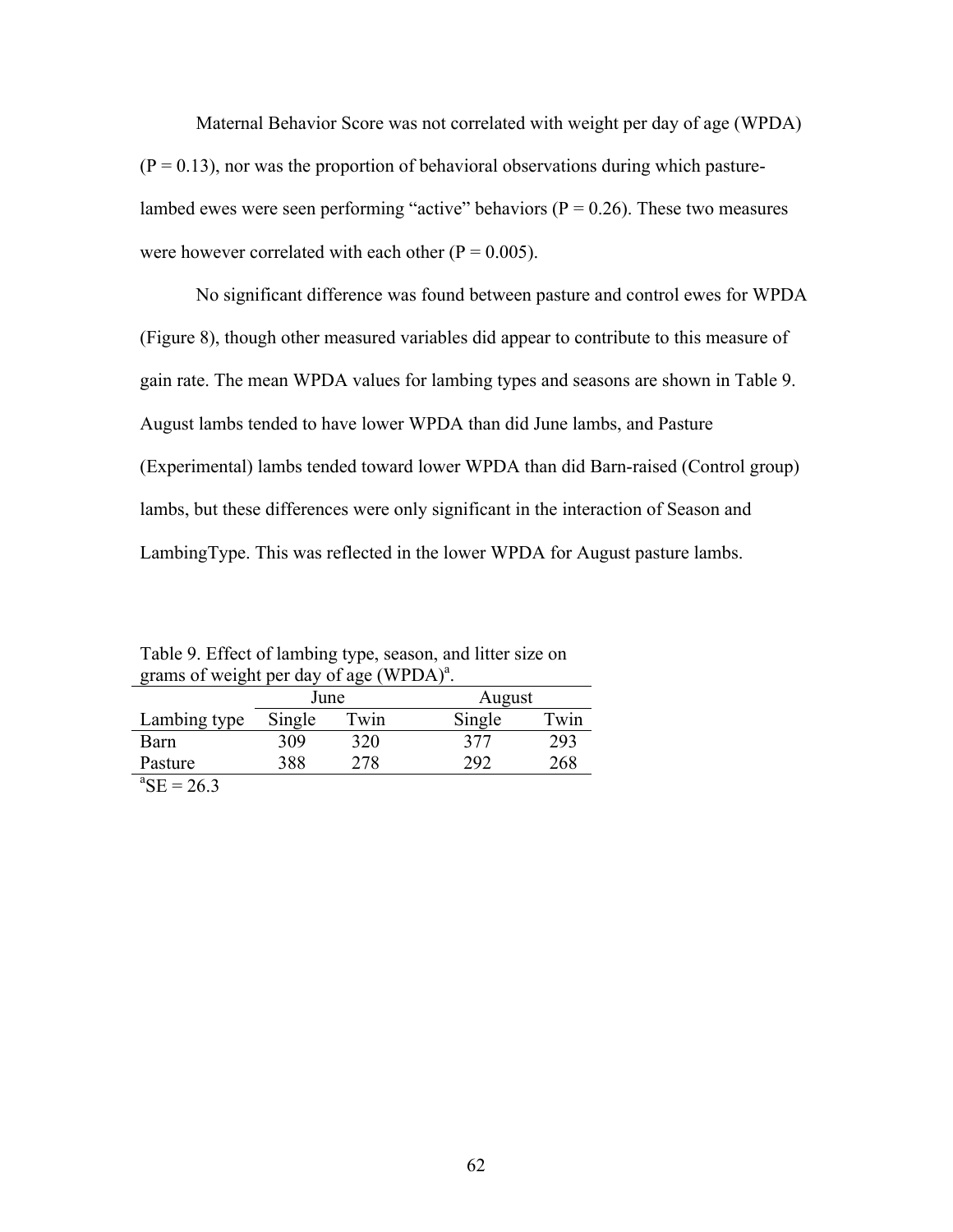

Figure 8. Box plots for weight per day of age for lambs in lambing groups and seasons.

P-values for main effects and significant covariates in the model are shown in Table 10. WPDA was affected by Litter Size, Ewe Age, interactions between Season and Lambing Type (as mentioned above), between Lambing Type and Ewe Age Squared, Season, Lambing Type, and Litter Size (Table 10). Trends between WPDA and Ewe Age can be seen in Figure 9, where regression shows a strong increase in WPDA with Ewe Age for lambs reared in the barn, while lamb WPDA on pasture shows no such pattern, increasing slightly until ewes are around 4 years of age, then decreasing again with age.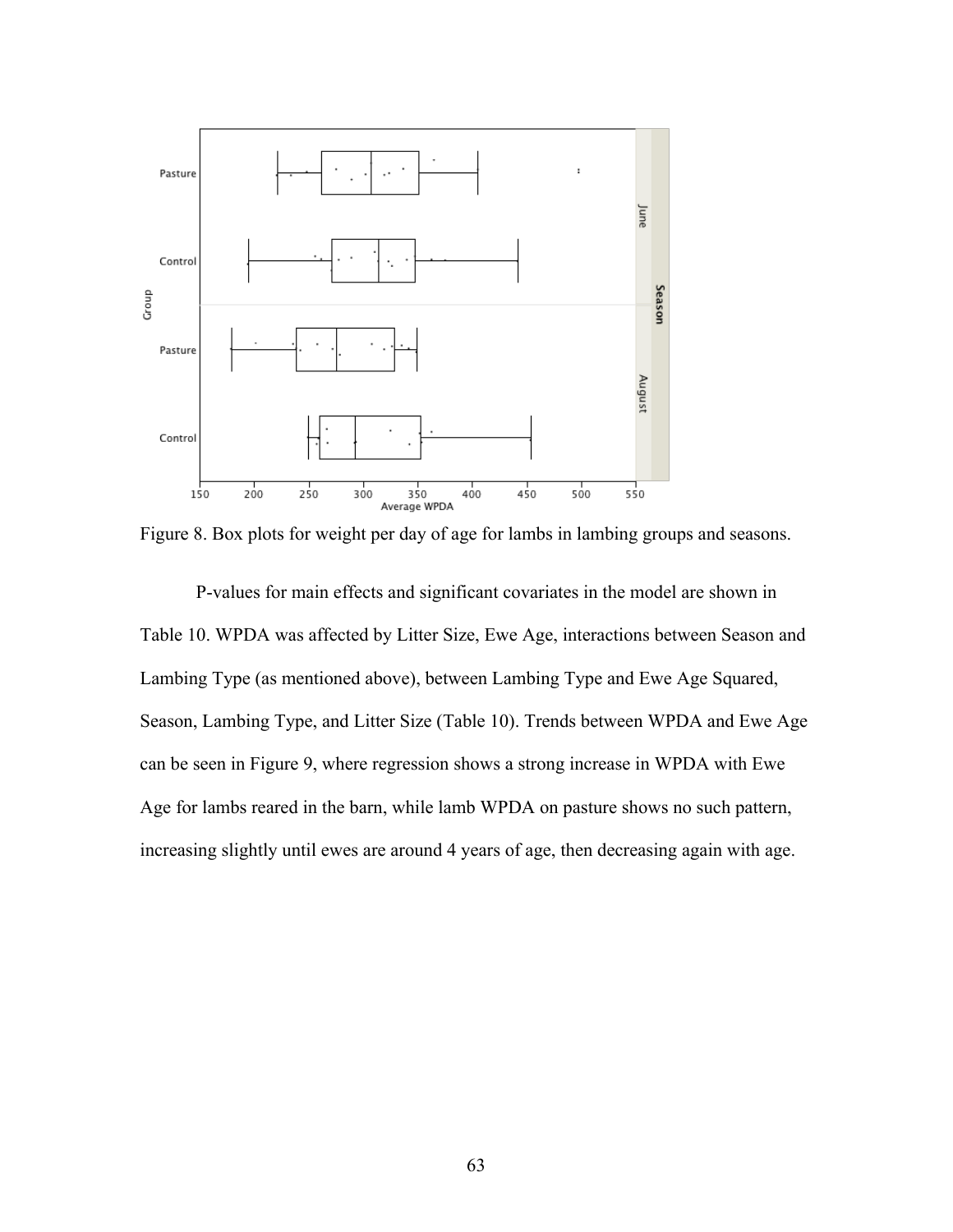

Figure 9. WPDA for each group, by ewe age

| Source                               | DF | <b>SS</b> | <b>MS</b> | F     | P     |
|--------------------------------------|----|-----------|-----------|-------|-------|
| Season                               |    | 3435      | 3435      | 1.47  | 0.232 |
| LambingType                          |    | 7163      | 7163      | 3.06  | 0.087 |
| Season x LambingType                 |    | 17218     | 17218     | 7.35  | 0.009 |
| LitterSize                           |    | 34399     | 34399     | 14.68 | 0.000 |
| Season x LitterSize                  |    | 80        | 80        | 0.03  | 0.854 |
| Lambing Type x Litter Size           |    | 2866      | 2866      | 1.22  | 0.275 |
| Season x LambingType x<br>LitterSize |    | 25225     | 25225     | 10.77 | 0.002 |
| EweAge                               |    | 17137     | 17137     | 7.31  | 0.010 |
| LambingType x EweAge <sup>2</sup>    |    | 23001     | 23001     | 9.82  | 0.003 |
| Error                                | 45 | 105428    | 2343      |       |       |
| Total                                | 54 |           |           |       |       |

Table 10. Analysis of variance for weight per day of age (WPDA).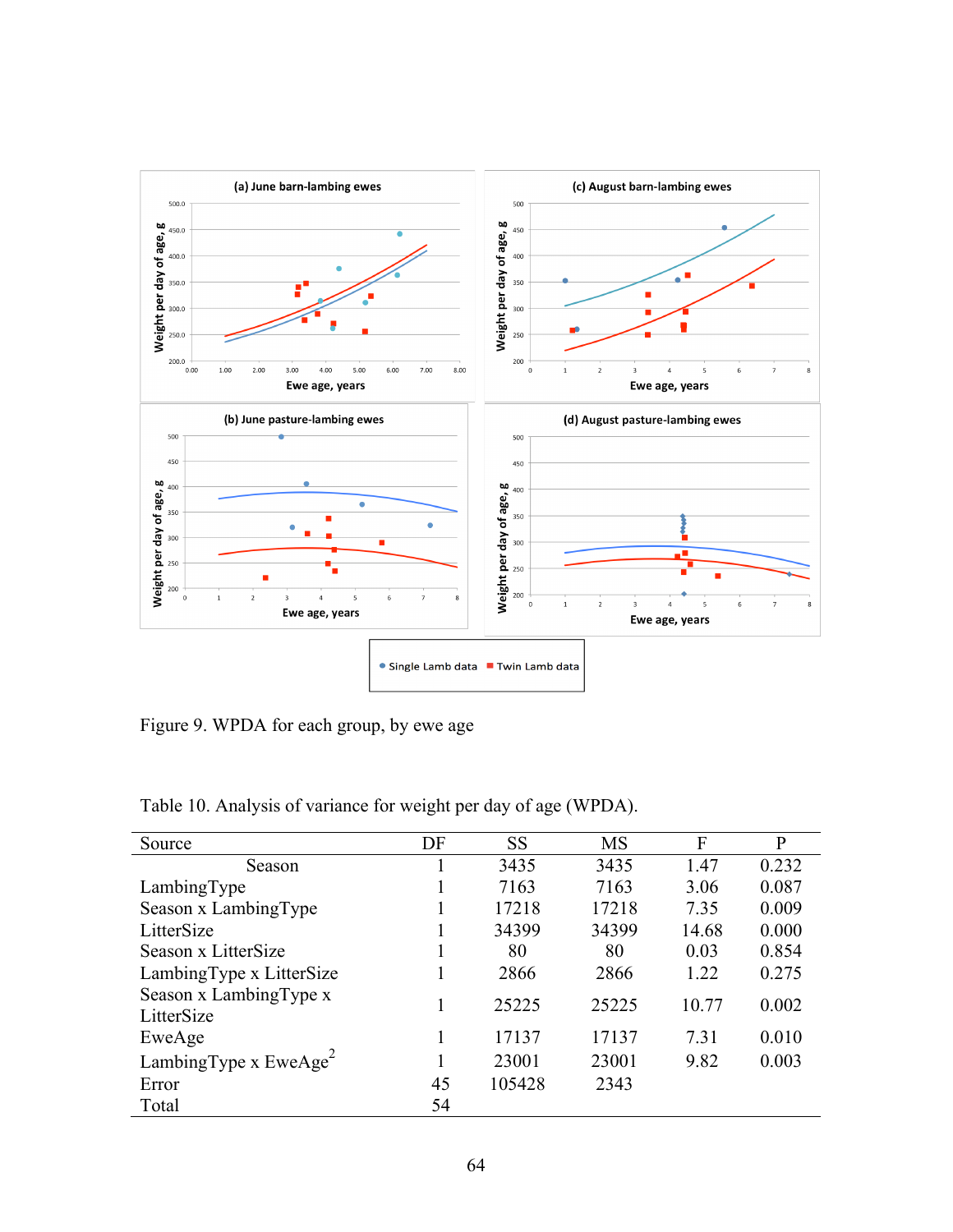## **Discussion**

In experiment one, when ewes were provided the opportunity to use cubicles, they did not reliably choose to do so. Use rates were not significantly different than would be predicted by chance alone. Overall, the percentage of ewes choosing to lamb in the cubicles was lower than the percentage of pen space consisting of cubicles. This is in contrast to the results reported by Gonyou and Stookey (1985, 1983), in which ewes lambed in cubicles at rates significantly higher than would be predicted by available space alone; in all their experiments, the percentage of ewes lambing in cubicles was much higher than the percentage of pen space composed of cubicles. Gonyou and Stookey (1985) suggested that the ewes in their flock that did not choose to use cubicles may have done so because of innate difference in temperament. This could perhaps be extended to the Cornell flock; there is a chance that the behaviors of Cornell ewes differ significantly in respect to their isolation-seeking behavior, which is known to differ among breeds (Vallaillet and Nowak, 2006). The sheep used in Gonyou and Stookey's experiment were either unidentified cross-breds (1983) or primarily Suffolk, Targhee and their crosses (1985). As the Cornell flock is primarily Dorset, Finnsheep and their crosses, it is quite likely that the temperaments would differ between flocks.

Because such a small number of ewes offered cubicles chose to lamb in them, it is difficult to make any conclusions regarding the maternal success of cubicle-using ewes. There were no distinguishable differences between control and cubicle-offered ewes for any measurement. Comparing ewes that did use cubicles to those that had the option to but did not, it appears that those ewes lambing in cubicles may have had stronger maternal responses, but no responses that I measured reach statistical significance.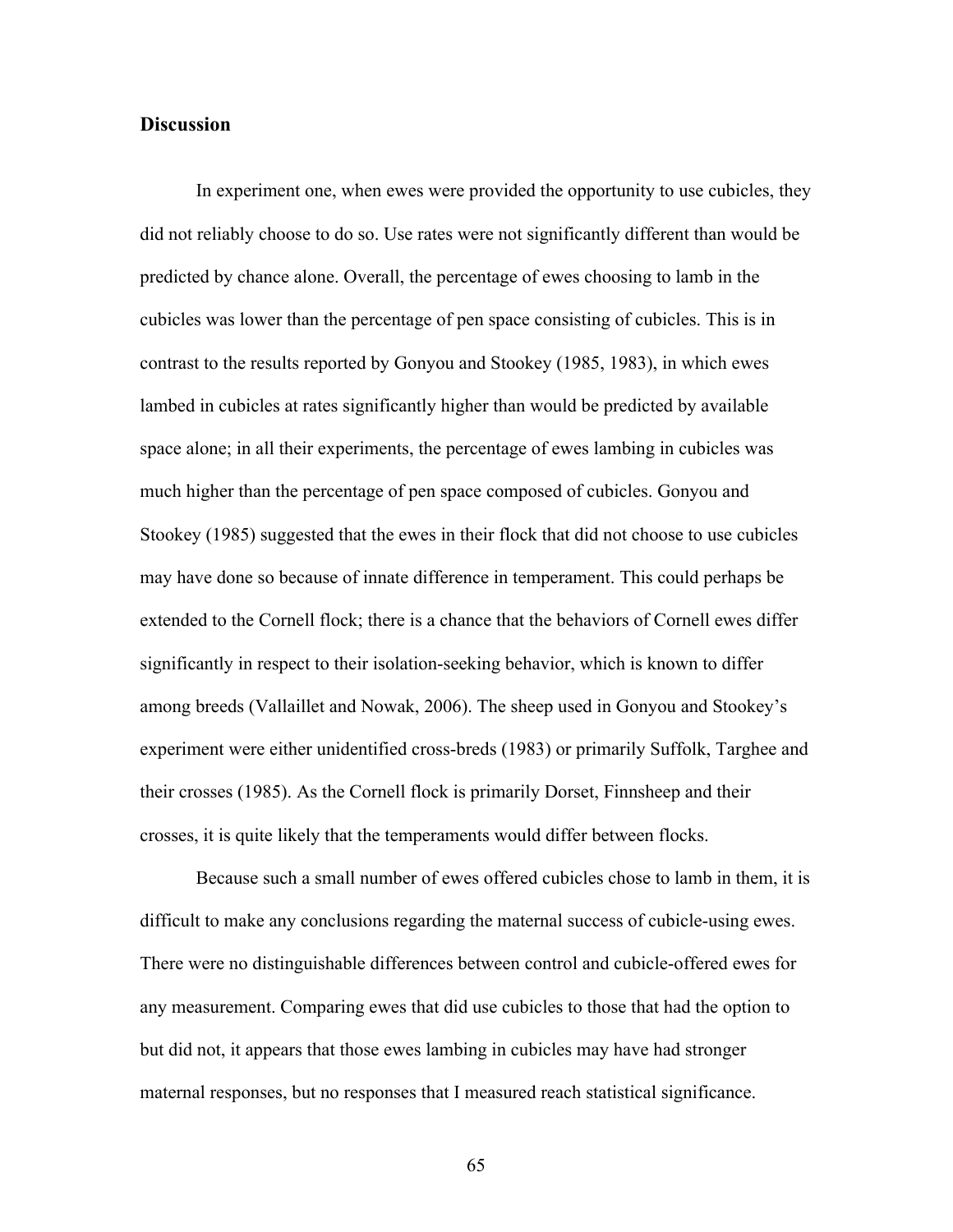However, no cubicle-lambing ewe received less than 4 out of 5 for Modified Maternal Behavior Score, while some ewes in all other groups did receive lower scores. Additionally, cubicle-using ewes on average spent more time than control ewes facing their own offspring during the 2-choice test, while non-cubicle-using ewes on average spent less time facing their own offspring. Since the pen-lambing (non-cubicle-using) ewes had the same overall experience as control ewes, giving birth in a crowded area before being moved with their lambs to claiming pens, it is possible that the ewes that did chose to lamb in cubicles were by nature better mothers. In this case, any higher maternal performance seen by cubicle-lambing ewes may not be a result of better bonding from the isolation provided by cubicle privacy, but a result of ewes with stronger maternal drive being more likely to isolate themselves in cubicles.

That ewes did not preferentially utilize cubicles may not inherently promote the use of a cubicle-based in-barn lambing management system, but at the same time, there are few obvious detriments to such a system if a producer's barn is set up to allow for gates to be easily moved to and from the claiming pens. For the few ewes that do use the cubicles, not having to move them and their lambs into claiming pens saves a a few minutes. Of course, if this is negated by the time required to move gates to close off the cubicles, then it is not an optimal management system; these small decisions will often depend on the barn setup within which any individual farmer is working.

In experiment 2, no overall significant differences were found for ewes giving birth to and raising their lambs on pasture when compared to ewes managed in the barn under traditional intensive procedures. Mortality rates at birth (due to stillbirth or dystocia) were no higher, and neither were mortality rates from birth until weaning.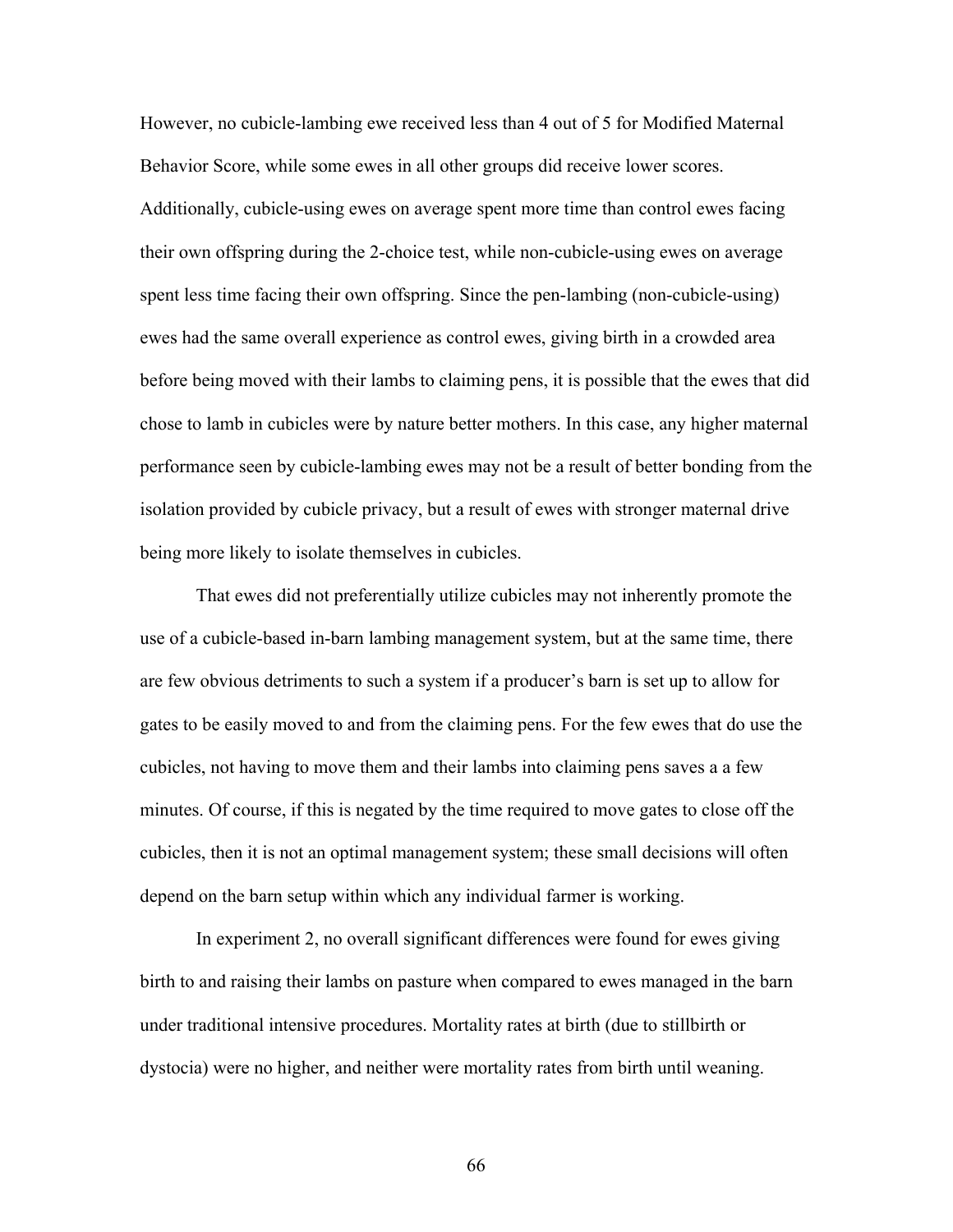Neither did rate of gain by itself, measured as weight per day of age (WPDA) at weaning, differ significantly between Lambing Type (pasture or barn), without other factors taken into consideration. Factors that were found to correlate with rate of gain were litter size and ewe age. These also significantly interacted with lambing type to influence WPDA. Litter size is unsurprising, as it requires more energy for a ewe to raise multiple lambs, which often begin life at lighter weights than singletons, and then face competition for milk supply. As a result it is not uncommon for twin or triplet lambs to be smaller than singletons at any given age.

Ewe age has also been reported as a factor in successful lamb rearing, with younger and much older ewes generally making worse mothers, and maternal ability peaking around 4 years of age (Everett-Hincks and Cullen, 2009). This was observed in the current experiment, particularly in the pasture-lambing ewes, with the modification that older ewes fared better in the barn than on pasture. This is likely related to the same factor that led to the overall trend for lighter weights in August compared to June: very hot weather occurred during this lambing period, acting as a stressor for all sheep. It may have been more difficult for older ewes to manage the heat stress on pasture than in the barn. Unfortunately, the distribution of ewe age in pasture-lambing August ewes makes it difficult to make any conclusions about aged ewes raising lambs in late-summer heat; only two ewes over the age of 5 were included in each group (though the lambs raised by these older ewes performed much more poorly in the pasture group.)

Another potential reason behind the strong effect of ewe age on maternal success is the bias imparted by the culling process. In a typical flock, and at the Cornell Sheep Farm, ewes failing to successfully rear lambs during their first few years of life are very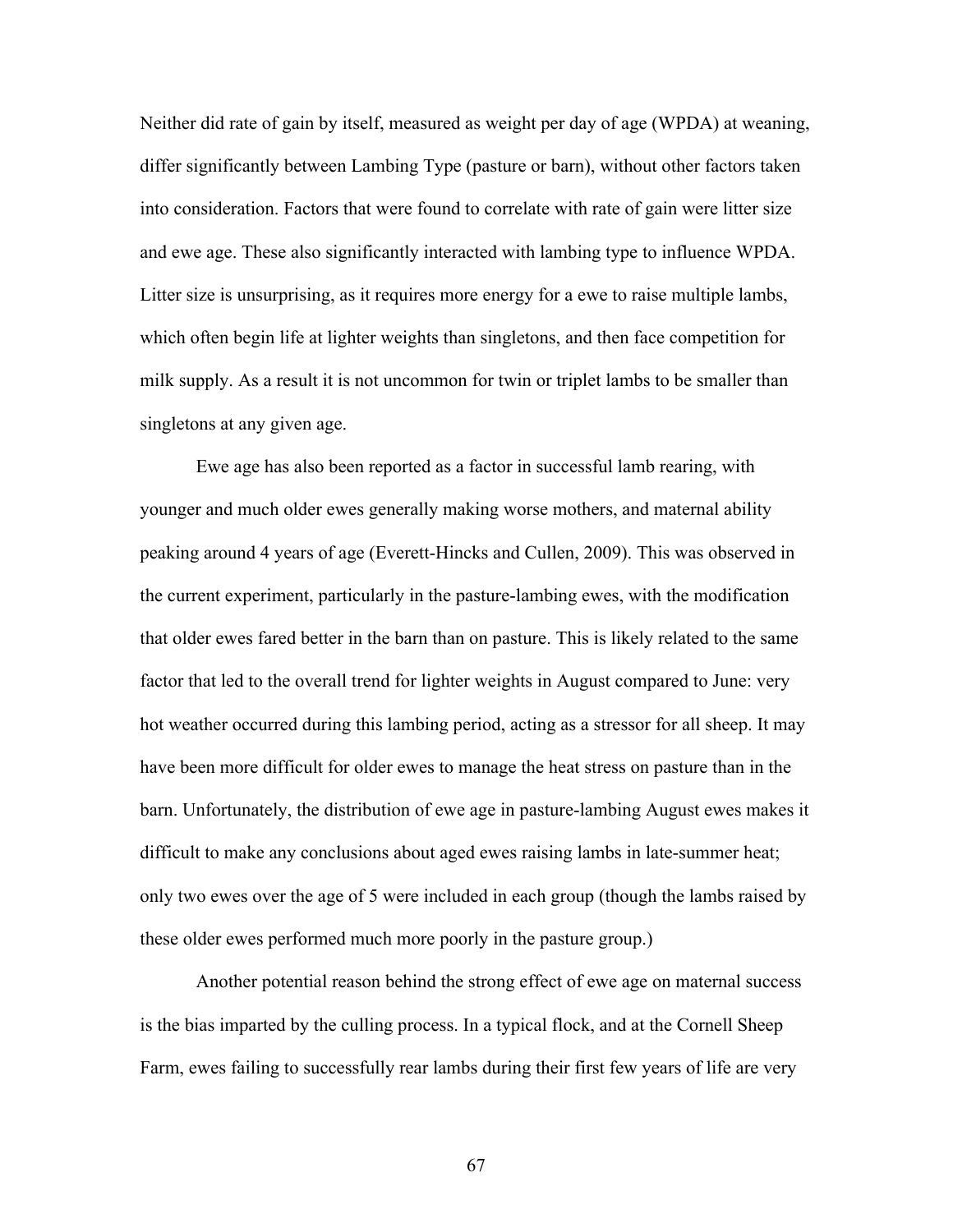often culled from the flock. As a result, only ewes having at least moderate maternal ability remain in the flock to an older age.

While lambing types on the whole did not result in significant differences, pasture lambs had lighter average weaning weights and rates of gain compared to those born and raised in the barn and there were significant interactions with season, ewe age and litter size. There are a number of factors that could contribute to this, including the abovementioned factor of weather. During poor weather, lamb mortality is known to rise. June and August lambing periods were chosen as to minimize the chance of exposure to chilling weather, though several days in the June lambing season were wet and below 10°C, a dangerous combination for newborn lambs. The worst impact of weather seemed to be due to heat stress. Temperatures were high in August and all lambs in this season grew more slowly. It is well documented that heat reduces milk production (Fuquay, 1981) and so is reasonable to suggest that the lower rates of gain may be in part from lower milk availability. Lambs in the barn had access to "creep" areas, where feeders provided supplemental concentrate feed; this alone could lead to higher in-barn rates of gain, and particularly so if ewes were under-producing milk. On pasture, lambs graze with their dams and so receive additional nutrition. Any pre-existing inequality in energy intake between barn-fed concentrate and pasture grazing was likely exaggerated by the heat, as pastures were not in the best condition with grasses succumbing to heat stress as well. Supplemental feed was provided on pasture in the form of hay, but overall August forage conditions were poor.

One further potential influence on lamb rate of gain on pasture was parasite exposure. For these seasons, preventative rotational pasture management tactics were not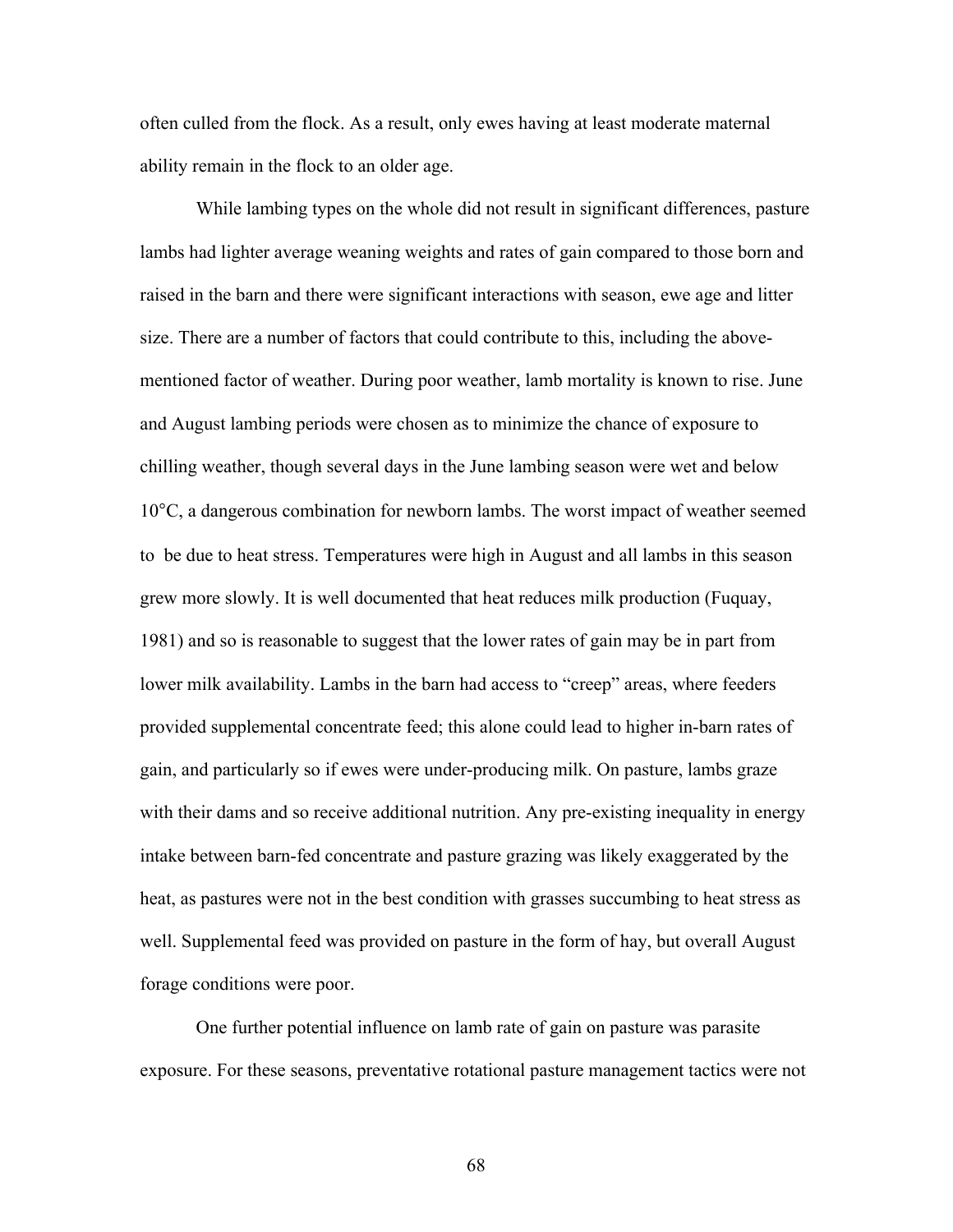implemented, in favor of allowing lambs to remain on the same familiar terrain until weaning. The poor forage quality also is likely to have aggravated any parasite issues. As sheep graze closer to the ground they are more likely to encounter and ingest worm larvae.

In general, raising lambs on pasture appears to be more challenging for ewes than raising lambs in the barn, and lambs are less likely to gain weight at as high a rate if their ewes are faced with stressors. These may be the same stressors that influence ewes under any management system, such as the nutritional pressure from lactating to feed multiple offspring, but on pasture the repercussions in lamb weight gain are more severe. The effect of this cumulative stress is possibly why significant interactions were detected for season and lambing type (heat stress), and season by lambing type by litter size (the combination of heat stress and raising twins.)

Future pasture work is set to examine several of these factors. While heat stress is difficult to counter, variety in shelter options can be explored. Moving ewes and their lambs on a regular basis (such as weekly) will prevent much of the exposure to worms that may have caused weight gain issues in the current study. Worm egg counts in fecal samples can provide data on parasite loads. Preliminary data from June 2011 indicate moderate loads of *Strongyloides* and *Strongylidae* species in pasture-raised lambs rotated to new pasture approximately every 2 weeks. A structured pasture management plan and deworrming protocol is highly recommended to counter this issue.

To increase nutritional status of pasture lambs, availability of creep feed is an option, but preliminary observations from August 2011 suggest that pasture lambs do not choose to eat much of this feed, possibly due to learning by imitation from dams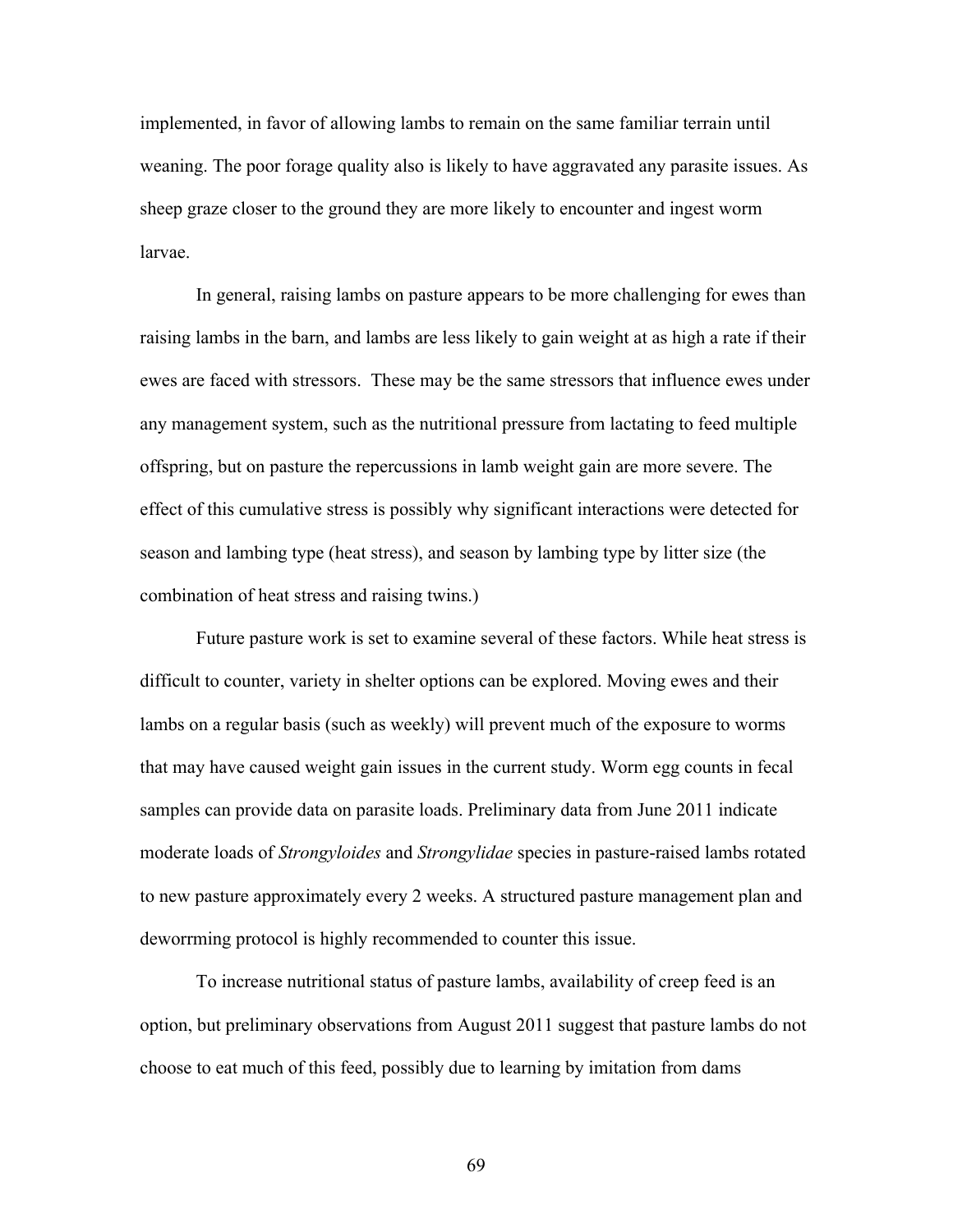observed grazing. However, in-barn lambs certainly do utilize creep feeders, which ewes cannot gain access to, so the low apparent use on pasture may also just be due to a preference for grazing, which barn-raised lambs do not have as an available option.

One oft-cited concern of farmers regarding pasture lambing is predation, but this was not encountered during any pasture lambing trial. Observations from August 2010 and 2011 indicate that birds, likely raptors such as hawks and possibly owls, and/or also vultures did consume lambs, but any lambs that were intact enough for necropsy were determined to have been stillborn, so it remains unknown whether birds were the cause of death for any lambs. It is more likely that these birds merely scavenged already-dead lambs and that true predation was not an issue. The use of electrically-charged net fencing has proven an able deterrent against ground predators such as coyotes and stray dogs. In general predation by these animals (to non-lambing flocks outside the realm of this experiment) has only been noted when this fencing has been knocked over, does not make full contact with the ground along the bottom wire, or is uncharged.

Two measures proposed as predictors of maternal behavior in pasture-managed lactating ewes were examined in experiment 2. The purpose of these measures, if reliable, would be to provide farmers a way to predict success in lamb-rearing and potentially to aid in culling decisions, where poor mothers are removed from the flock and their offspring not kept as replacement animals. The behavioral observation of "active" behaviors was similar to that used by O'Connor (1996), where positive but nonsignificant correlations were found between "head-up" posture and lamb weight gain, as well as between ewe vocalizations and lamb weight gain, while significant correlations were found between these vigilance behaviors and MBS. The results from Experiment 2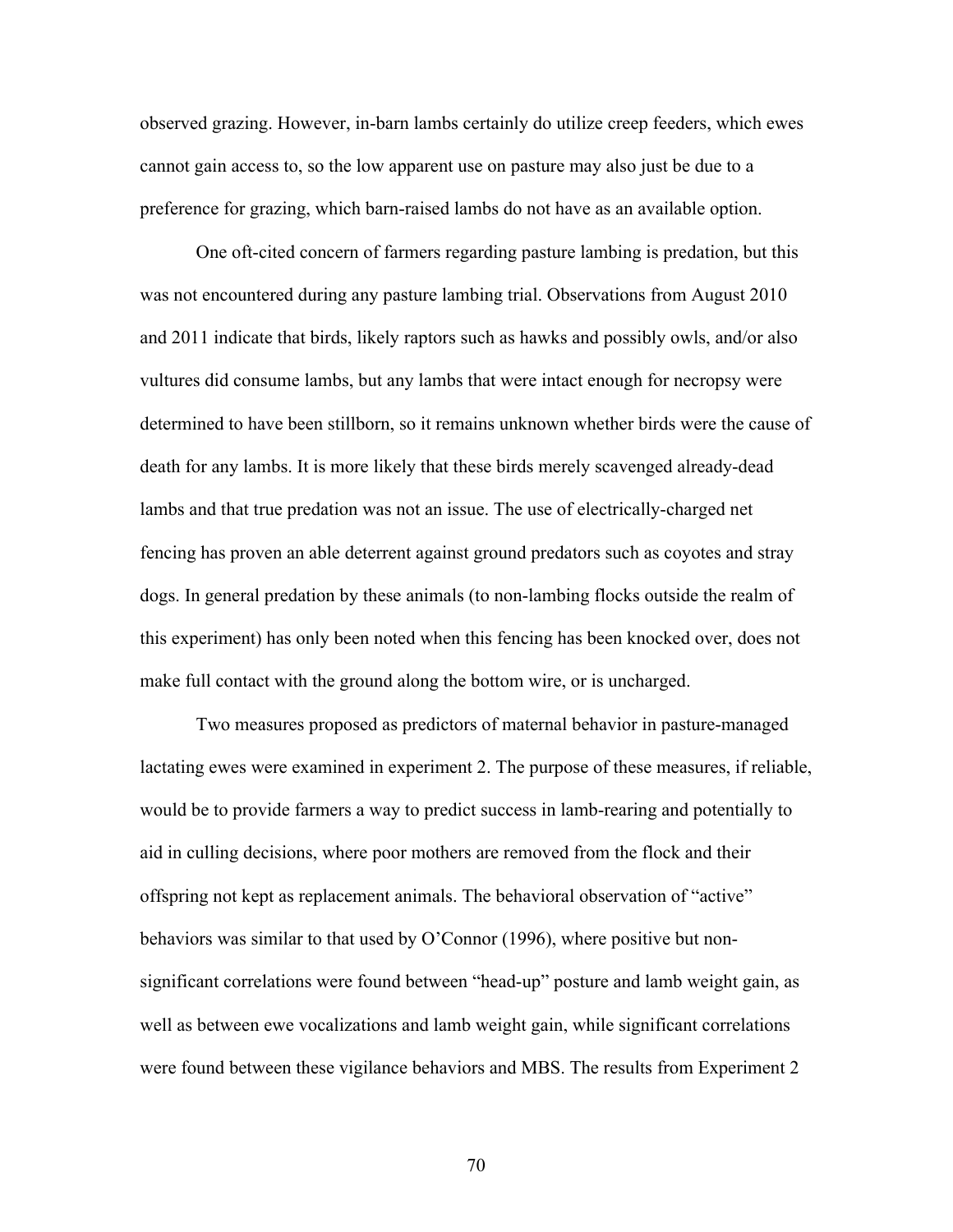mirrored those from O'Connor (1996), as neither "Active" behaviors nor MBS were correlated with rate of gain, while they were correlated with each other. This supports the conclusions of more recent studies (Everett-Hincks and Cullen, 2009; Everett-Hincks et al., 2005; Lambe et al., 2001) reporting low correlation of MBS with maternal or production success.

If MBS is not a reliable predictor of maternal success, then the factor it measures, ewe temperament, also should not be correlated with maternal success. MBS and vigilance postures can both be taken as evidence of emotional reactivity in sheep; overall these appear not to reflect maternal ability. Yet maternal bonding and skill requires a strong behavioral component, so it is reasonable to keep searching for a behavioral measurement that will correlate with such ability. One approach with substantial potential is the test of arena behavior, in which a sheep's reaction to separation and exposure to a strange human is measured in terms of distance traveled and emotional reactions such as rearing and vocalizing. This test also measures emotional reactivity, but appears more able to predict maternal success than MBS or active/vigilance behaviors. The most reliable predictors in arena tests appear not to be locomotion, but fear displays, suggesting that a bold ewe may make a better mother.

## **CONCLUSIONS**

Predicting ewe maternal success and measuring maternal bond strength remain, to an extent, topics of mystery. The optimization of management strategies will always be an important goal for any livestock farmer. Optimizing maternal success at lambing time is an essential point of focus for any farmer hoping to profit from his or her flock of sheep. As more is understood about the behavioral tendencies related to maternal success,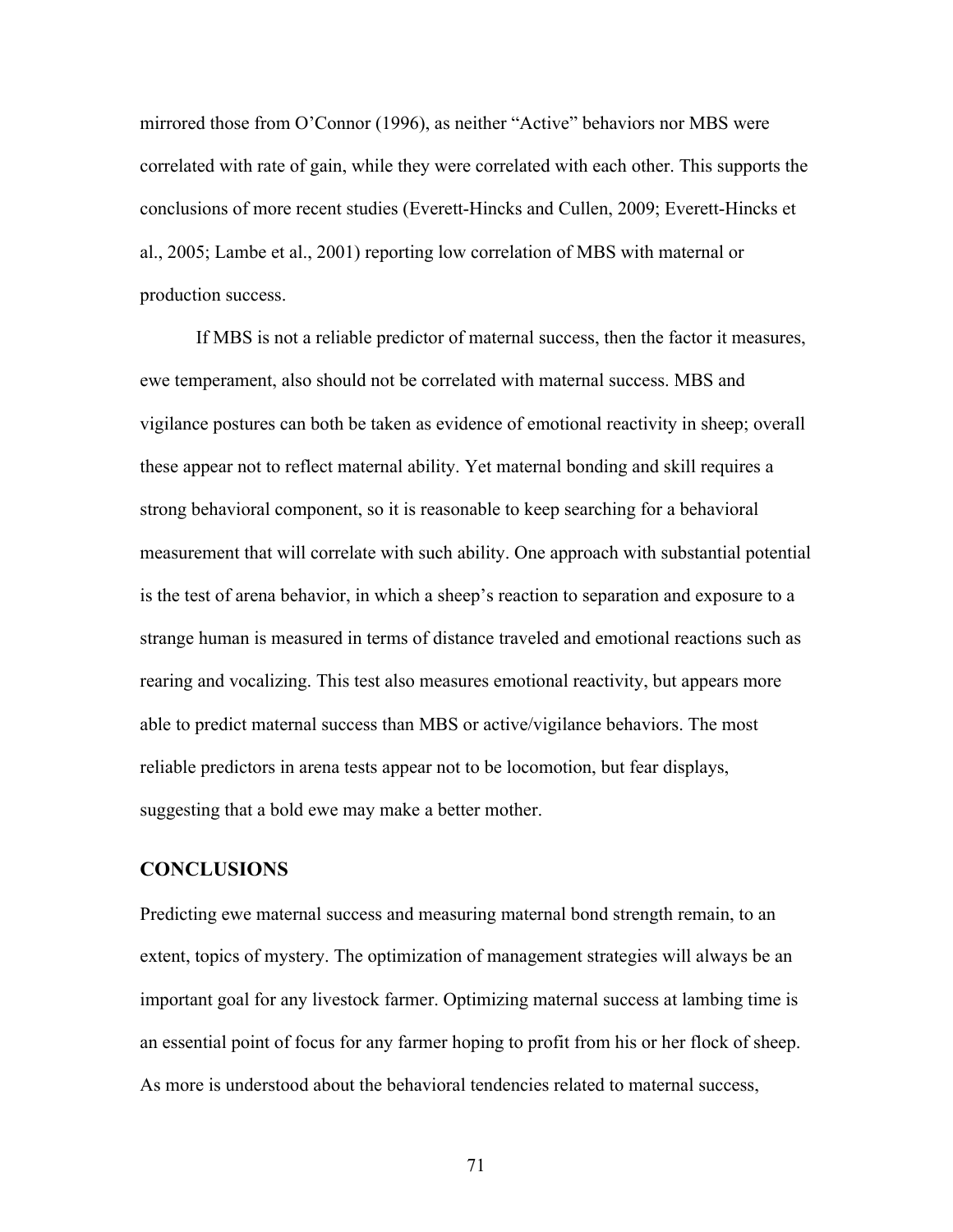management systems will be tailored to lower labor requirements, making sheep farming less stressful for those involved and encouraging the growth of the sheep industry. Any tactic that can work toward the goals of decreased labor and increased production, while preserving or enhancing animal welfare, should continue to be thoroughly explored. Allowing for and encouraging the natural expression of innate behaviors to achieve these goals, particularly including maternal behavior, will remain an important area of focus if we are to keep sheep production viable.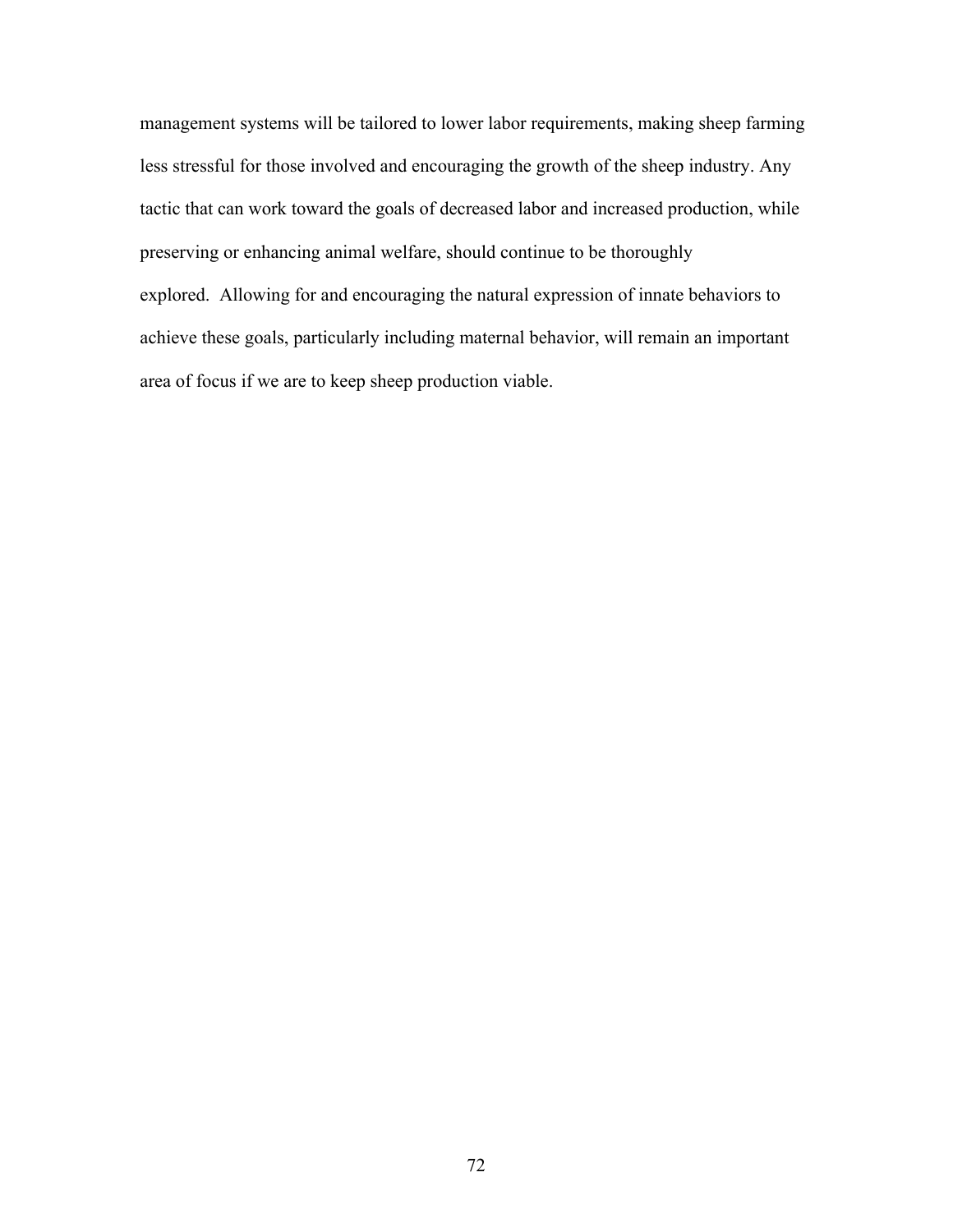## **WORKS CITED**

- Arnold, G. W., and P. D. Morgan. 1975. Behaviour of the ewe and lamb at lambing and its relationship to lamb mortality. Applied Animal Ethology 2: 25-46.
- Beausoleil, N., D. Blache, K. Stafford, D. Mellor, and a. Noble. 2008. Exploring the basis of divergent selection for temperament in domestic sheep. Applied Animal Behaviour Science 109: 261-274.
- Bickell, S. et al. 2009a. Genotype rather than non-genetic behavioural transmission determines the temperament of Merino lambs. Animal Welfare 18: 459-466.
- Bickell, S. et al. 2010a. Maternal behaviour and peripartum levels of oestradiol and progesterone show little difference in Merino ewes selected for calm or nervous temperament under indoor housing conditions. Animal 5: 608-614.
- Bickell, S. L., R. Nowak, P. Poindron, and D. Ferguson. 2010b. Maternal behaviour at parturition in outdoor conditions differs only moderately between single-bearing ewes selected for their calm or nervous temperament. Animal Production 50: 675- 682.
- Bickell, S. L. et al. 2009b. Temperament does not affect the overall establishment of mutual preference between the mother and her young in sheep measured in a choice test. Developmental psychobiology 51: 429-438.
- Binns, S. H., I. J. Cox, S. Rizvi, and L. E. Green. 2002. Risk factors for lamb mortality on UK sheep farms. Preventive veterinary medicine 52: 287-303.
- Blache, D., and S. L. Bickell. 2010. Temperament and reproductive biology: emotional reactivity and reproduction in sheep. Revista Brasileira de Zootecnia 39: 401-408.
- Boissy, A. et al. 2007. Assessment of positive emotions in animals to improve their welfare. Physiology & behavior 92: 375-397.
- Dwyer, C. 2008a. The welfare of the neonatal lamb. Small Ruminant Research 76: 31-41.
- Dwyer, C., and a. Lawrence. 2005. A review of the behavioural and physiological adaptations of hill and lowland breeds of sheep that favour lamb survival. Applied Animal Behaviour Science 92: 235-260.
- Dwyer, C. M. 2008b. Genetic and physiological determinants of maternal behavior and lamb survival: Implications for low-input sheep management. Journal of Animal Science 86: E246-E246.
- Everett-Hincks, J. M., and N. G. Cullen. 2009. Genetic parameters for ewe rearing performance. Journal of animal science 87: 2753-2758.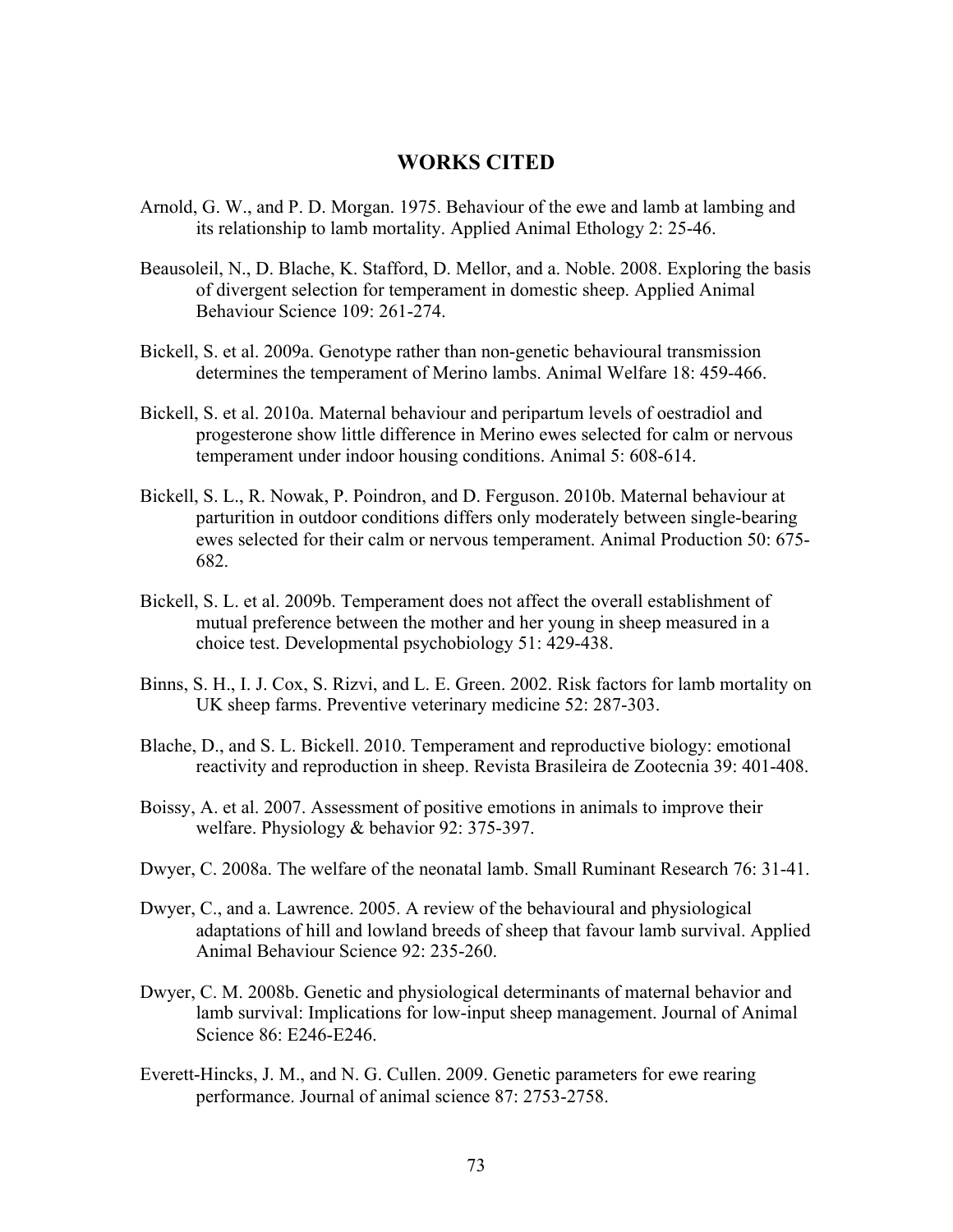- Everett-Hincks, J. M., and K. G. Dodds. 2008. Management of maternal-offspring behavior to improve lamb survival in easy care sheep systems. Journal of Animal Science 86: E259-270.
- Everett-Hincks, J. M., N. Lopez-Villalobos, H. T. Blair, and K. J. Stafford. 2005. The effect of ewe maternal behaviour score on lamb and litter survival. Livestock Production Science 93: 51-61.
- Ferreira, G. et al. 2000. Learning of olfactory cues is not necessary for early lamb recognition by the mother. Physiology & behavior 69: 405-412.
- Fuquay, J. W. 1981. Heat Stress as it Affects Animal Production. Journal of Animal Science 52: 164-164.
- Gonyou, H. W., and J. M. Stookey. 1983. Use of lambing cubicles and the behavior of ewes at parturition. Journal of animal science 56: 787-791.
- Gonyou, H. W., and J. M. Stookey. 1985. Behavior of parturient ewes in group-lambing pens with and without cubicles. Applied Animal Behaviour Science 14: 163-171.
- Hatcher, S., K. D. Atkins, and E. Safari. 2009. Phenotypic aspects of lamb survival in Australian Merino sheep. Journal of animal science 87: 2781-2790.
- Hatcher, S., K. D. Atkins, and E. Safari. 2010. Lamb survival in Australian Merino sheep: a genetic analysis. Journal of animal science 88: 3198-3205.
- Keller, M. et al. 2003. Maternal experience influences the establishment of visual/auditory, but not olfactory recognition of the newborn lamb by ewes at parturition. Developmental psychobiology 43: 167-176.
- Kendrick, K. 1996. Are faces special for sheep? Evidence from facial and object discrimination learning tests showing effects of inversion and social familiarity. Behavioural Processes 38: 19-35.
- Kendrick, K. 2000. Oxytocin, motherhood and bonding. Experimental physiology 85: 111s-124s.
- Kendrick, K. M., a. P. da Costa, a. E. Leigh, M. R. Hinton, and J. W. Peirce. 2001. Sheep don't forget a face. Nature 414: 165-166.
- Kendrick, K. M., and E. B. Keverne. 1991. Importance of progesterone and estrogen priming for the induction of maternal behavior by vaginocervical stimulation in sheep: effects of maternal experience. Physiology & behavior 49: 745-750.
- Kilgour, R. J. 1998. Arena behavior is a possible selection criterion for lamb-rearing ability; it can be measured in young rams and ewes. Applied animal behaviour science 57: 81-90.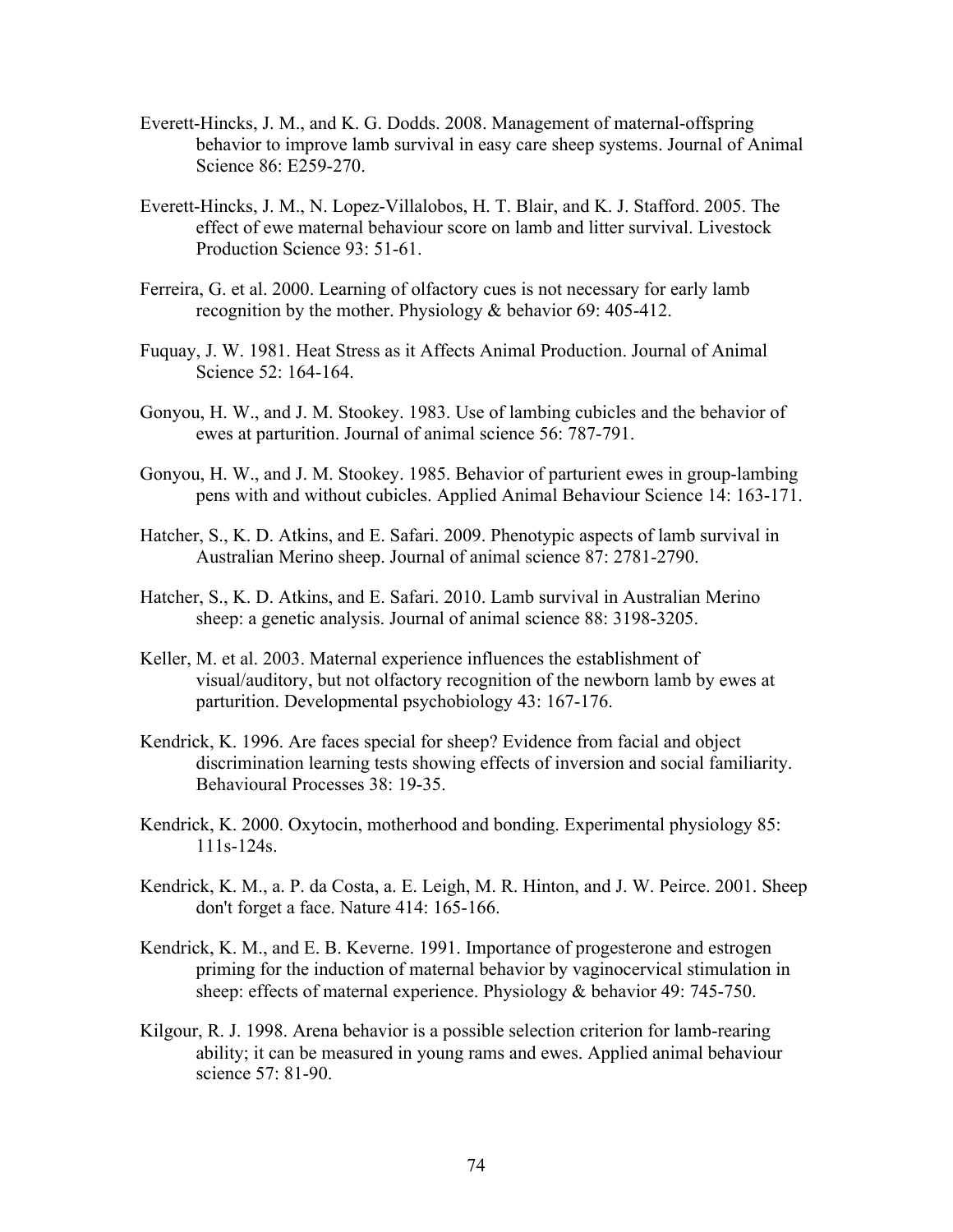- Lambe, N. R., J. Conington, S. C. Bishop, A. Waterhouse, and G. Simm. 2001. A genetic analysis of maternal behaviour score in Scottish Blackface sheep. British Society of Animal Science 72: 415-425.
- Levy, F. 2008. Neural substrates involves in the onset of maternal responsiveness and selectivity in sheep. p 23-37.
- Levy, F., K. M. Kendrick, E. B. Keverne, V. Piketty, and P. Poindron. 1992. Intracerebral Oxytocin Is Important for the Onset of Maternal Behavior in Inexperienced Ewes Delivered Under Peridural Anesthesia. Behavioral Neuroscience 106: 427-432.
- Lindsay, D. R., and I. C. Fletcher. 1968. Sensory involvement in the recognition of lambs by their dams. Animal behaviour 16: 415-417.
- McNally, J. W. 2008. A pasture system for prolific sheep. p 1-11.
- Nash, M. L., L. L. Hungerford, T. G. Nash, and G. M. Zinn. 1996. Risk factors for perinatal and postnatal mortality in lambs. The Veterinary record 139: 64-67.
- O'Connor, C. E. 1996. Ewe maternal behaviour score and lamb growth: Ten years on. Proceedings of the New Zealand Society of Animal Production 56: 107-109.
- O'Connor, C. E., N. P. Jay, A. M. Nicol, and P. R. Beatson. 1985. Ewe maternal behavior score and lamb survival. Proceedings of the New Zealand Society of Animal Production 45: 159-162.
- Poindron, P., F. L√©vy, and M. Keller. 2007a. Maternal responsiveness and maternal selectivity in domestic sheep and goats: the two facets of maternal attachment. Developmental Psychobiology 49: 54-70.
- Poindron, P., A. l. Terrazas, M. a. D. L. L. N. Montes de Oca, N. Seraf $\forall \neq n$ , and H. Hern√°ndez. 2007b. Sensory and physiological determinants of maternal behavior in the goat (Capra hircus). Hormones and behavior 52: 99-105.
- Pollard, J. C. 2006. Shelter for lambing sheep in New Zealand: a review. New Zealand Journal of Agricultural Research 49: 395-395.
- Porter, R. H. et al. 1991. Individual olfactory signatures as major determinants of early maternal discrimination in sheep. Developmental psychobiology 24: 151-158.
- Rook, J., M. Kopcha, and B. Bartlett. 2007. Pasture Lambing A Viable Alternative for Midwester Producers? No. 00. p 1-9.
- Sawalha, R. M., J. Conington, S. Brotherstone, and B. Villanueva. 2007. Analyses of lamb survival of Scottish Blackface sheep. Animal 1: 151-151.